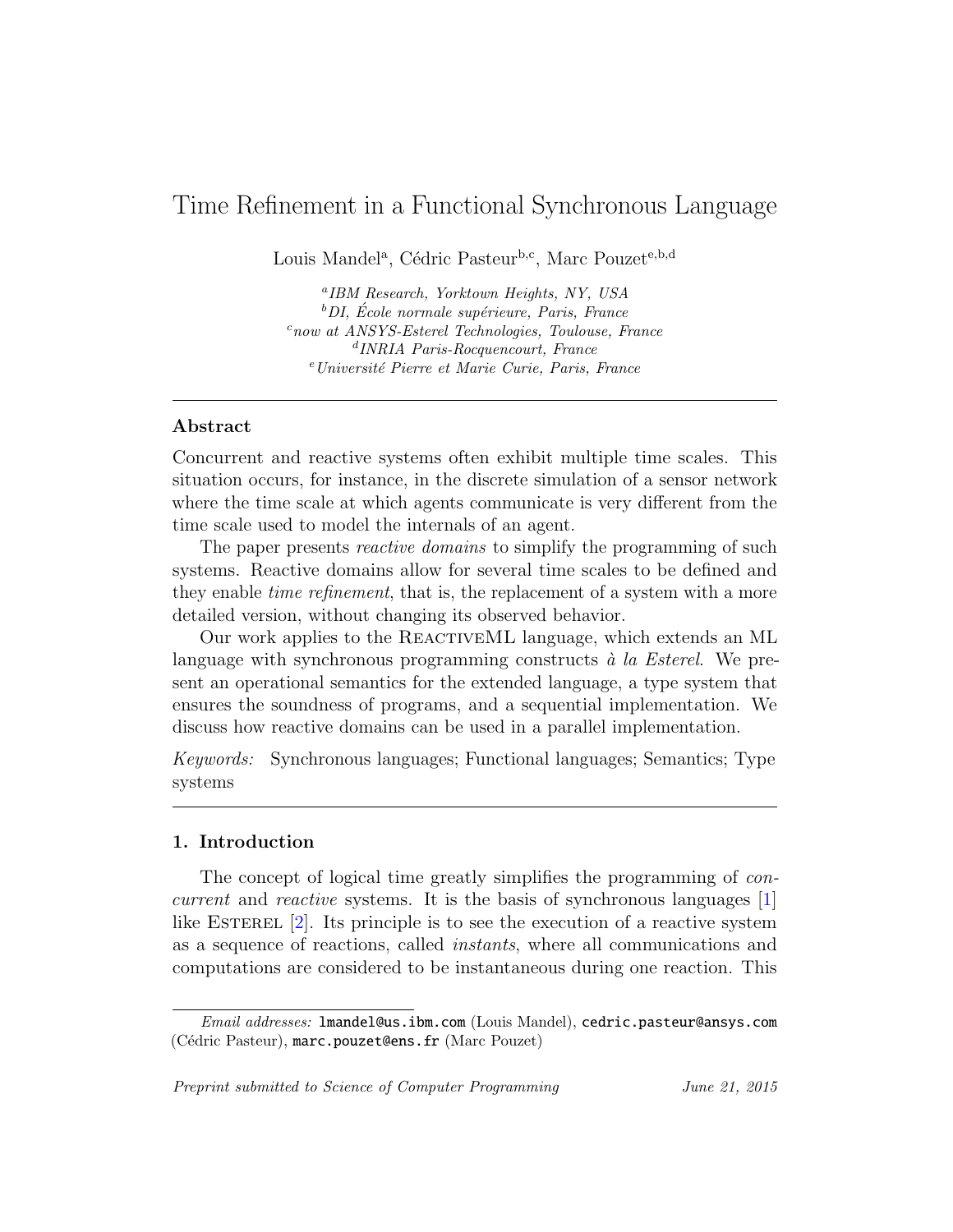<span id="page-1-0"></span>

Figure 1: Sampling vs. Reactive domains (each vertical line or box represent one instant of the corresponding clock, horizontal lines represent processes running in parallel)

interpretation of time is logical because it does not account for exact computation time and the precise way all the computations are done during a reaction. It has been originaly introduced for programming real-time embedded controllers, but it is applicable for a wider range of applications, in particular large scale simulations.

Consider, for example, the simulation of the power consumption in a sensor network [\[3\]](#page-41-2). In order to precisely estimate the power consumption, we need to simulate the hardware of certain nodes, in particular the radio. There are now multiple time scales: for example, the time scale of the software (i.e., MAC protocol) is in milliseconds, while the time step of the hardware would be in microseconds. The communication between these time scales must be restricted. E.g., a slow process, whose time scale is in millisecond, cannot observe all the changes of a faster process, whose scale is in microseconds. Said differently, a signal that is produced by a fast process cannot be used to communicate a value with a slower process. Furthermore, depending on the level of precision required for the simulation, it makes sense to be able to replace a precise but costly version of a process that may last several steps by an approximated version, possibly instantaneous. Moreover, this replacement should not impact the way the process interacts with other processes. Such a feature has been called time or temporal refinement [\[4\]](#page-41-3).

Synchronous data-flow languages provide a solution to this problem that is based on sampling. A slower time scale is obtained by choosing a subset of instants according to a boolean condition. In this paper, we propose reactive domains, that allow doing the opposite. Instead of creating a new time scale which is slower than an other one, a reactive domain creates a faster time scale by subdividing an instant of the parent domain. The sequence of instants of a reactive domain stay local to it, that is, they are un-observable from outside, as shown in Figure [1.](#page-1-0) Reactive domains make time refinement easy as they allow local computation steps to be hidden (Section [3\)](#page-6-0).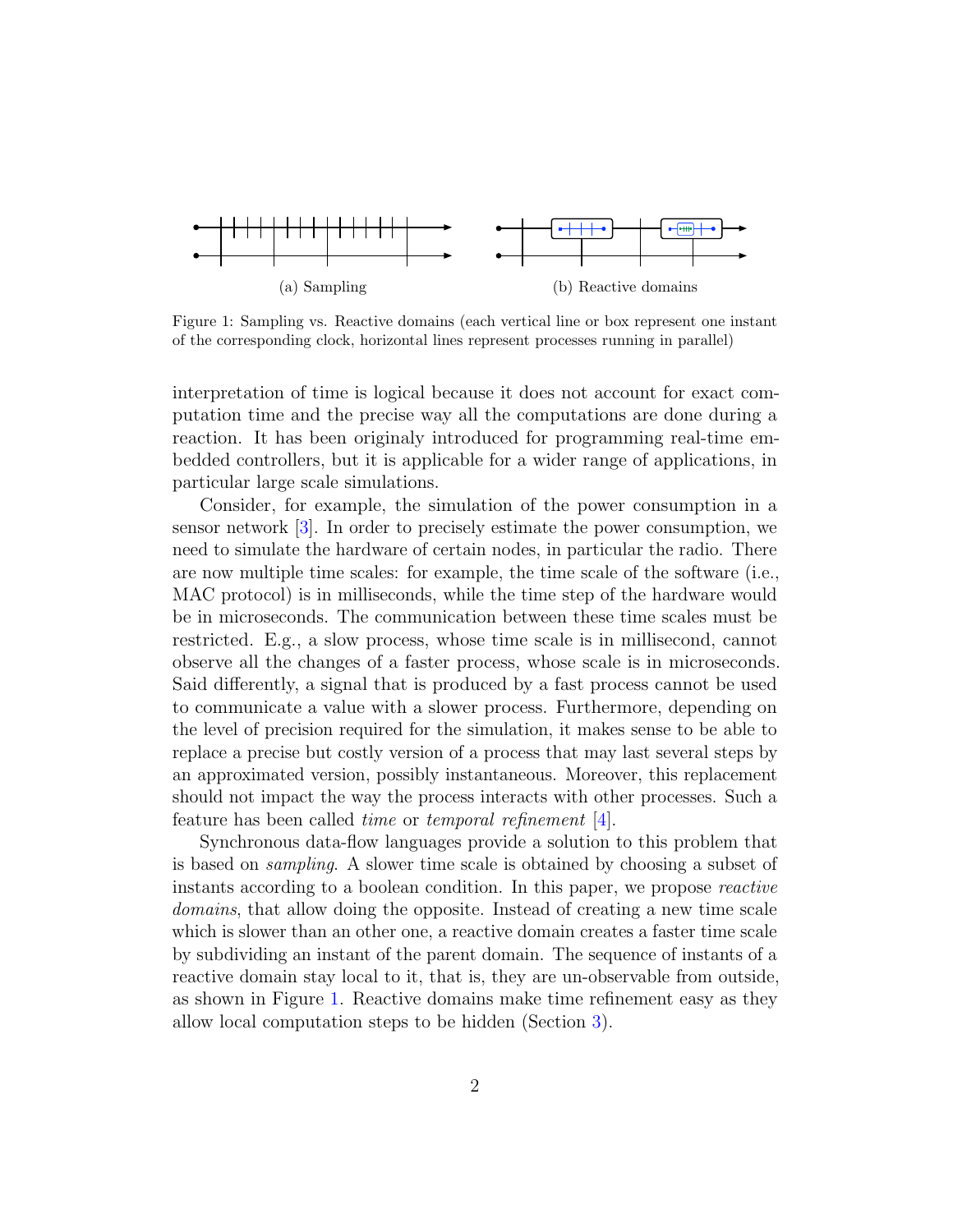Our work is applied to the REACTIVEML language [\[5\]](#page-42-0), which augments ML with synchronous programming constructs  $\dot{a}$  la Esterel (Section [2\)](#page-2-0).<sup>[1](#page-2-1)</sup> We show how to extend the operational semantics of the language to incorporate reactive domains (Section [4\)](#page-15-0). The soundness of programs in the extended setting can be checked using a type-and-effect system, called a clock calculus, since it is reminiscent of the one in data-flow synchronous languages [\[1\]](#page-41-0) (Section [5\)](#page-24-0). Yet, the clock calculus of ReactiveML applies to a language where synchronous constructs are those of Esterel and with ML features. Then, we prove the soundness of the type system with respect to the semantics (Section  $6$ ). We also give an overview of the implementation of the extended language and some ideas for parallel execution (Section [7\)](#page-34-0). The article ends with a discussion of several extensions (Section [8\)](#page-38-0) and related work (Section [9\)](#page-39-0).

#### <span id="page-2-0"></span>2. The ReactiveML Language

REACTIVEML<sup>[2](#page-2-2)</sup> [\[5,](#page-42-0) [6\]](#page-42-1) is based on the *reactive model* of Boussinot which first appeared in the REACTIVEC language  $[7]$ . The *reactive model* applies to general purpose languages the principles of the synchronous model found in synchronous languages [\[1\]](#page-41-0).

#### <span id="page-2-4"></span>2.1. Examples

REACTIVEML is a reactive extension of ML, so any ML program is also a valid ReactiveML program. The concrete syntax of the language is the one of OCAML,<sup>[3](#page-2-3)</sup> upon which REACTIVEML is built. For example, we can define a tree data type and the preorder iteration of a function on a tree by:

```
type 'a tree =
| Empty
| Node of 'a tree * 'a * 'a tree
let rec preorder f t = match t with
| Empty \rightarrow ()
| Node(l, v, r) -> f v; preorder f l; preorder f r
```
The type of trees, 'a tree, is parametrized by the type 'a of its labels. A tree is either empty, or made of a left child, a label and a right child. The

<span id="page-2-1"></span><sup>&</sup>lt;sup>1</sup>The compiler and the examples mentioned in the paper are available at  $http://$ [reactiveml.org/scp15](http://reactiveml.org/scp15)

<span id="page-2-2"></span> $^{2}$ <http://www.reactiveml.org>

<span id="page-2-3"></span> $3$ <http://ocaml.org>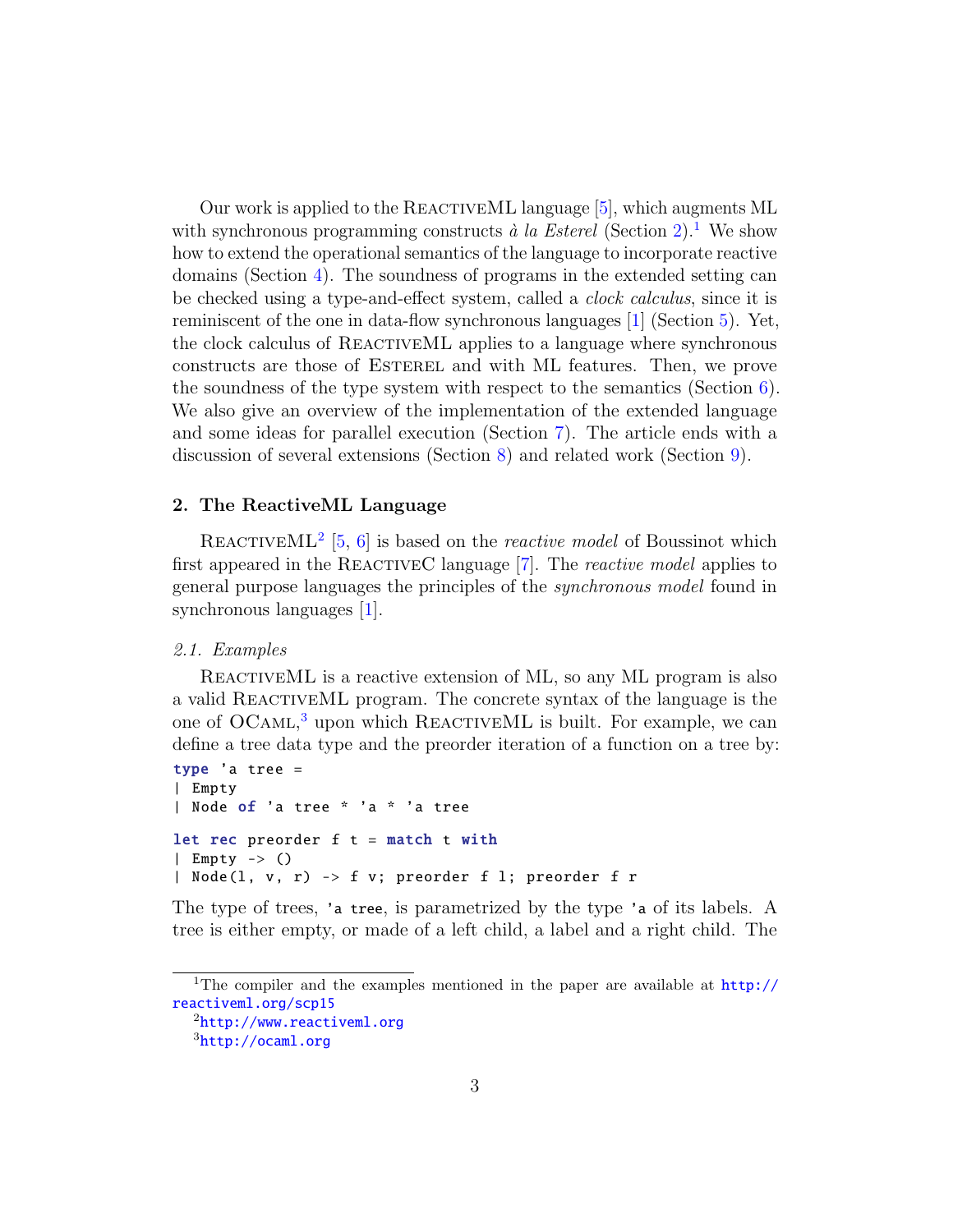preorder traversal of the tree is implemented with a simple recursive function that applies a given function to the label and recurses first on the left child and then on the right one. We can almost as easily define the level-order traversal of the tree in REACTIVEML:

```
let rec process levelorder f t = match t with
| Empty -> ()
| Node (l, v, r) ->
    f v; pause;
    (run levelorder f l || run levelorder f r)
```
This example defines a recursive *process* named levelorder. Unlike regular ML expressions, such as a call to **preorder**  $f$ , which is said to be *instantaneous*, the execution of a process can last several logical instants. Here, levelorder awaits the next instant by using the pause operator and then recursively calls itself on the left and right children in parallel. The || operator denotes logical parallel composition. The run operator is used to launch a process. As all processes share the same time scale, the two instances of the levelorder process synchronize on the next pause. As a consequence, f is applied to all the labels at the same depth during a given instant. It should be noted that the order in which parallel processes are executed is unspecified.

Processes running in parallel can communicate using *broadcast signals*: when a signal is emitted, it is seen by all the processes that observe it. Moreover, all the processes have a consistent view of a signal at every instant. It is either present or absent, henceforth unable to change for the rest of the instant. Running the following process prints "Hello world" at the first instant. The first branch of the parallel awaits for the presence of a signal go and the second branch emits go. As the is signal is emitted, it is thus present and the first branch of the parallel immediately executes the expression following the waiting of the presence of the signal.

```
let process hello_world =
 signal go in
 await immediate go; print_string "Hello world"
 | \ |emit go
```
A signal may also carry a value. Several processes can emit different values on a signal during the same instant. This is termed multi-emission. These values are combined using a function given in the definition of the signal. The value of a signal at a given instant is obtained by folding this function across emitted values, starting from a default value. In the following example, the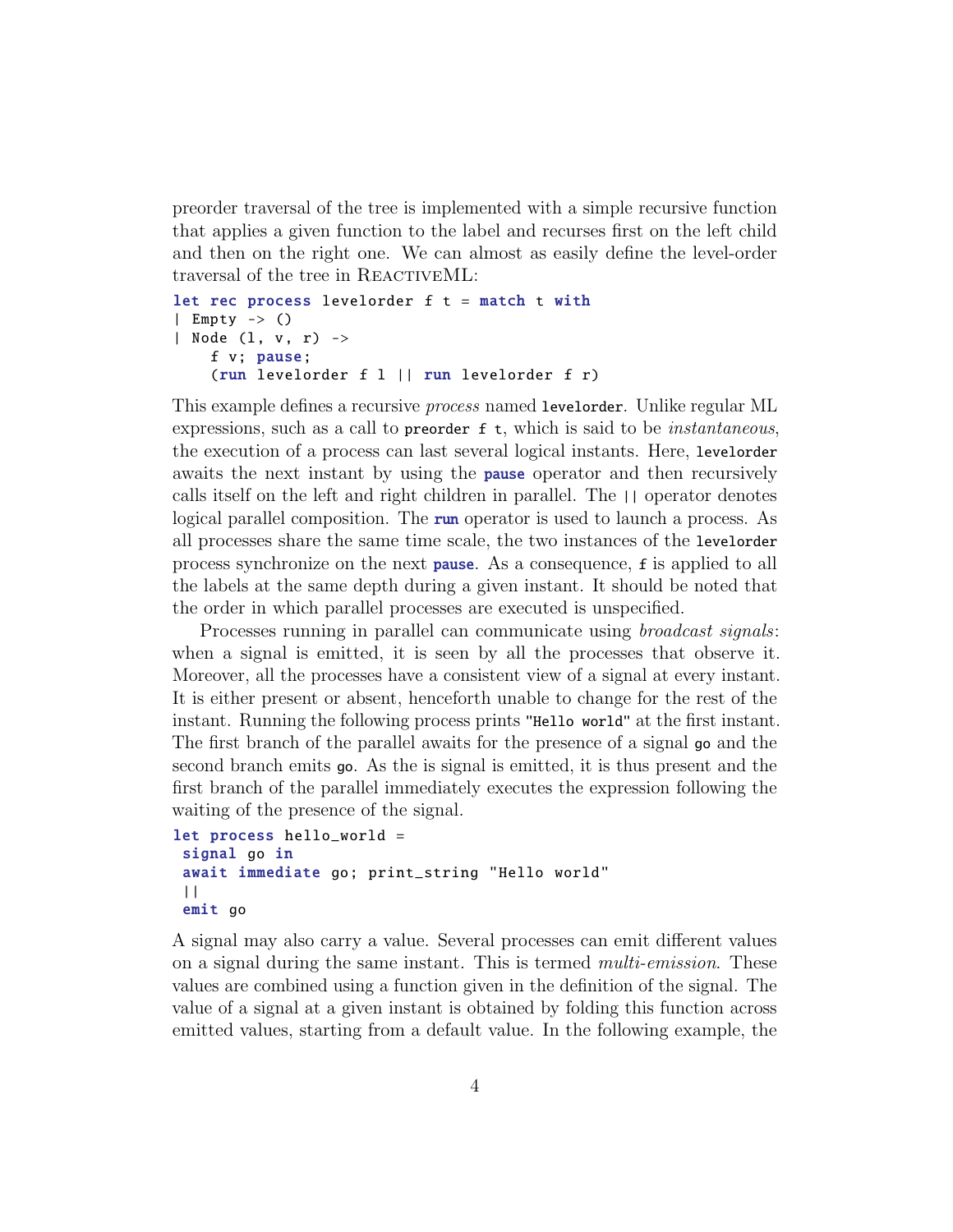value of the signal s is the sum of the emitted values:

```
let process sig_gather =
  signal s default 0 gather (+) in
  emit s 2 || emit s 4
  || await s(v) in print_int v
```
This process prints 6 (i.e.  $\theta$  + 2 + 4) on the second instant. Indeed, the values 2 and 4 are emitted on s during the first instant. In order to be sure that all the values of s has been emitted (and that no other value will be emitted later during the same instant), trying to access the value of a signal in delayed by one instant. **await**  $s(v)$  in  $\ldots$  intuitively means "await that all the values of s have been emitted, then execute the continuation". One can react immediately to the presence of a signal, as illustrated in the previous example, but it takes one instant to read its value.

Finally, a signal also stores its last value, that is the value that was carried at the previous reaction. If a signal s is declared with a default value, last s is this value until the first instant where s is emitted. last s can be used, for example, to maintain a value across several instants:

let process hold s = loop emit s (last s); pause end

#### 2.2. Programming Agents in ReactiveML

Figure [2a](#page-5-0) shows an example of a node in a simulation of a sensor network made of small low-cost sensors that collect and communicate environmental data. A node receives messages on the signal me (line 10), decrements them and then forwards them to all of its neighbors (line 6) (iter iterates a process on all the elements of a list). The second part of the node (lines 13 to 18) models the energy consumption: the energy of the node is decremented by max\_power at each time step, where each step corresponds to one millisecond of simulation time. The node terminates when its energy crosses the e\_min threshold. This is achieved by using preemption through the **do/until** control structure. Indeed, do e until dead done executes the body e until the emission of the signal dead, then terminates in the instant following the emission.

Another simple example of simulation is the n-body problem, solved using a fixed-step numerical integration in Figure [2b.](#page-0-0) The idea is to use a global signal env, whose value is a force field, that is, a function mapping a position to a force. Each body, characterized by its current position, velocity and weight, is a process that, at each instant, sends its attraction by emitting on env, receives the sum of all the forces emitted by other bodies, and uses this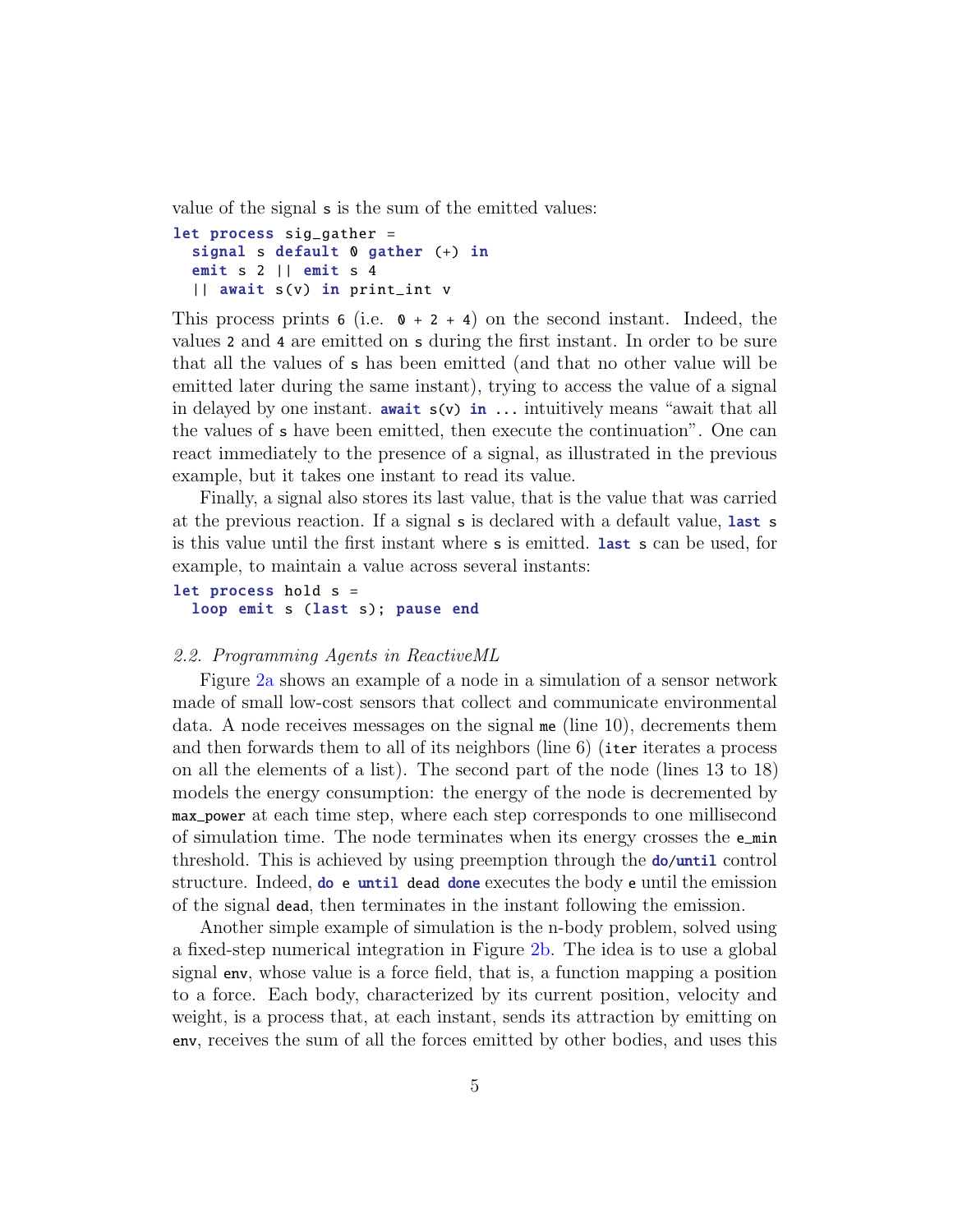```
1 let process node me neighbors =
2 signal dead in
3 signal energy default e_0 gather (fun x = -2 x) in
4 let process send msq n = emit n msq in
5 let process forward_msg msg =
6 if msg>1 then run iter (send (msg-1)) neighbors
7 in
8 do
9 loop (* protocol *)
10 await me(msgs) in run iter forward_msg msgs
11 end
12 ||
13 loop (* power *)
14 if last energy < e_min
15 then emit dead
16 else emit energy (last energy -. max_power);
17 pause
18 end
19 until dead done
             (a) A simple node in a sensor network
 let dt = 0.01signal env default (fun - > zero_vector) gather add_force
 let rec process body (x_t, v_t, w) =emit env (force (x_t, w));
   await env(f) in
   (* euler semi -implicit method *)
   let v_t = v_t + \dots (dt **. (f x_t) in
   let x_t = x_t + \dots (dt **. v_t) in
   run body (x_t, v_t, w)let process main =
   for i = 1 to 100 dopar
     run body ( random_planet ())
   done
      (b) The n-body problem (++. and **. are operations on vectors)
```
Figure 2: Two examples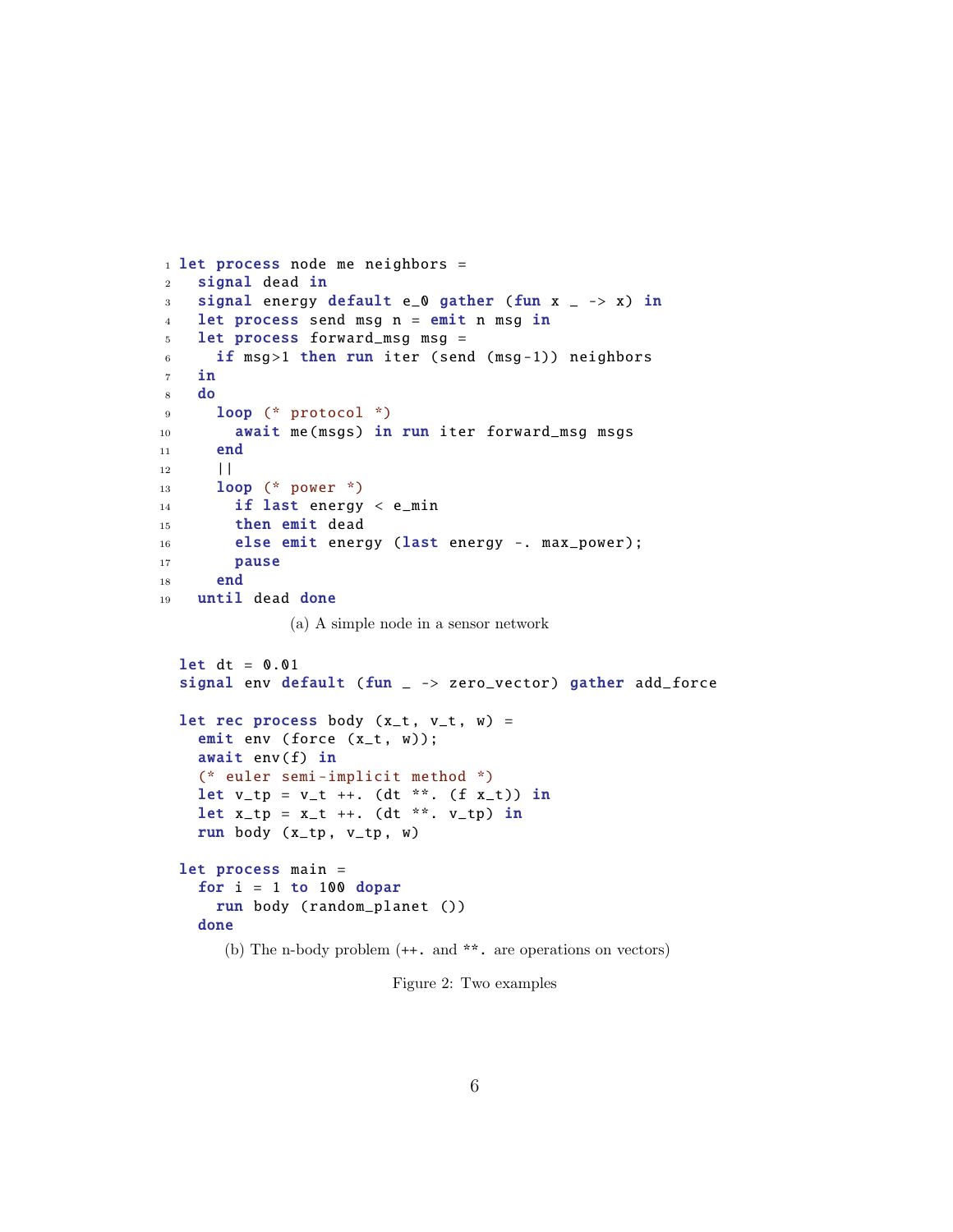force to compute its position dt later. The main process is made of several bodies running in parallel using a parallel for loop.

The basic constructs of REACTIVEML have been introduced. We present now the proposed extension.

# <span id="page-6-0"></span>3. Reactive Domains

A reactive domain introduces a notion of local instants, that is, instants that are unobservable from the outside. This notion can be seen as a reification of the execution engine attached to any REACTIVEML program. A reactive domain behaves as if its body was executed by a separate execution engine, with its own notion of step.

#### 3.1. Reactive Domains and Clocks

A reactive domain is declared by the keyword **domain**:

```
domain ck do e done
```
The name ck is the identifier of the domain, that we call a *clock*. It is bound to the expression e, which is the body of the domain. The clock defines a sequence of instants. That is why the **pause** operator now takes as argument a clock: pause ck waits for the next instant of the domain of clock ck. For instance, the following process prints "Hello " during the first instant of the clock ck and "world" during the second instant of ck.

```
let process hello_world_ck =
  domain ck do
    print_string "Hello "; pause ck;
    print_string "world"
  done
```
ck are included in the first instant of the global clock, called global\_ck. [4](#page-6-1) The two local instants of ck can only be observed by processes inside the reactive domain. Thus hello\_world\_ck is equivalent to:

```
let process hello_world_seq =
  print_string "Hello ";
  print_string "world"
```
as if the synchronization on the local clock ck was erased.

<span id="page-6-1"></span> $^{4}$ global\_ck is a global variable which is the global clock of the program.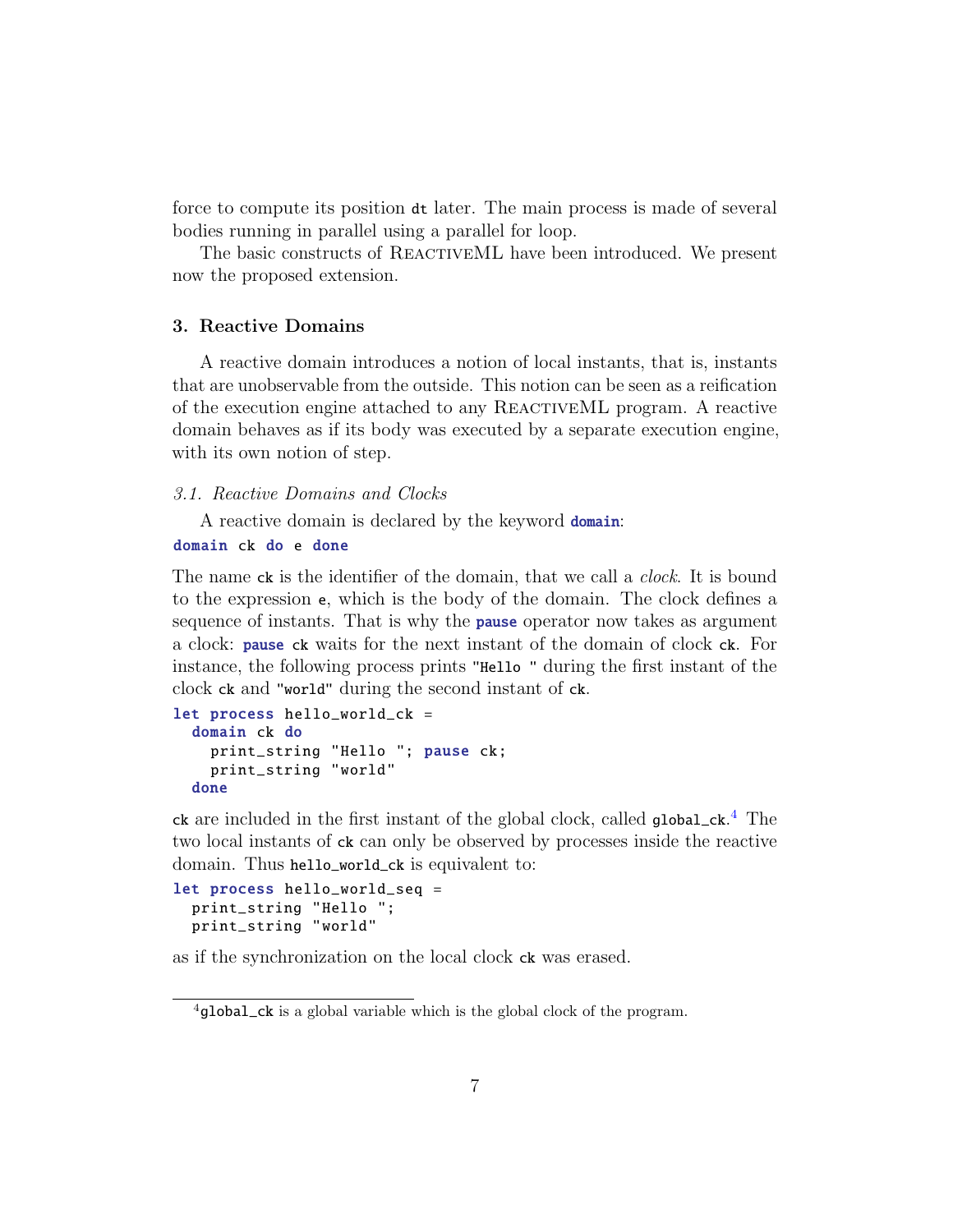Reactive domains form a tree, called the clock tree, where one reactive domain is a child of another if it is defined in the latter's scope. A clock ck' is said to be faster than ck if ck' is a descendant of ck in the clock tree. The global clock global\_ck is the root of the clock tree, and is thus slower than any other clock.

While the process hello\_world\_ck terminates instantaneously, it is possible for the execution of a reactive domain to span several instants of its parent domain. It is then necessary to relate the instants of the reactive domain to those of its parent, that is, to know how many steps of the reactive domain should be taken in each step of the parent reactive domain. The simplest form of relation is given by periodic reactive domain. A periodic reactive domain performs  $n$  local instants per instant of its parent reactive domain, using the keyword by:

```
let process stutter msg =
  domain ck by 6 do
    loop print_string msg; pause ck end
  done
```
The expression run stutter "a" prints six a's at each instant of the global clock. Instants of sibling reactive domains are unrelated. For instance, run stutter "a" || run stutter "b" prints six a's and six b's at each instant in an unspecified order.

Reactive domains can be created dynamically and nested arbitrarily. For instance, the stutter process can be rewritten as follows:

```
let process stutter_nested msg =
  domain ck1 by 3 do
    domain ck2 by 2 do
      loop print_string msg; pause ck2 end
    done
  done
```
#### <span id="page-7-0"></span>3.2. Reactive Domains and Signals

The consequence of introducing reactive domains is that every signal is now attached to a reactive domain, that is, it has one value for every instant instant of the domain. This explains why we use the term clock for a domain's identifier. Indeed, in synchronous data-flow languages, a clock for a signal defines the instant where the signal is present [\[1\]](#page-41-0). The semantics of a signal defined inside a reactive domain is unchanged. For instance, if we run one of the examples of Section [2.1](#page-2-4) inside a reactive domain, the result is the same: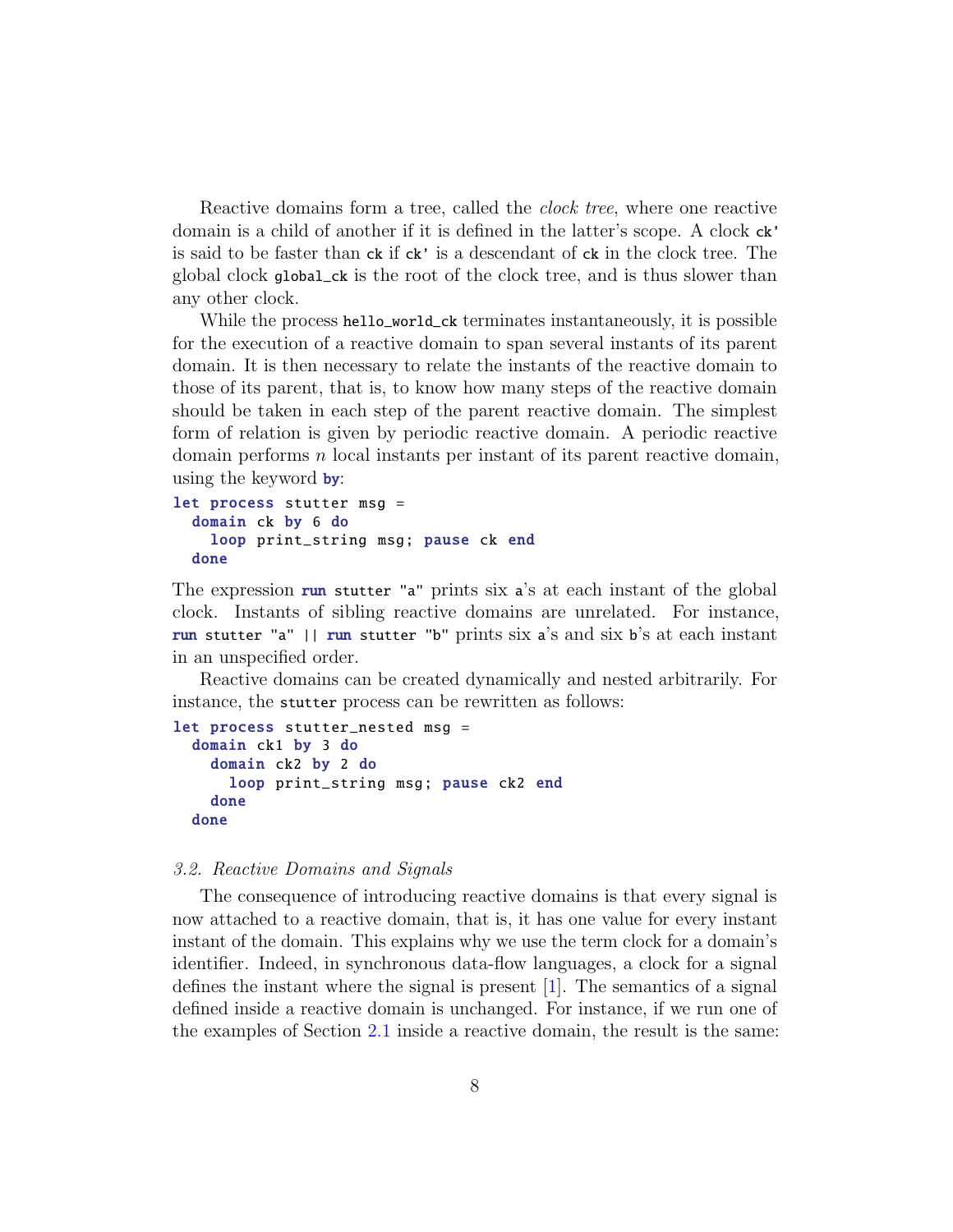sig\_gather\_ck prints 6 during the second instant of ck, but during the first instant of the global clock:

let process sig\_gather\_ck = domain ck do run sig\_gather done

Emitting a value on a signal with a slower clock (that we will call a slow signal) is not an issue thanks to multi-emission: all the values emitted during the instant of the signal's clock, including the multiple instants of child reactive domains, are gathered to compute the value for the instant. It is also possible to await the emission of a slow signal. The continuation of the await will occur in the next instant of the emitted signal's clock, as in the following process:

```
let process slow_signal =
  signal s default 0 gather (+) in
  domain ck by 3 do
    await s(v) in print_int v
  done
  ||
  emit s 4
```
A 4 is printed during the second instant of the global clock, as if there were no reactive domain, but during the fourth instant of clock ck because there where three instants of  $c\mathbf{k}$  during the first instant of the global clock. The result would have been the same if the emit statement had been inside the reactive domain. Sibling reactive domains can thus communicate using signals attached to a common ancestor in the clock tree.

While in REACTIVEML, any process can use any signal, reactive domains impose restrictions. First, as the instants of a reactive domain are unobservable from the outside, it does not make sense to access a signal attached to a reactive domain from outside of that domain where the different values of the signal cannot be distinguished. The second restriction is that it is forbidden to react immediately to the presence of a slow signal.

We illustrate the problem with the following process which is rejected by the compiler:

```
let process immediate_dep_wrong =
  signal s in
  domain ck do
    await immediate s; print_string "Ok"
    | \cdot |pause ck; emit s
  done
```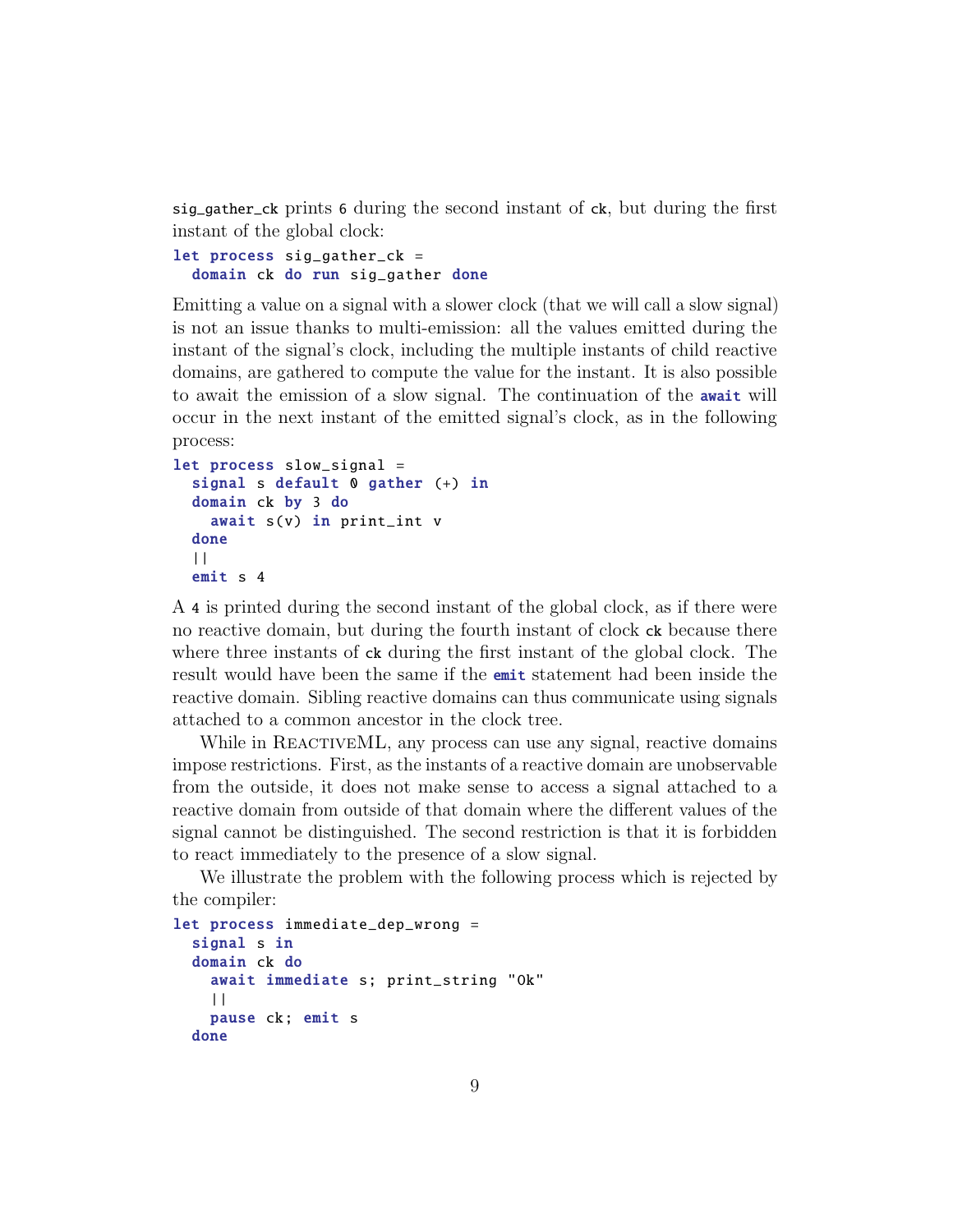In this example, s has clock global\_ck. During the first instant of ck, we suppose that s is not present, so the first branch of the parallel is blocked. But in the second instant of  $ck$  —yet still in the first instant of global\_ $ck$ — s is emitted, which should trigger the printing of Ok because of the immediate dependency. We reject this process because it makes two different assumptions about the presence of s during the same instant of the clock of s, which goes against the principle that all processes have the same view of a signal's status and value at an instant. The type system defined in Section [5](#page-24-0) ensures that these two kinds of errors never occur.

# <span id="page-9-0"></span>3.3. Automatic waiting of reactive domains

Consider the following process:

```
let process delayed_hello_world =
  signal s default "" gather (^) in
  domain ck by 10 do
    pause global_ck; emit s "Hello world"
    ||
    await s(v) in print_string v
  done
```
At the end of the first instant of ck, the first branch of the parallel is waiting for the next instant of global\_ck. The second branch is waiting for the signal s of clock global\_ck. If the reactive domain were executing another local instant, its body would not evolve. It is not necessary to execute ten local instants: the reactive domain can directly wait for the next instant of global\_ck before doing its next local instant. We can thus interpret the number given after by as a bound on the number of instants that a reactive domain can do.

We could just treat this property as a run-time optimization, but we believe it can be usefully incorporated in the semantics of the language so as to accept more programs. Indeed, in most cases, as in the previous example, it is clear that the body of the reactive domain will be blocked waiting for a slower clock at some point. It is thus permitted to omit the bound (as was done in the first examples). A reactive domain then not only decides when its local instants are finished, but also when to wait for the next instant of its parent clock. It does so automatically if all the processes it contains are waiting for the next instant of a slower clock, either via an explicit **pause** or by waiting for a signal with a slower clock.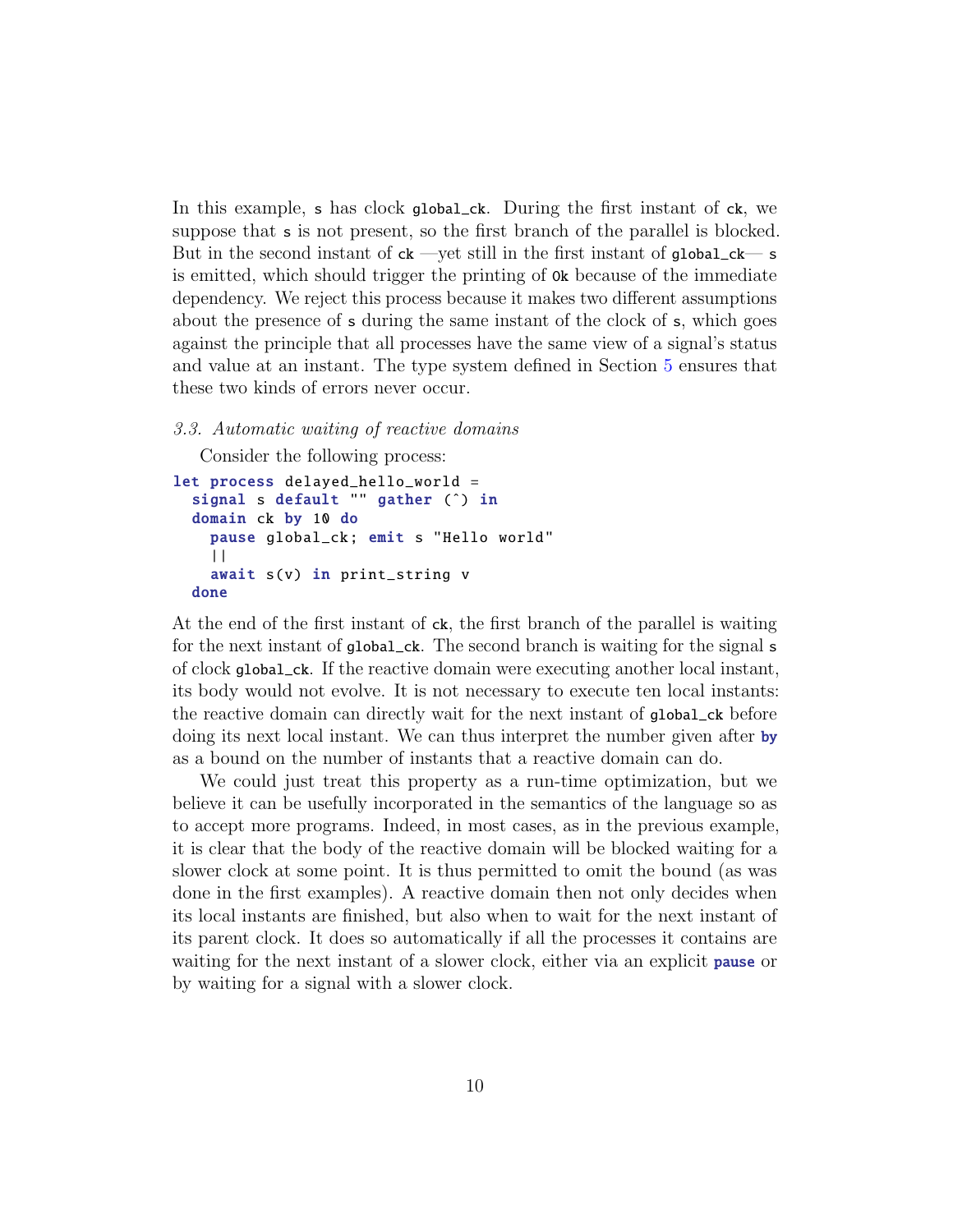#### 3.4. Clocks and Reactivity

Once we allow reactive domains to perform an unbounded number of instants per instant of the parent clock, it becomes possible for a reactive domain to be non-reactive, that is, to never wait for the next instant of the parent clock, as in the following example:

```
let process nonreactive_domain =
  domain ck do
    loop pause ck end
  done
```
This reactive domain never waits for the next instant of its parent clock and behaves like an instantaneous infinite loop. A static analysis, based on the extension of [\[8\]](#page-42-3), warns the programmer that this program is problematic. But, it means that it is no longer possible to use the hold process from Section [2](#page-2-0) to hold the value of a signal inside an unbounded reactive domain. To solve this problem, we introduce a variant of the pause operator denoted quiet pause. A call to quiet pause ck terminates in the next instant of ck, like for pause ck, but if all the other parallel processes in the reactive domain are waiting for a slower clock, the reactive domain synchronizes with the parent clock (another local instant is not performed in the same instant). Using this operator, it is possible to sustain a signal inside an unbounded reactive domain:[5](#page-10-0)

```
let process quiet_sustain_v s ck =
  loop emit s (last s); quiet pause ck end
let process hold_domain =
  domain ck do
    signal s default 0 gather (+) in
    run quiet_sustain_v s ck
    | \ |pause ck; emit s 3; pause global_ck; print_int (last s)
  done
```
At the end of the first instant of ck, the second branch of the parallel asks for another instant of ck by calling pause ck. During the next instant, it is stuck waiting for the next instant of the global clock. As the first branch of the parallel uses the quiet pause operator, it does not influence the choice of the reactive domain of clock ck, which then awaits the next instant of the global clock before executing its next local instant and printing the last value of s.

<span id="page-10-0"></span><sup>5</sup>You can notice in this example that clocks are first class citizens and thus can be function arguments.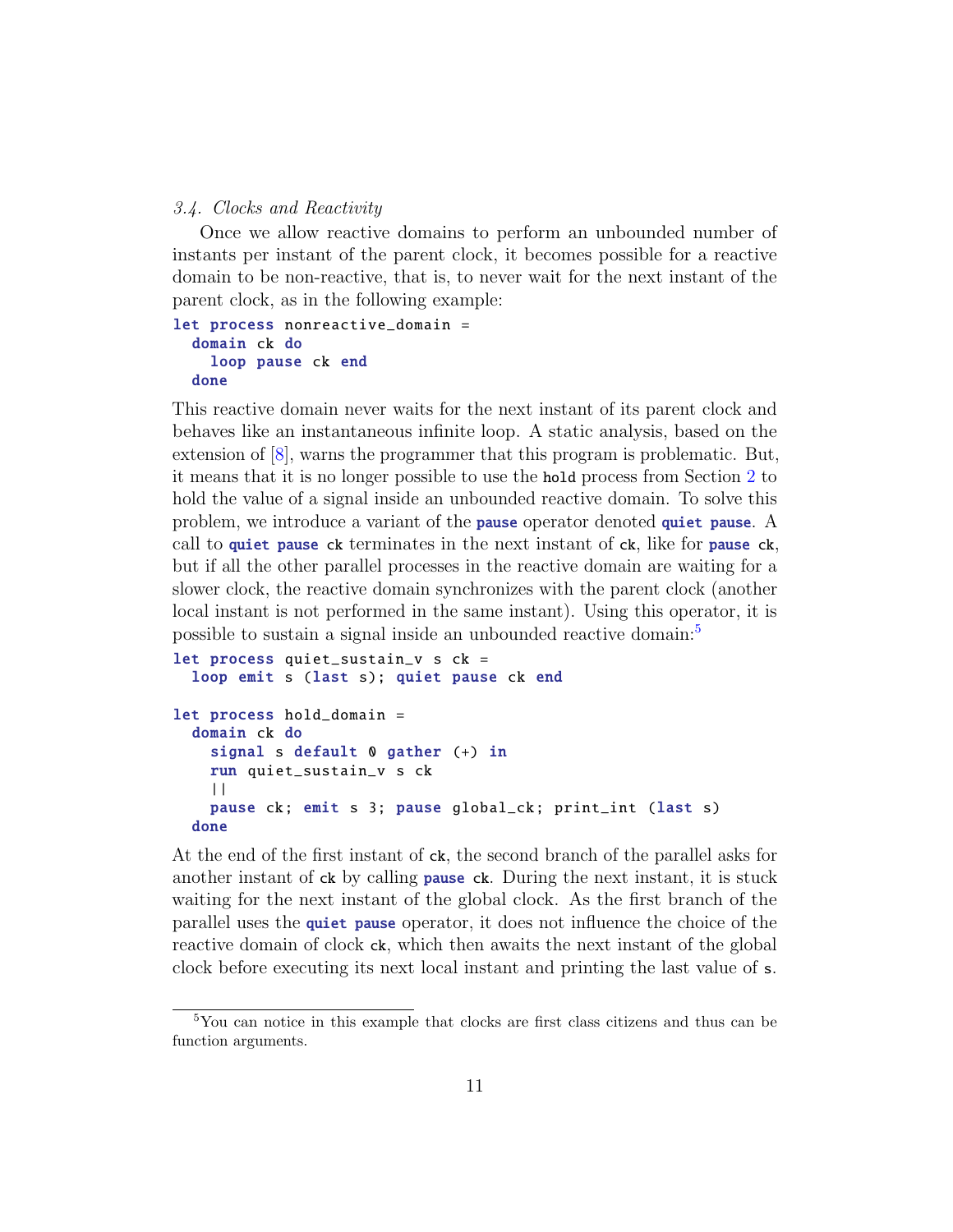<span id="page-11-1"></span><span id="page-11-0"></span>

(b) Agents: one reactive domain per agent

<span id="page-11-2"></span>Figure 3: Several patterns of programming with reactive domains

#### 3.5. Using Reactive Domains

Reactive domains are useful for several typical patterns. The first is to make a process instantaneous. For instance, one can hide the internal steps used in the levelorder example of Section [2.1](#page-2-4) (pause without any argument waits for the next instant of the local clock, that can also be obtained using the local\_ck operator):

```
let process levelorder_inst f t =
  domain ck do
    run levelorder f t
  done
```
Figure [3a](#page-11-0) illustrates the behavior of the reactive domain: it hides all internal steps and behaves as an instantaneous process on the global clock. This process could not have been written without the automatic waiting of reactive domains (Section [3.3\)](#page-9-0) as it executes an unbounded number of local instants, equal to the depth of the tree.

The second pattern is for programming agent-based simulations. Reactive domains allow each agent to perform an arbitrary number of internal steps during each step of the simulation, that corresponds to one instant of the global clock. One simply has to declare one reactive domain per agent, as in Figure [3b.](#page-11-1) Agents only synchronize at the end of the instant of the global clock. Signals for communication between agents remain attached to the global reactive domain, and are thus buffered automatically.

We can use this idea to better simulate the power consumption of the node from Figure [2a,](#page-5-0) by modeling the fact that power consumption is related to the number of messages sent. An abbreviated version of the resulting program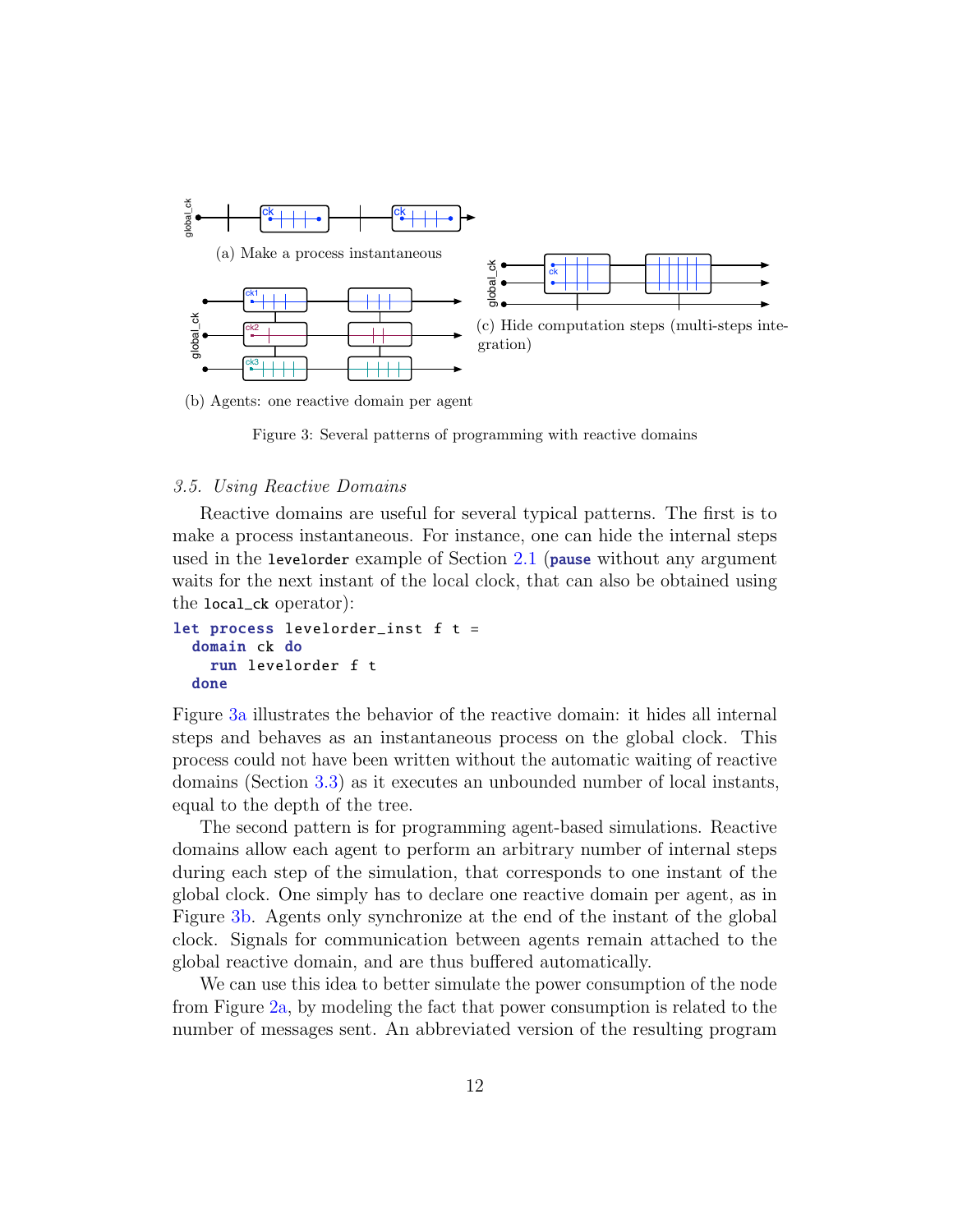```
let process node_with_energy me neighbors =
 domain us by 1000 do
  signal dead in
 signal energy default e_0 gather (fun x = -\rightarrow x) in
  signal power default 0.0 gather (+.) in
 signal r_in default (0, me) gather (fun x _ -> x) in
  signal r_ack in
 let process send msg n =
    emit r_in (msg, n);
    await immediate r_ack
  in
  ...
  do
    ... (* protocol *) ||
    loop (* radio *)
      await r_in (msg, n) in
      for i=1 to packet_send_time do
        emit power send_power ; pause us
      done;
      emit n msg; emit r_ack
    end
    | \cdot |loop (* power *)
      emit power on_power;
      if last energy < e_min
      then emit dead
      else emit energy (last energy -. (last power /. 1000.0));
      pause us
    end
  until dead done
 done
```
<span id="page-12-0"></span>Figure 4: A node with refined power consumption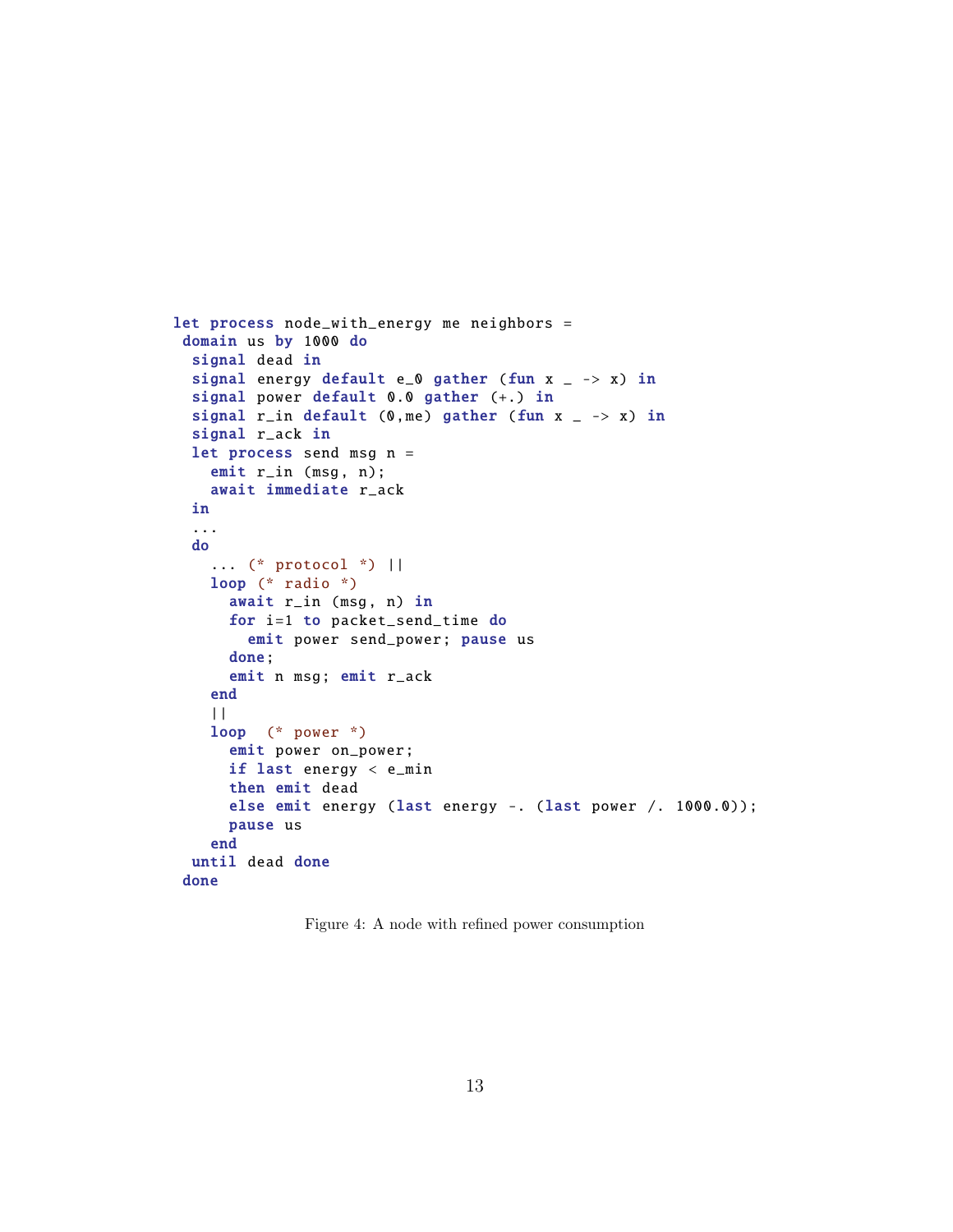```
let rec process body_heun env (x_t, v_t, w) =emit env (force (x_t, w));
  await env(f_t) in
  (* step 1 *)
  let f_t = f_t x_t in
  let v_{\text{int}} = v_{\text{t}} + 1. (dt **. f_{\text{t}}) in
  let x_int = x_t ++. (dt **. v_t) in
  (* step 2 *)
  emit env (force (x_int, w));
  await env(f_int) in
  let f_{\text{int}} = f_{\text{int}} x_{\text{int}} int in
  let v_t = v_t ++. ((dt /. 2.0) **. (f<sub>-t ++</sub>. f<sub>-</sub>int)) in
  let x_t = x_t ++. ((dt /. 2.0) **. (v_t ++. v_int)) in
  (* next step*)
  pause global_ck ;
  run body_heun env (x_tp , v_tp , w)
let process main =
  domain computation_ck do
    signal env default (fun _ -> zero_vector) gather add_force in
    for i = 1 to 100 dopar
      run body_heun env ( random_planet ())
    done
  done
```
<span id="page-13-0"></span>Figure 5: Two-step integration method (Heun's method)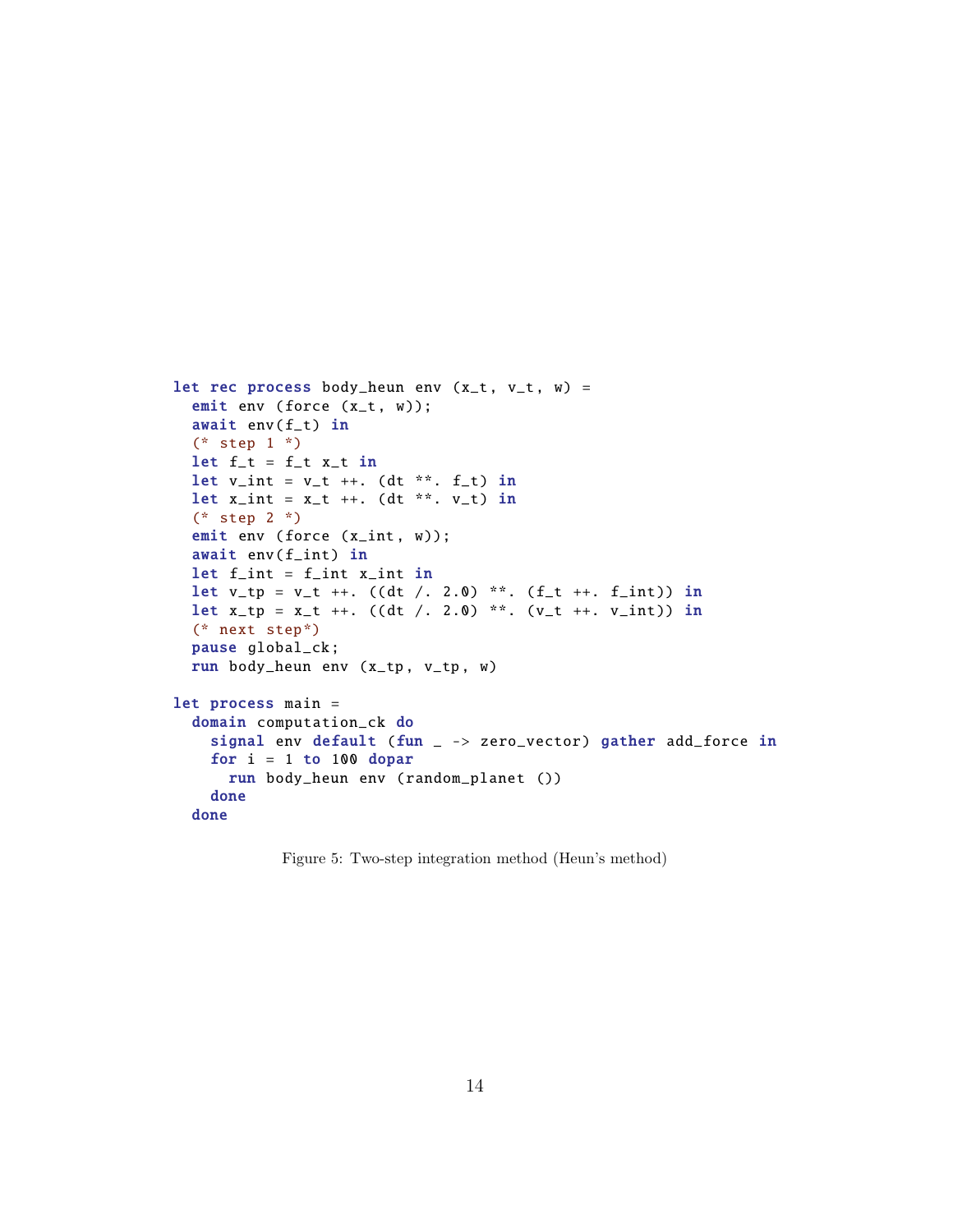is shown in Figure [4.](#page-12-0) The idea is to use a reactive domain to introduce a new local time scale, corresponding to microseconds of simulation time. The radio is represented by a process receiving a message to be sent and a destination on the r\_in signal. The sending of the message is modeled by waiting packet\_send\_time microseconds, during which the power consumption is raised by send\_power. After that, the radio actually sends the message to the destination and acknowledges the sending on the r\_ack signal.

A similar use is to hide computation steps shared by many agents. The fast clock is then shared by several processes as in Figure [3c,](#page-11-2) whereas in Figure [3b](#page-11-1) each process has its own local clock. An example of this pattern is an extension of the n-body simulation of Figure [2b](#page-0-0) to use multi-steps integration methods, here Heun's method. The resulting code is shown in Figure [5.](#page-13-0) Each step of the computation corresponds to one instant of a reactive domain, shared by all bodies. As these instants are unobservable from the outside, it is easy to add processes such as the GUI on the global clock (last line in Figure [3c\)](#page-11-2) or to dynamically switch methods (e.g. from a two-steps to a four-steps method) without any influence on the rest of the program.

#### 3.6. A Modularity Issue

We have seen that some communications take time because of multiemission. This can lead to modularity problems, as we will see on a few examples, and makes it even more necessary to be able to hide local instants. Let's first define a higher-order process lift that turns a function on values into a function on streams (like the arr combinator in FRP [\[9\]](#page-42-4)). It awaits a new value on a signal s\_in, applies f to it and emits the result on another signal s\_out:

```
let process lift f s_in s_out =
  loop
    await s_in(v) in
    emit s_out (f v)
  end
```
We can now define a process fg1 that applies the composition of two functions g and f:

let process fg1 s\_in s\_out = run lift (fun  $v \rightarrow f$  (g v)) s\_in s\_out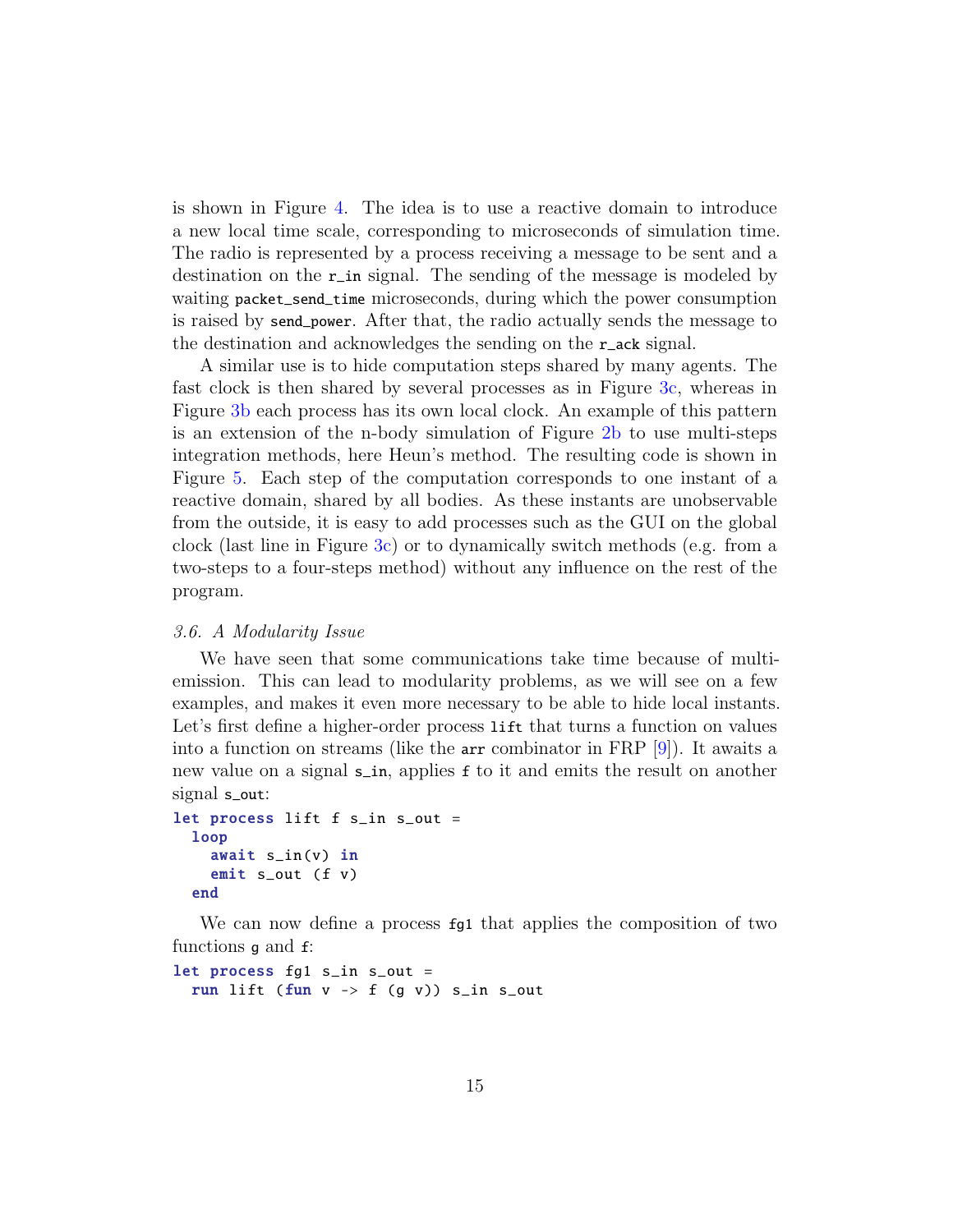

<span id="page-15-1"></span>Figure 6: Fixing a modularity problem with reactive domains (left: fg2\_good, center: fg1, right: fg2)

Suppose that, for modularity reasons, we want to separate the computations of f and g. We use a local signal tmp to communicate between the two processes:

```
let process fq2 s_in s_out =
  signal tmp default 0 gather (+) in
  run lift f s_in tmp || run lift g tmp s_out
```
The problem is that, while fg1 emits the result one instant after the emission of a value on s\_in, it takes two instants for fg2 to do the same. We can fix this problem by running the process inside a reactive domain:

```
let process fg2_good s_in s_out =
  domain ck do
    run fg2 s_in s_out
  done
```
The fg2\_good process has the same behavior as the fg1 process: it takes two instants of the local clock ck to compute the result, but only one on the global clock. Figure [6](#page-15-1) illustrates the behavior of these three processes.

#### <span id="page-15-0"></span>4. Operational Semantics

In this section, we extend the REACTIVEML operational semantics [\[5\]](#page-42-0) to support reactive domains. It is itself an extension of the small-step reduction semantics of ML.

#### 4.1. Language Abstract Syntax

We present the semantics on a core language, based on a call-by-value functional kernel extended with synchronous primitives: defining and running a process, waiting for the next instant of a clock (pause), quietly waiting for the next instant (quiet pause), a parallel let, declaring a signal, emitting a value, getting its last value, preemption (do/until) and suspension (do/when) control structures, declaring a reactive domain and accessing the local clock (local ck):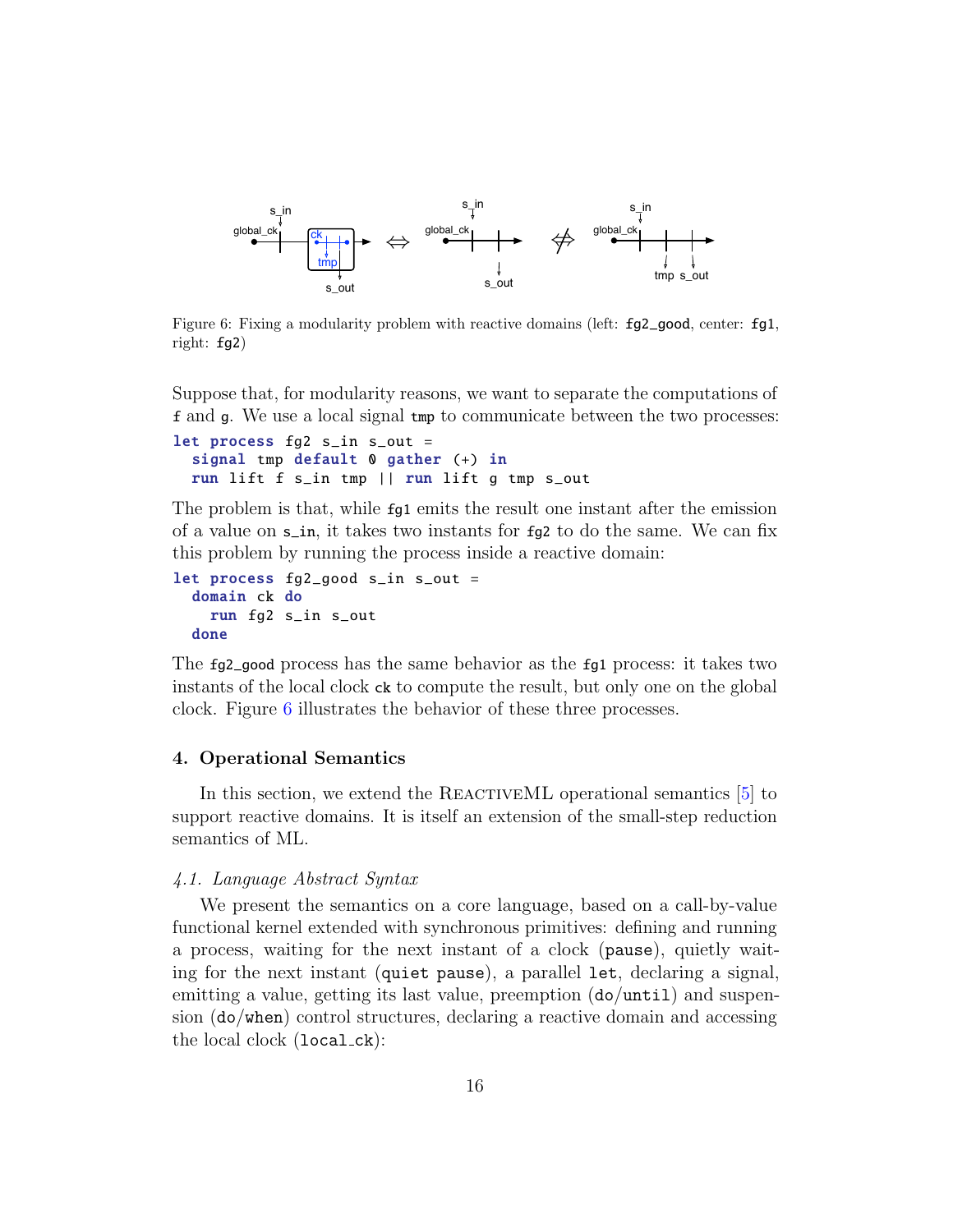```
e ::= x | c | (e, e) | \lambda x . e | e e | rec x = e| process e |run e | pause e | quiet pause e | let x = e and x = e in e| signal x default e gather e in e | emit e e | last e| do e until e(x) \rightarrow e | do e when e| domain x by e do e | local_ck
```
The expression do e when s executes its body only when s is present. We denote by  $\overline{\phantom{a}}$  variables that do not appear free in the body of a let and by () the unique value of type unit. Among others, it is possible to derive the following constructs from this kernel:

 $e_1 || e_2 \triangleq$  let  $e_1 = e_1$  and  $e_2 = e_2$  in () let  $x = e_1$  in  $e_2 \triangleq$  let  $x = e_1$  and  $z = 0$  in  $e_2$  $e_1$ ;  $e_2 \triangleq$  let  $e_1 = e_1$  in  $e_2$ domain  $x$  do  $e \triangleq$  domain  $x$  by  $\infty$  do  $e$ loop  $e \triangleq \text{run}$  ((rec loop =  $\lambda x.$ process (run x; run  $(logp x))$ ) (process e)) signal s in  $e \triangleq$  signal s default  $\parallel$  gather  $(\lambda x.\lambda y.x :: y)$  in  $e$ emit  $e \triangleq$ emit  $e$  () pause  $\triangleq$  pause local\_ck await immediate  $e \triangleq$  do () when e await  $e_1(x)$  in  $e_2 \triangleq$  do (loop (quiet pause local ck)) until  $e_1(x) \rightarrow e_2$ 

It should be noted that await  $e_1(x)$  in  $e_2$  is encoded as the preemption of an infinite loop, but it is important to use the quiet pause operator so that it does not make the local reactive domain make an infinite number of instants.

Values are the regular ML values (constants, pairs and functions), plus processes, signal names indexed by their clock and clock names:

$$
v ::= c \mid (v, v) \mid \lambda x. e \mid \text{process } e \mid n^{ck} \mid ck \tag{values}
$$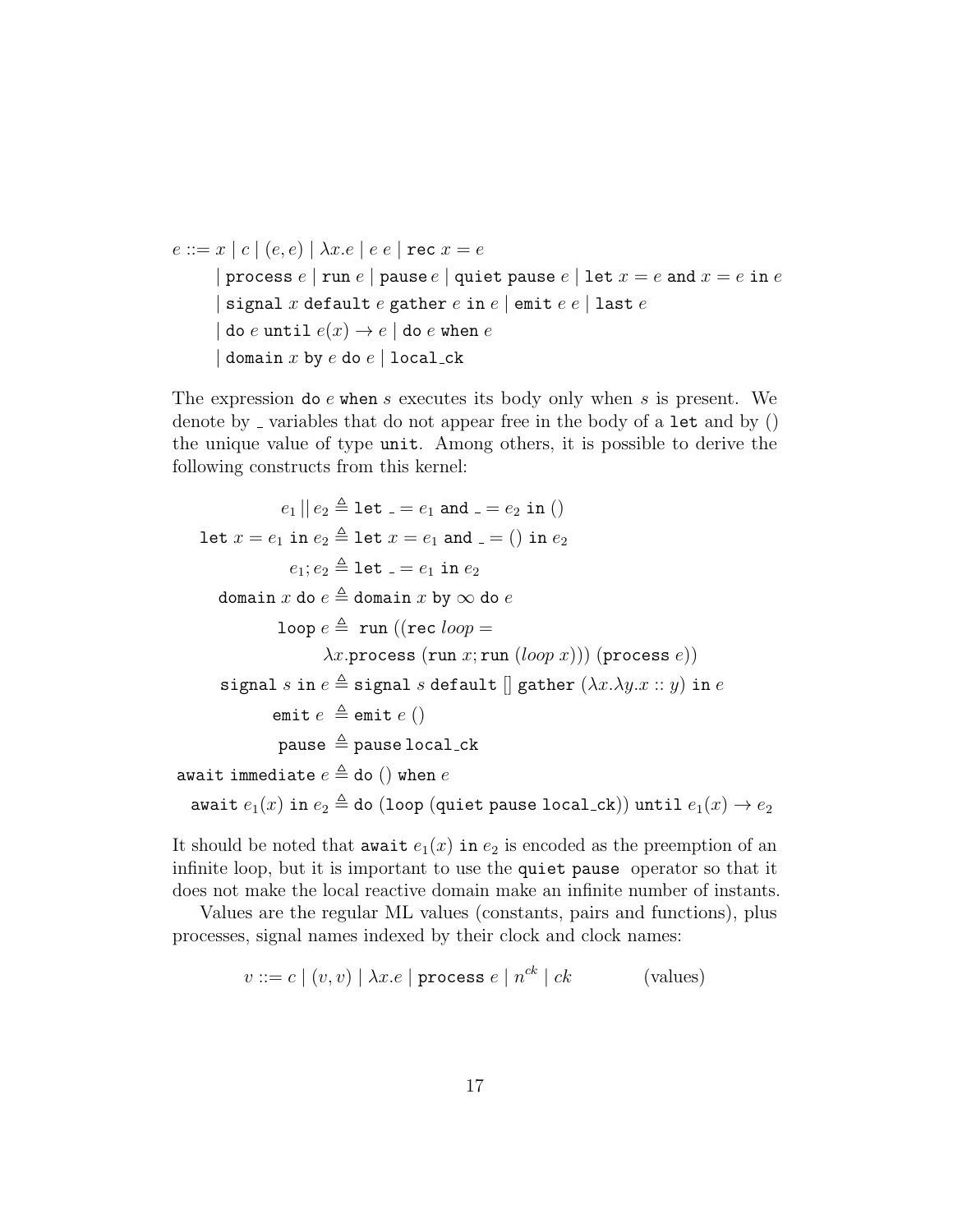

Finally, we add  $e$  in  $ck$  to the expressions of the language. It represents the result of instantiating the expression domain x by  $e$  do  $e$  and cannot itself be used directly in a program.

<span id="page-17-0"></span>
$$
e ::= \dots
$$
  
 
$$
| e \text{ in } ck
$$
 (executing reactive domain)

#### <span id="page-17-1"></span>4.2. Well-formation of expressions

A simple syntactic classification, called well-formation predicate and denoted  $k \vdash e$  with  $k \in \{0, 1\}$ , is used to distinguish instantaneous and noninstantaneous expressions. It was introduced in [\[5\]](#page-42-0). It allows for example to separate pure ML expressions from reactive expressions, which is useful for code generation. It is also used in Section [6](#page-29-0) for the proof of soundness. The rules defining this predicate are given in Figure [7.](#page-17-0)

An expression e is necessarily instantaneous (or combinatorial) if  $0 \vdash e$ . It is reactive (or sequential in classic circuit terminology) if  $1 \vdash e$ . The predicate  $k \vdash e$  means that  $1 \vdash e$  or  $0 \vdash e$ , that is, that e can be used in any context.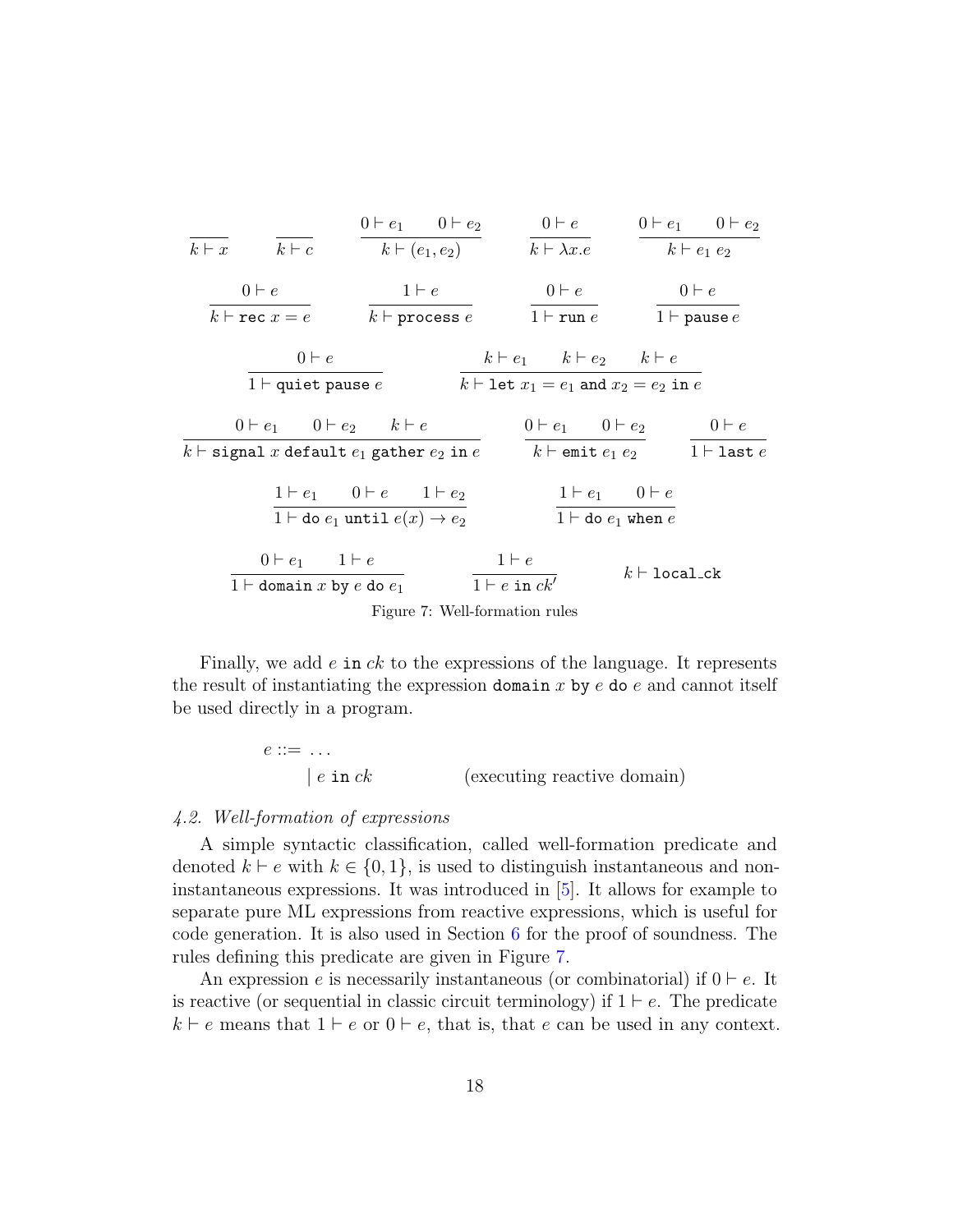This is true of any instantaneous expressions, as there is no rule with  $0 \vdash e$  in the conclusion.

The important point is that the body of functions must be instantaneous, while the body of a process may be reactive. The design choices of this analysis, like the fact that pairs must be instantaneous, are discussed in [\[5\]](#page-42-0).

#### 4.3. Notations

 $\mathcal C$  is a denumerable set of clock names, denoted  $ck$ . The global clock is denoted  $\top_{ck} \in \mathcal{C}$ . N is a denumerable set of signal names, denoted n. A local signal environment is a partial mapping from signal names to tuples  $(d, q, l, m)$ where d and q are the default value and gather function,  $l$  the last value and m the multiset of values emitted at an instant. A signal environment  $\mathcal S$ is a partial mapping from clock names to local signal environments. If  $\mathcal{S}(n^{ck}) = \mathcal{S}(ck)(n) = (d, g, l, m)$ , we write  $\mathcal{S}^d(n^{ck}) = d$  (similarly for the g, l and m) and  $S^{v}(n^{ck}) = \text{fold } g \ d \ m \ \text{if } m \neq \emptyset \ (\mathcal{S}^{v}(n^{ck}) \text{ is not defined otherwise}).$ We write  $n^{ck} \in \mathcal{S}$  when n is present, that is,  $\mathcal{S}^m(n^{ck}) \neq \emptyset$ , and  $n^{ck} \notin \mathcal{S}$ otherwise. We denote by  $S + [v/n^{ck}]$  the environment where v is added to the multiset  $\mathcal{S}^m(n^{ck})$  and by next $(\mathcal{S}, ck)$  the environment where the last value of any signal with clock  $ck$  is set to its current value  $S<sup>v</sup>(n<sup>ck</sup>)$  (if defined) and  $\mathcal{S}^m(n^{ck})$  is set to  $\emptyset$ .

Similarly, a *clock environment*  $\mathcal{H}$  maps clock names ck to tuples  $(pck, r, m)$ , where pck is the parent clock of ck and r (resp. m) tracks the number of steps remaining (resp. the maximum number of steps) in the current instant of the parent clock  $(r, m \in \mathbb{N} \cup \{\infty\})$ . The same notation is used to refer to the individual fields (for instance  $\mathcal{H}^r(ck)$ ). We denote by  $\mathcal{H}[ck \leftarrow i]$  the environment where  $\mathcal{H}^r(ck)$  is set to i and by  $Dom(\mathcal{H})$  the domain of  $\mathcal{H}$ , that is the set of clock names that are mapped to a tuple in  $H$ .

A clock environment induces a partial order  $\preceq_{\mathcal{H}}$ , which is the smallest reflexive, transitive and antisymmetric relation such that  $ck \preceq_{\mathcal{H}} \mathcal{H}^{pck}(ck)$ . Intuitively,  $ck_F \preceq_{\mathcal{H}} ck_S$  means that  $ck_S$  is slower than  $ck_F$ . We write  $ck \preceq_{\mathcal{H}} C$ iff ∀ck' ∈ C. ck  $\preceq_{\mathcal{H}} ck'$ .  $C^{\uparrow \mathcal{H}}$  denotes the upward closure of C, that is:

$$
C^{\uparrow\mathcal{H}} = \{ck' \mid \exists ck \in C. ck \preceq_{\mathcal{H}} ck'\}
$$

#### 4.4. Semantics

We define two reductions: the *step reduction*, denoted  $\xrightarrow{ck}$ , and the *end*of-instant reduction  $\leq_{\text{eoi}}$ . The step reduction is parametrized by the local clock ck. The execution of a reactive domain consists in applying the step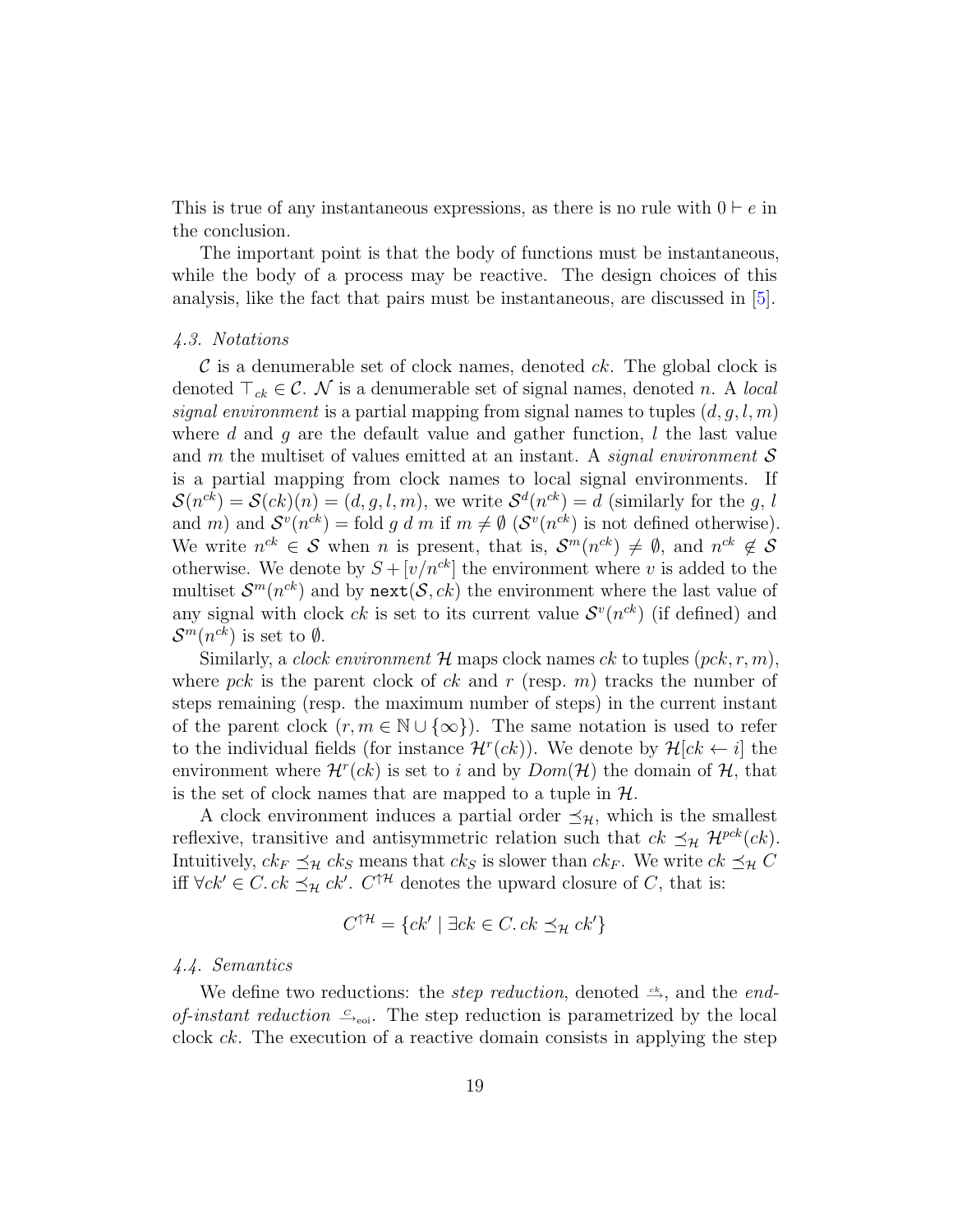reduction with the local clock as many times as possible, to get a so-called end-of-instant expression. Then, the end-of-instant reduction prepares the execution of the next instant of the domain (where  $C$  is a set containing the clock of the domain).

A program is executed inside the global reactive domain of clock  $\top_{ck}$ . The variable global\_ck is bound to this clock. This means that the semantics of a program p is given by the reduction of the expression  $\tilde{p}$  defined by:

$$
\tilde{p} \triangleq \texttt{let } global\_ck = \texttt{local\_ck in } p
$$

A program step, denoted  $\Rightarrow$ , is made of as many step reductions as possible followed by one end-of-instant reduction in the local clock  $\top_{ck}$ :

$$
\frac{e/\mathcal{H},\mathcal{S} \stackrel{\top_{ck}}{\longrightarrow} e'/\mathcal{H}',\mathcal{S}'}{e/\mathcal{H},\mathcal{S} \Rightarrow e''/\mathcal{H}'',\mathcal{S}'} \stackrel{e'/\mathcal{H}',\mathcal{S}'}{\longrightarrow} \frac{e'/\mathcal{H}',\mathcal{S}' \stackrel{\{\top_{ck}\}}{\longrightarrow}_{\text{eoi}} e''/\mathcal{H}'',\mathcal{S}''}{e/\mathcal{H},\mathcal{S} \Rightarrow e''/\mathcal{H}'',\mathcal{S}''}
$$

The reduction starts from  $e_0 = \tilde{p}$  and the initial clock and signal environments are both empty:  $\mathcal{H}_0 \triangleq \mathcal{F}$  and  $\mathcal{S}_0 \triangleq \mathcal{F}$ .

Automatic waiting of reactive domains. Before we can define the reductions, we first have to define an auxiliary predicate that will implement the automatic waiting of reactive domains. It will be used to know if the body of a reactive domain wants to execute another local instant or is stuck waiting for a slower clock. It is defined by:

$$
\mathcal{S}, C \vdash_{\mathrm{next}} e
$$

which means that during the end-of-instant of the clocks in the set  $C$  and in the signal environment  $\mathcal{S}$ , the expression e wants to execute another step of the local clock.

The predicate is defined in Figure [8:](#page-20-0)

- There are two main cases where an expression wants to execute another local instant: if it waits for the next instant by calling  $\mathsf{pause}\,ck'$  (NEXT-PAUSE rule) or if the body of a do/until has been preempted (NEXT-UNTIL rule). In both cases, we have to check that it is the end-of-instant of the clock  $ck'$ , that is, that it belongs to the set  $C$ .
- We see here the difference between the pause and quiet pause operators. Calling pause  $ck'$  asks for another instant of the clock  $ck'$ . On the other hand, a call to quiet pause is ignored by the reactive domain for the decision to make another local instant, as no rule mentions it.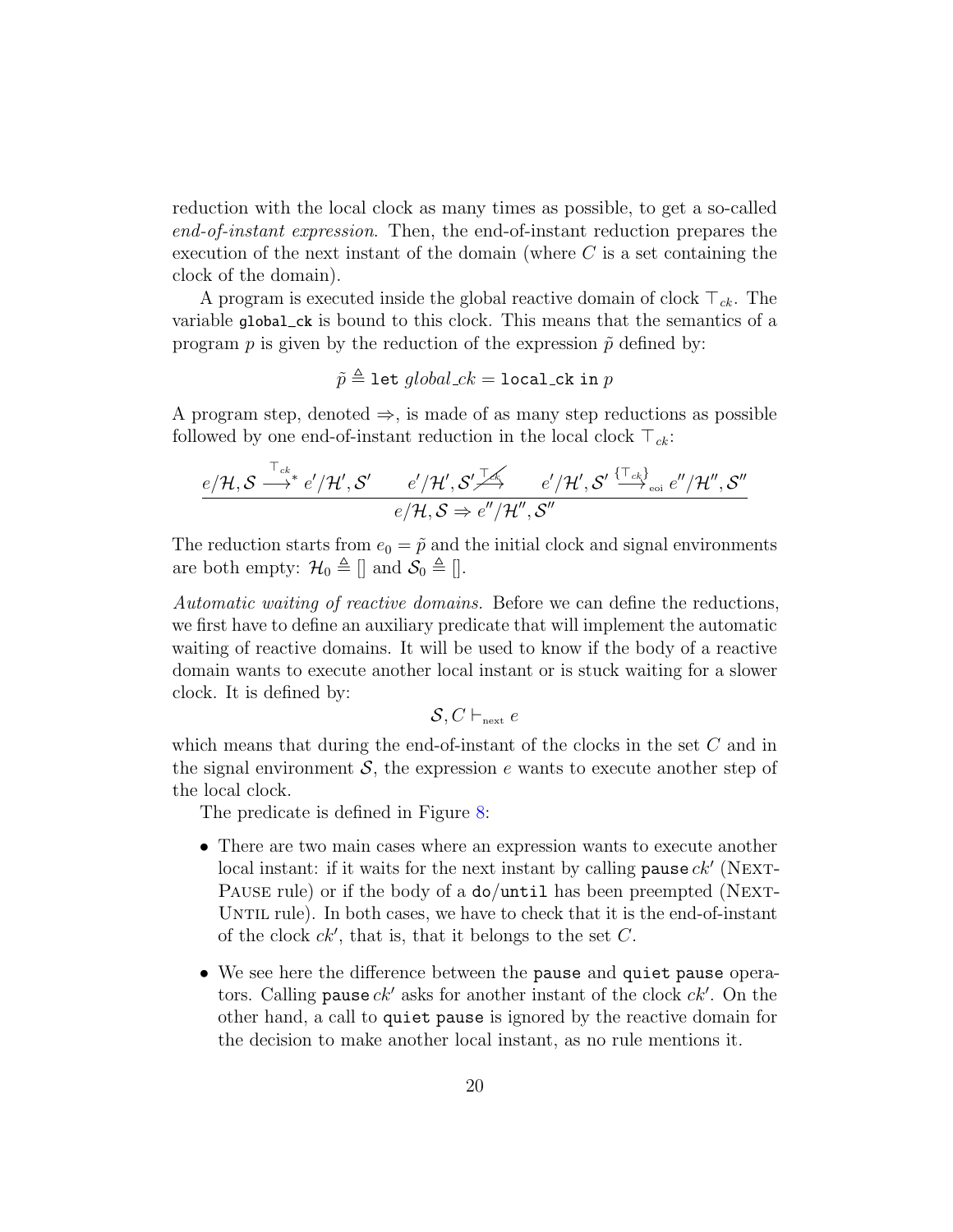

<span id="page-20-0"></span>Figure 8: Automatic waiting predicate

• The other rules are structural. In the case of a reactive domain (NEXTIN rule), we add the local clock of the domain in the set C of clocks at the end of their instant. It means that the end of instant of a clock implies the end of instant of its sub-clocks. There is no rule for the do e when  $n^{ck}$  when  $n^{ck} \in S$  because waiting for a signal is like a quiet pause. Finally, only one of the branches of a let/and has to require a next instant for the complete expression.

Step reduction. The step reduction is expressed as:

$$
e/\mathcal{H}, \mathcal{S} \stackrel{ck}{\longrightarrow} e'/\mathcal{H}', \mathcal{S}'
$$

meaning that under the local clock  $ck$ , the expression  $e$  reduces to  $e'$  and transforms the clock and signal environments  $\mathcal{H}$  and  $\mathcal{S}$  into  $\mathcal{H}'$  and  $\mathcal{S}'$ . The rules are given in Figure [9,](#page-21-0) where the basic rules are adapted directly from REACTIVEML [\[5\]](#page-42-0) and new rules are introduced for executing reactive domains:

- The expression local ck returns the clock of its evaluation context.
- A signal can only be accessed if its clock  $ck'$  is accessible, that is, if  $ck'$  is slower than or equal to the local clock  $ck$ , denoted  $ck \preceq_{\mathcal{H}} ck'.$ Therefore, all expressions using signals have to add this condition.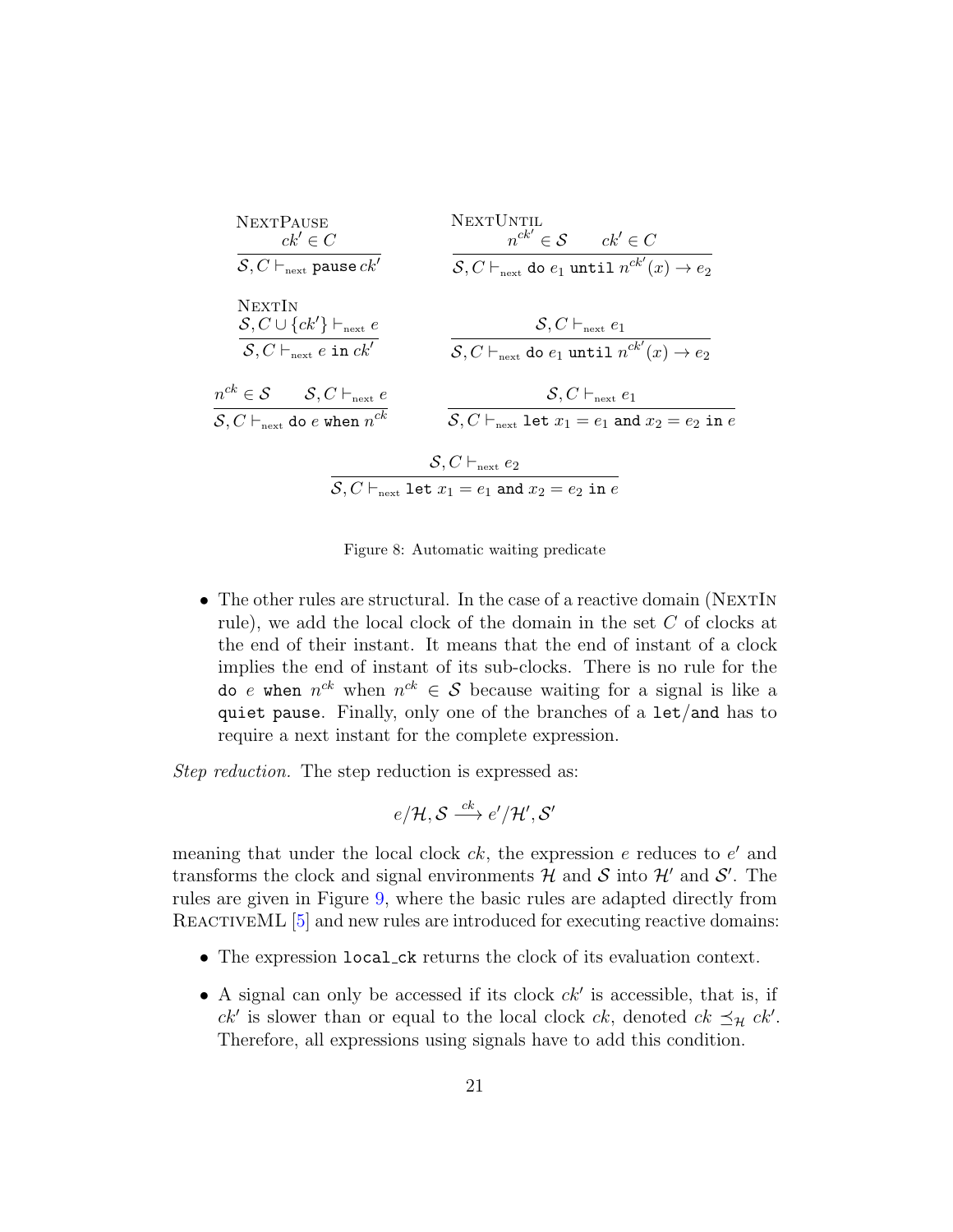| $\lambda x. e v/\mathcal{H}, \mathcal{S} \stackrel{ck}{\longrightarrow} e[x \leftarrow v]/\mathcal{H}, \mathcal{S}$                                                                      |                                                                                                                                      | rec $x = e/\mathcal{H}, \mathcal{S} \stackrel{ck}{\longrightarrow} e[x \leftarrow \texttt{rec}\ x = e]/\mathcal{H}, \mathcal{S}$ |                                                                                                                              |  |
|------------------------------------------------------------------------------------------------------------------------------------------------------------------------------------------|--------------------------------------------------------------------------------------------------------------------------------------|----------------------------------------------------------------------------------------------------------------------------------|------------------------------------------------------------------------------------------------------------------------------|--|
| $\texttt{local\_ck}/\mathcal{H}, \mathcal{S} \stackrel{ck}{\longrightarrow} ck/\mathcal{H}, \mathcal{S}$                                                                                 |                                                                                                                                      | run (process $e$ )/H, $\mathcal{S} \stackrel{ck}{\longrightarrow} e/\mathcal{H}, \mathcal{S}$                                    |                                                                                                                              |  |
| $\mathtt{let}\ x_1=v_1\ \mathtt{and}\ x_2=v_2\ \mathtt{in}\ e/\mathcal{H}, \mathcal{S}\stackrel{ck}{\longrightarrow} e[x_1\leftarrow v_1; x_2\leftarrow v_2]/\mathcal{H}, \mathcal{S}$   |                                                                                                                                      |                                                                                                                                  |                                                                                                                              |  |
| <b>NEWSIG</b>                                                                                                                                                                            | $n \notin Dom(S(ck))$ $S' = S(ck)[n \mapsto (v_d, v_a, v_d, \emptyset)]$                                                             |                                                                                                                                  |                                                                                                                              |  |
| $\texttt{signal}\;x\;\texttt{default}\;v_{d}\;\texttt{gather}\;v_{g}\;\texttt{in}\;e/\mathcal{H},\mathcal{S}\overset{ck}{\longrightarrow}e[x\leftarrow n^{ck}]/\mathcal{H},\mathcal{S}'$ |                                                                                                                                      |                                                                                                                                  |                                                                                                                              |  |
| $ck \preceq_{\mathcal{H}} ck'$                                                                                                                                                           |                                                                                                                                      |                                                                                                                                  | $ck \preceq_{\mathcal{H}} ck'$                                                                                               |  |
| emit $n^{ck'} v/\mathcal{H}, \mathcal{S} \stackrel{ck}{\longrightarrow} ()/\mathcal{H}, \mathcal{S} + [v/n^{ck'}]$                                                                       |                                                                                                                                      |                                                                                                                                  | last $n^{ck'}/\mathcal{H}$ , $\mathcal{S} \stackrel{ck}{\longrightarrow} \mathcal{S}^l(n^{ck'})/\mathcal{H}$ , $\mathcal{S}$ |  |
| $ck \preceq_{\mathcal{H}} ck'$                                                                                                                                                           |                                                                                                                                      |                                                                                                                                  | $ck = ck'$ $n^{ck'} \in S$                                                                                                   |  |
| do v until $n^{ck'}(x) \rightarrow e_2/\mathcal{H}, \mathcal{S} \xrightarrow{ck} v/\mathcal{H}, \mathcal{S}$                                                                             |                                                                                                                                      |                                                                                                                                  | do $v$ when $n^{ck'}/\mathcal{H}, \mathcal{S} \stackrel{ck}{\longrightarrow} v/\mathcal{H}, \mathcal{S}$                     |  |
| <b>CONTEXT</b>                                                                                                                                                                           | WHEN                                                                                                                                 |                                                                                                                                  |                                                                                                                              |  |
| $e/\mathcal{H}, \mathcal{S} \stackrel{ck}{\longrightarrow} e'/\mathcal{H}', \mathcal{S}'$                                                                                                |                                                                                                                                      | $ck = ck'$ $n^{ck'} \in S$ $e/\mathcal{H}, S \stackrel{ck}{\longrightarrow} e'/\mathcal{H}', S'$                                 |                                                                                                                              |  |
| $\Gamma(e)/\mathcal{H}, \mathcal{S} \stackrel{ck}{\longrightarrow} \Gamma(e')/\mathcal{H}', \mathcal{S}'$                                                                                |                                                                                                                                      | do e when $n^{ck'}/\mathcal{H}, \mathcal{S} \stackrel{ck}{\longrightarrow}$ do e' when $n^{ck'}/\mathcal{H}', \mathcal{S}'$      |                                                                                                                              |  |
| Inst                                                                                                                                                                                     |                                                                                                                                      |                                                                                                                                  |                                                                                                                              |  |
| $ck' \notin Dom(\mathcal{H})$ $\mathcal{H}' = \mathcal{H}[ck' \mapsto (ck, i-1, i-1)]$ $\mathcal{S}' = \mathcal{S}[ck' \mapsto []$<br>i>0                                                |                                                                                                                                      |                                                                                                                                  |                                                                                                                              |  |
|                                                                                                                                                                                          | domain x by i do $e/\mathcal{H}, \mathcal{S} \stackrel{ck}{\longrightarrow} e[x \leftarrow ck']$ in $ck'/\mathcal{H}', \mathcal{S}'$ |                                                                                                                                  |                                                                                                                              |  |
| <b>STEP</b>                                                                                                                                                                              |                                                                                                                                      |                                                                                                                                  |                                                                                                                              |  |
| $e/H S \xrightarrow{ck'} e'/\mathcal{H'} S'$                                                                                                                                             |                                                                                                                                      | TERM                                                                                                                             |                                                                                                                              |  |

$$
\frac{e/\mathcal{H}, \mathcal{S} \xrightarrow{ck'} e'/\mathcal{H}', \mathcal{S}'}{e \text{ in } ck'/\mathcal{H}, \mathcal{S} \xrightarrow{ck} e' \text{ in } ck'/\mathcal{H}, \mathcal{S}'} \qquad \qquad \begin{array}{c}\text{TERM} \\ v \text{ in } ck'/\mathcal{H}, \mathcal{S} \xrightarrow{ck} v/\mathcal{H}, \mathcal{S} \xrightarrow{ck} v/\mathcal{H}, \mathcal{S} \xrightarrow{ck} v/\mathcal{H} \xrightarrow{ck} c \xrightarrow{ck'} c \xrightarrow{ck'} c \xrightarrow{ck'} c \xrightarrow{ck'} c \xrightarrow{ck'} c \xrightarrow{ck'} c \xrightarrow{ck'} c \xrightarrow{ck'} c \xrightarrow{ck'} c \xrightarrow{ck'} c \xrightarrow{ck'} c \xrightarrow{ck'} c \xrightarrow{ck'} c \xrightarrow{ck'} c \xrightarrow{ck'} c \xrightarrow{ck'} c \xrightarrow{ck'} c \xrightarrow{ck'} c \xrightarrow{ck'} c \xrightarrow{ck'} c \xrightarrow{ck'} c \xrightarrow{ck'} c \xrightarrow{ck'} c \xrightarrow{ck'} c \xrightarrow{ck'} c \xrightarrow{ck'} c \xrightarrow{ck'} c \xrightarrow{ck'} c \xrightarrow{ck'} c \xrightarrow{ck'} c \xrightarrow{ck'} c \xrightarrow{ck'} c \xrightarrow{ck'} c \xrightarrow{ck'} c \xrightarrow{ck'} c \xrightarrow{ck'} c \xrightarrow{ck'} c \xrightarrow{ck'} c \xrightarrow{ck'} c \xrightarrow{ck'} c \xrightarrow{ck'} c \xrightarrow{ck'} c \xrightarrow{ck'} c \xrightarrow{ck'} c \xrightarrow{ck'} c \xrightarrow{ck'} c \xrightarrow{ck'} c \xrightarrow{ck'} c \xrightarrow{ck'} c \xrightarrow{ck'} c \xrightarrow{ck'} c \xrightarrow{ck'} c \xrightarrow{ck'} c \xrightarrow{ck'} c \xrightarrow{ck'} c \xrightarrow{ck'} c \xrightarrow{ck'} c \xrightarrow{ck'} c \xrightarrow{ck'} c \xrightarrow{ck'} c \xrightarrow{ck'} c \xrightarrow{ck'} c \xrightarrow{ck'} c \xrightarrow{ck'} c \xrightarrow{ck'} c \xrightarrow{ck'} c \xrightarrow{ck'} c \xrightarrow{ck'} c \xrightarrow{ck'} c \xrightarrow{ck'} c \xrightarrow{ck'} c \xrightarrow{ck'} c \xrightarrow{ck'} c \xrightarrow{ck'} c \xrightarrow{ck'} c \xrightarrow{ck'} c \xrightarrow{ck'} c \xrightarrow{ck'} c \xrightarrow{ck'} c \xrightarrow{ck'} c \xrightarrow{ck'} c \xrightarrow{ck'} c \xrightarrow
$$

LocalEoi

$$
\mathcal{H}^r(ck') > 0 \qquad e/\mathcal{H}, \mathcal{S} \overset{\mathcal{L}^{k'}}{\longrightarrow} \qquad \mathcal{S}, \{ck'\} \vdash_{\text{next}} e
$$
\n
$$
\frac{e/\mathcal{H}, \mathcal{S} \overset{\{\mathcal{L}ck'\}}{\longrightarrow}_{\text{eoi}} e'/\mathcal{H}', \mathcal{S}' \qquad \mathcal{H}'' = \mathcal{H}'[ck' \leftarrow \mathcal{H}^r(ck') - 1] \qquad \mathcal{S}'' = \text{next}(\mathcal{S}', ck')
$$
\n
$$
e \text{ in } ck'/\mathcal{H}, \mathcal{S} \overset{ck}{\longrightarrow} e' \text{ in } ck'/\mathcal{H}'', \mathcal{S}''
$$

<span id="page-21-0"></span>Figure 9: The step reduction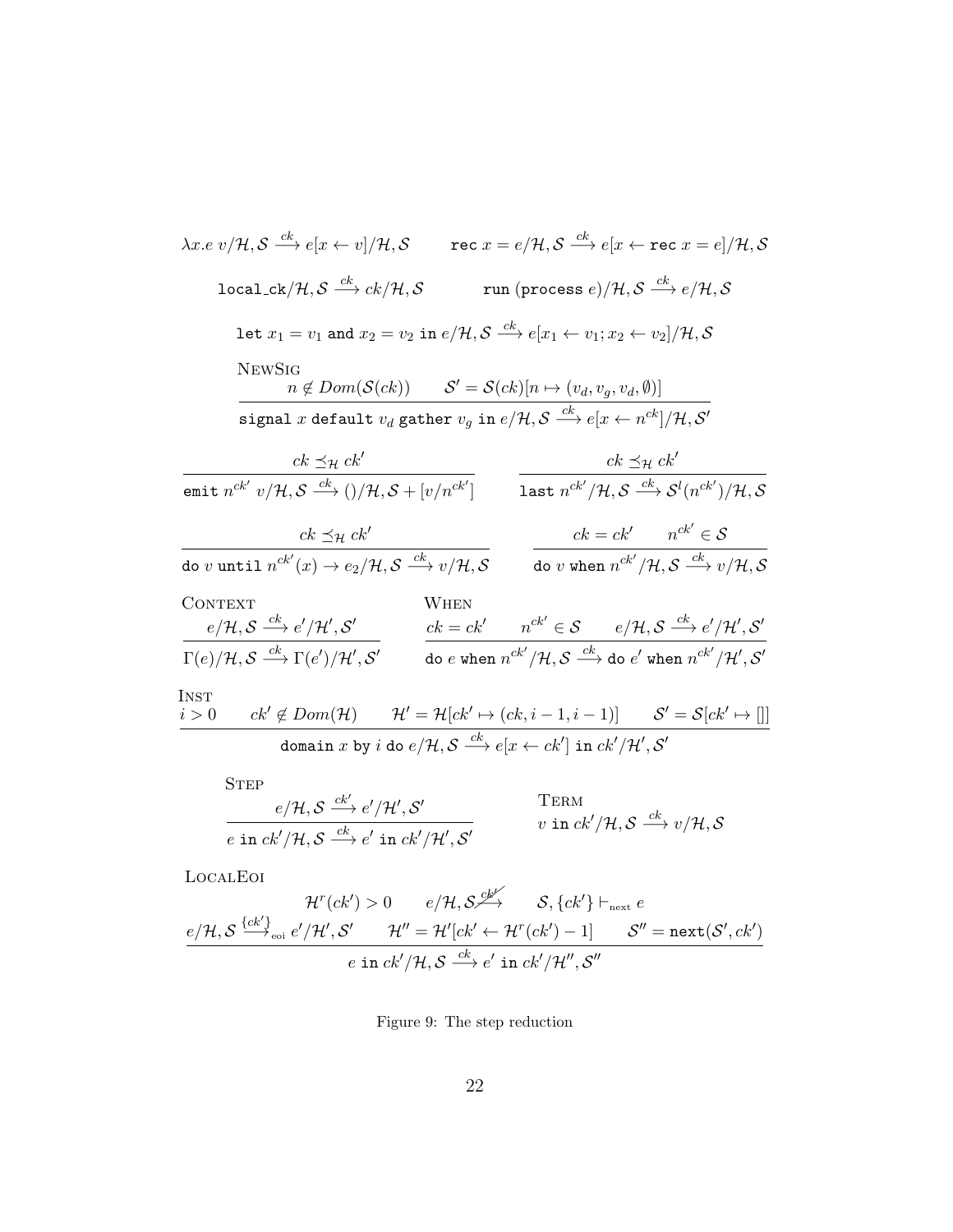• The CONTEXT rule applies a step reduction in any valid evaluation context Γ, defined by:

```
\Gamma ::= \left[ \mid \Gamma e \mid e \Gamma \mid (\Gamma, e) \mid (e, \Gamma) \mid \text{run } \Gamma \mid \text{pause } \Gamma \right]| let x = \Gamma and x = e in e | let x = e and x = \Gamma in e| signal x default \Gamma gather e in esignal x default e gather \Gamma in e
        | emit \Gamma e | emit e \Gamma | last \Gamma| do \Gamma until v(x) \to e | do e until \Gamma(x) \to edo e when \Gamma | domain x by \Gamma do e
```
- We need to add a special rule for do  $e$  when  $n$ , as its body is an evaluation context only if the signal  $n$  is present. The clock of the signal must also be equal to the local clock as suspension represents an immediate dependency.
- A reactive domain is initialized by first evaluating the bound on the number of steps, initializing the clock environment and instantiating the clock variable with a fresh clock (INST rule).
- Then, local reduction steps (STEP rule) are applied while possible. If the body is reduced to a value, the reactive domain terminates (Term rule), returning that value. Otherwise, a new local instant is started if the steps remaining counter has not reached zero and work remains to be done in the next local step (LocalEoi rule). Indeed, if the end-of-instant relation leaves the body unchanged (here  $e = e'$ ), doing more local steps would not change anything, as the body is already stuck with respect to the step reduction. The reactive domain is then stuck waiting for the end-of-instant of its parent reactive domain, as explained in Section [3.3.](#page-9-0)

End-of-instant reduction. The end-of-instant reduction is expressed as:

$$
e/\mathcal{H}, \mathcal{S} \stackrel{C}{\longrightarrow}_{\scriptscriptstyle \mathrm{eoi}} e'/\mathcal{H}', \mathcal{S}'
$$

meaning that during the end-of-instant of the clocks in the set  $C$ ,  $e$  reduces to  $e'$  and transforms the clock and signal environments  $\mathcal{H}$  and  $\mathcal{S}$  into  $\mathcal{H}'$  and  $\mathcal{S}'$ . We also write:

$$
\begin{aligned}\ne/\mathcal{H},\mathcal{S} &\stackrel{C}{\hookrightarrow}_{\scriptscriptstyle{\text{eoi}}} \Leftrightarrow e/\mathcal{H},\mathcal{S} \stackrel{C}{\longrightarrow}_{\scriptscriptstyle{\text{eoi}}} e/\mathcal{H},\mathcal{S} \\ &23\end{aligned}
$$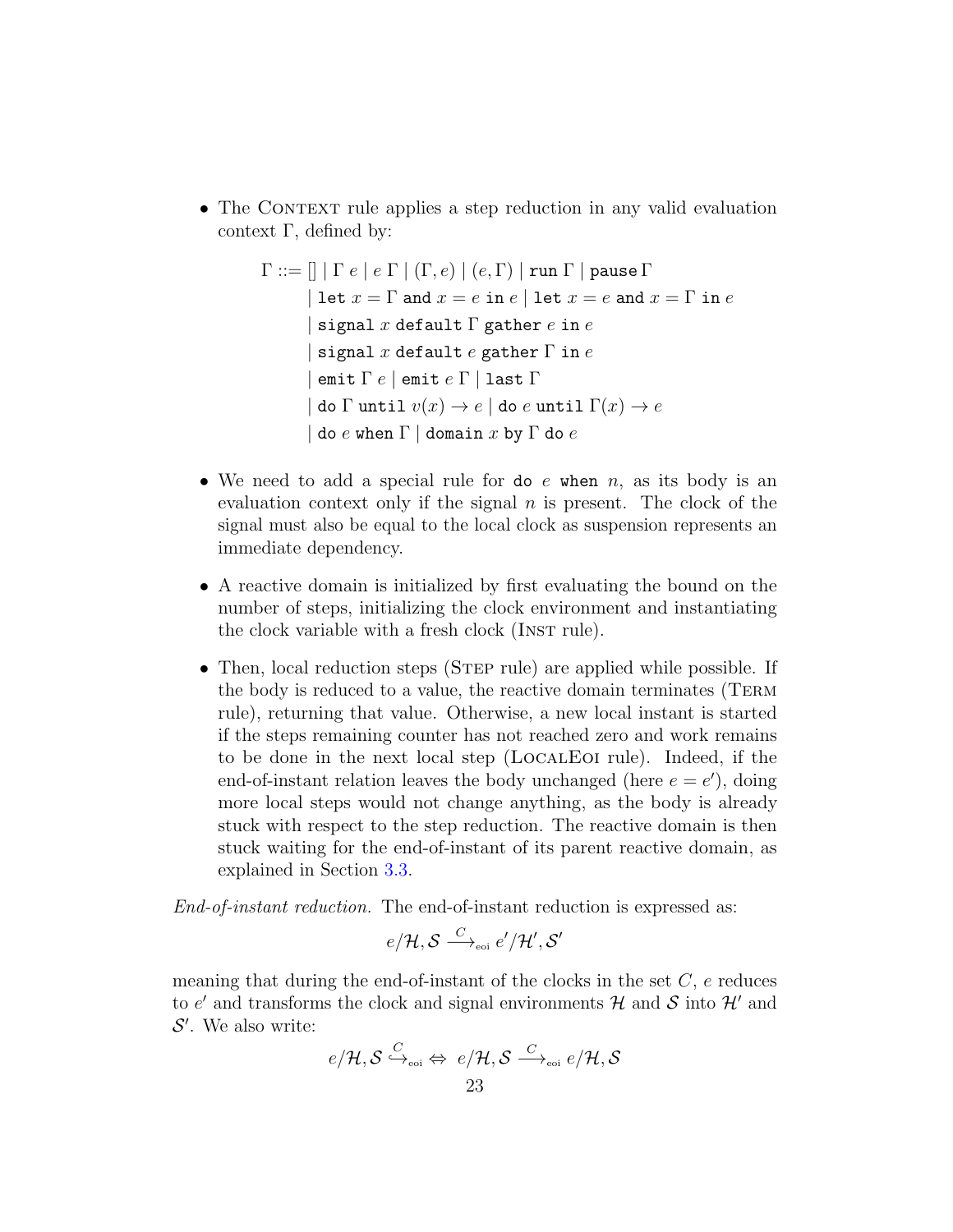$$
\frac{ck \in C}{\text{ pause } ck/\mathcal{H}, \mathcal{S} \xrightarrow{C}_{\text{eoi}} ()/\mathcal{H}, \mathcal{S}} \qquad \frac{ck \in C}{\text{quite pause } ck/\mathcal{H}, \mathcal{S} \xrightarrow{C}_{\text{eoi}} ()/\mathcal{H}, \mathcal{S}}\n= \frac{e_1/\mathcal{H}, \mathcal{S} \xrightarrow{C}_{\text{eoi}} e'_1/\mathcal{H}', \mathcal{S}' \xrightarrow{e_2/\mathcal{H}', \mathcal{S}' \xrightarrow{C}_{\text{eoi}} e'_2/\mathcal{H}'', \mathcal{S}''}}{\text{let } x_1 = e_1 \text{ and } x_2 = e_2 \text{ in } e/\mathcal{H}, \mathcal{S} \xrightarrow{C}_{\text{eoi}} \text{let } x_1 = e'_1 \text{ and } x_2 = e'_2 \text{ in } e/\mathcal{H}'', \mathcal{S}''}\n\text{EoIVALUE}\n $v/\mathcal{H}, \mathcal{S} \xrightarrow{C}_{\text{eoi}} \qquad \frac{ck \in C^{\uparrow\mathcal{H}} \quad n^{ck} \in \mathcal{S} \quad e/\mathcal{H}, \mathcal{S} \xrightarrow{C}_{\text{eoi}} e'/\mathcal{H}', \mathcal{S}'}{\text{do } e \text{ when } n^{ck}/\mathcal{H}, \mathcal{S} \xrightarrow{C}_{\text{eoi}} \text{do } e' \text{ when } n^{ck}/\mathcal{H}', \mathcal{S}'}$ \n
$$
\text{do } e_1 \text{ until } n^{ck}(x) \rightarrow e_2/\mathcal{H}, \mathcal{S} \xrightarrow{C}_{\text{eoi}} e_2[x \leftarrow \mathcal{S}^v(n^{ck})]/\mathcal{H}, \mathcal{S}
$$
\n
$$
\text{do } e_1 \text{ until } n^{ck}(x) \rightarrow e_2/\mathcal{H}, \mathcal{S} \xrightarrow{C}_{\text{eoi}} \text{do } e'_1 \text{ until } n^{ck}(x) \rightarrow e_2/\mathcal{H}', \mathcal{S}'
$$
\n
$$
\text{PARENTEOI}
$$
$$

$$
e/\mathcal{H}, \mathcal{S} \xrightarrow{c\mathcal{U} \{ck'\}} \quad not \left(\mathcal{H}^r(ck') > 0 \land \mathcal{S}, \{ck'\} \vdash_{\text{next}} e\right) \n e/\mathcal{H}, \mathcal{S} \xrightarrow{C\cup \{ck'\}} \text{eoi } e'/\mathcal{H}', \mathcal{S}' \qquad \mathcal{H}'' = \mathcal{H}'[ck' \leftarrow \mathcal{H}^m(ck')] \qquad \mathcal{S}'' = \text{next}(\mathcal{S}', ck')
$$
\n
$$
e \text{ in } ck'/\mathcal{H}, \mathcal{S} \xrightarrow{C} \text{eoi } e' \text{ in } ck'/\mathcal{H}'', \mathcal{S}''
$$

$$
\frac{ck \in C^{\uparrow \mathcal{H}} \qquad ck \notin C}{\text{pause } ck/\mathcal{H}, \mathcal{S} \xrightarrow{C}_{\text{eoi}}} \qquad \frac{ck \in C^{\uparrow \mathcal{H}} \qquad ck \notin C}{\text{quiet pause } ck/\mathcal{H}, \mathcal{S} \xrightarrow{C}_{\text{eoi}}} \qquad \frac{ck \in C^{\uparrow \mathcal{H}} \qquad n^{ck} \notin \mathcal{S}}{\text{do } e \text{ when } n^{ck}/\mathcal{H}, \mathcal{S} \xrightarrow{C}_{\text{eoi}}}.
$$

<span id="page-23-0"></span>Figure 10: The end-of instant reduction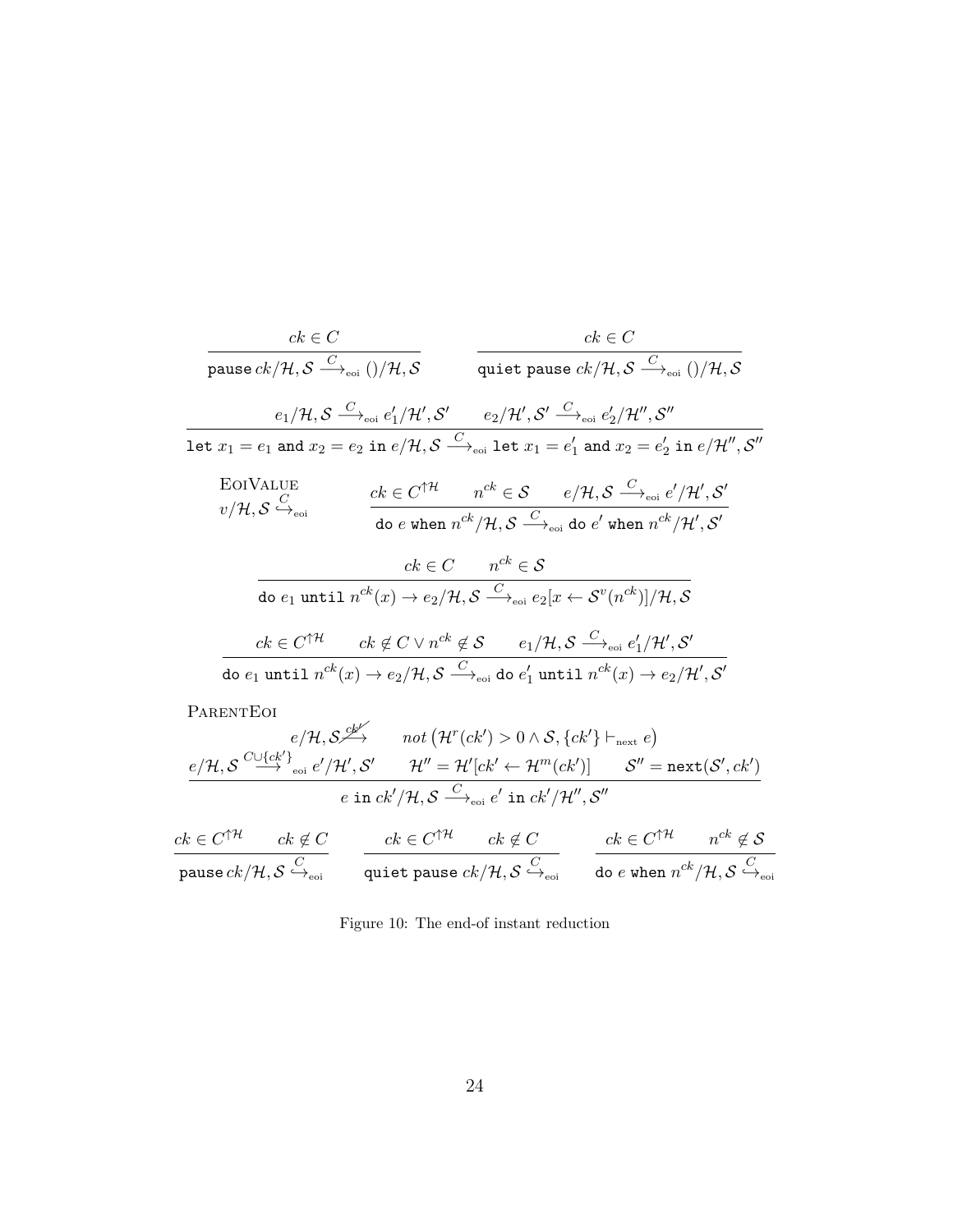The rules are given in Figure [10.](#page-23-0) As for the step reduction, the basic rules are the same as in regular REACTIVEML. The novelties are as follows:

- In several cases, we require the clock of signals to be in the upward closure of C, denoted  $C^{\dagger H}$ , which is the set of accessible clocks. The relation is not defined if we try to access a clock that is not in this set.
- Expressions that await a signal only reduce during the end-of-instant of the signal clock.
- There is only one rule for reactive domains (PARENTEOI). It is applied when the body of the domain cannot do a step reduction on the local clock and is stuck waiting for a slower clock. We then do an end-ofinstant reduction of the body  $e_1$ , adding the local clock  $ck'$  to the set C of clocks. Finally, we modify the clock and signal environments to prepare for the next instant.

*Comparison with PPDP 2013.* Compared to  $[10]$ , the LOCALEOI rule has been modified. The rule was:

$$
\mathcal{H}^r(ck') > 0 \qquad e/\mathcal{H}, \mathcal{S} \xrightarrow{\{ck'\}}_{\text{eoi}} e'/\mathcal{H}', \mathcal{S}' \qquad e' \neq e
$$
\n
$$
\mathcal{H}'' = \mathcal{H}'[ck' \leftarrow \mathcal{H}^r(ck') - 1] \qquad \mathcal{S}'' = \text{next}(\mathcal{S}', ck')
$$
\n
$$
e \text{ in } ck'/\mathcal{H}, \mathcal{S} \xrightarrow{ck} e' \text{ in } ck'/\mathcal{H}'', \mathcal{S}''
$$

The modification is to take into account the new construct quiet pause. In this article, to detect if a domain has to react, we have introduced the predicate  $S, C \vdash_{\text{next}} e$ . In [\[10\]](#page-42-5), this predicate was not necessary: to detect if a domain had to react, we used the syntactic criterion  $e \neq e'$ . Here, this trick cannot be applied because quiet pause reduces to () at the end-of-instant. Hence, the body of a domain can change during the end-of-instant reaction, but it does not mean that the domain needs to react again.

#### <span id="page-24-0"></span>5. Clock Calculus

Reactive domains induce restrictions on the use of signals. As the local instants of a reactive domain are unobservable from the outside, a signal attached to a reactive domain cannot be used outside of that domain. Immediate dependencies on slow signals are also forbidden.

We want to statically reject such programs which have an incorrect behavior. This is done by using a standard type-and-effect system that we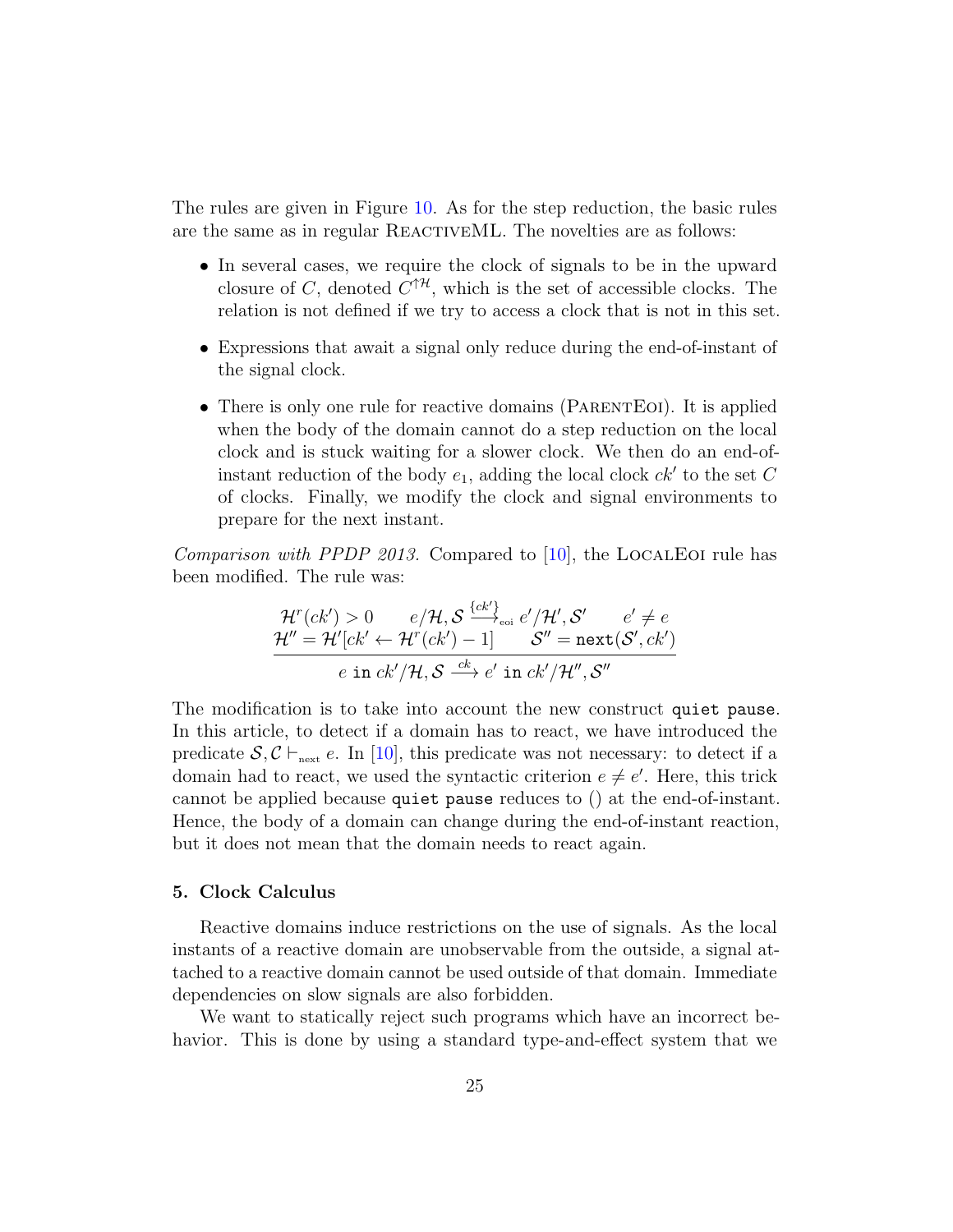call a clock calculus in reference to synchronous languages [\[11\]](#page-42-6). This ability is one of the benefits of exposing concurrency in the language, as opposed to introducing it through a library. As usual, well-typed programs do not go wrong, which means here that they do not access a signal outside of its domain and do not depend immediately on slow signals.

#### 5.1. Motivation

A first example of the sort of program that we want to reject is one where the result of a reactive domain contains a local signal:

```
let process result_escape =
  domain ck do
    signal s in s
  done
```
Such programs are rejected by including clocks in the type of signals and checking that the return types of reactive domains do not contain local clocks.

Signals are first-class values in the language, which means that a signal can be put inside any data structure or emitted on another signal. The consequence is that a signal can escape its lexical scope and be used anywhere in the program. We also have to make sure to reject programs where a signal escapes its reactive domain through a slow signal, like this one:

```
let process signal_escape =
  signal slow in
  domain ck do
    signal fast default 0 gather (+) in
    emit slow fast
  done
```
To avoid this case, we should also check that the local clock does not appear in the type of free variables when typing a reactive domain. To ensure this, clocks are seen as abstract data types as in [\[12\]](#page-42-7). However, signal accesses might not appear in the type of an expression, as in the following example:

```
let process effect_escape =
  domain ck do
    signal fast in
    let f() = emit fast in fdone
```
The traditional solution to this problem is to associate an expression with both a type and an *effect* [\[13,](#page-42-8) [14\]](#page-42-9). In our case, the effect records the clocks of the signals accessed by the expression.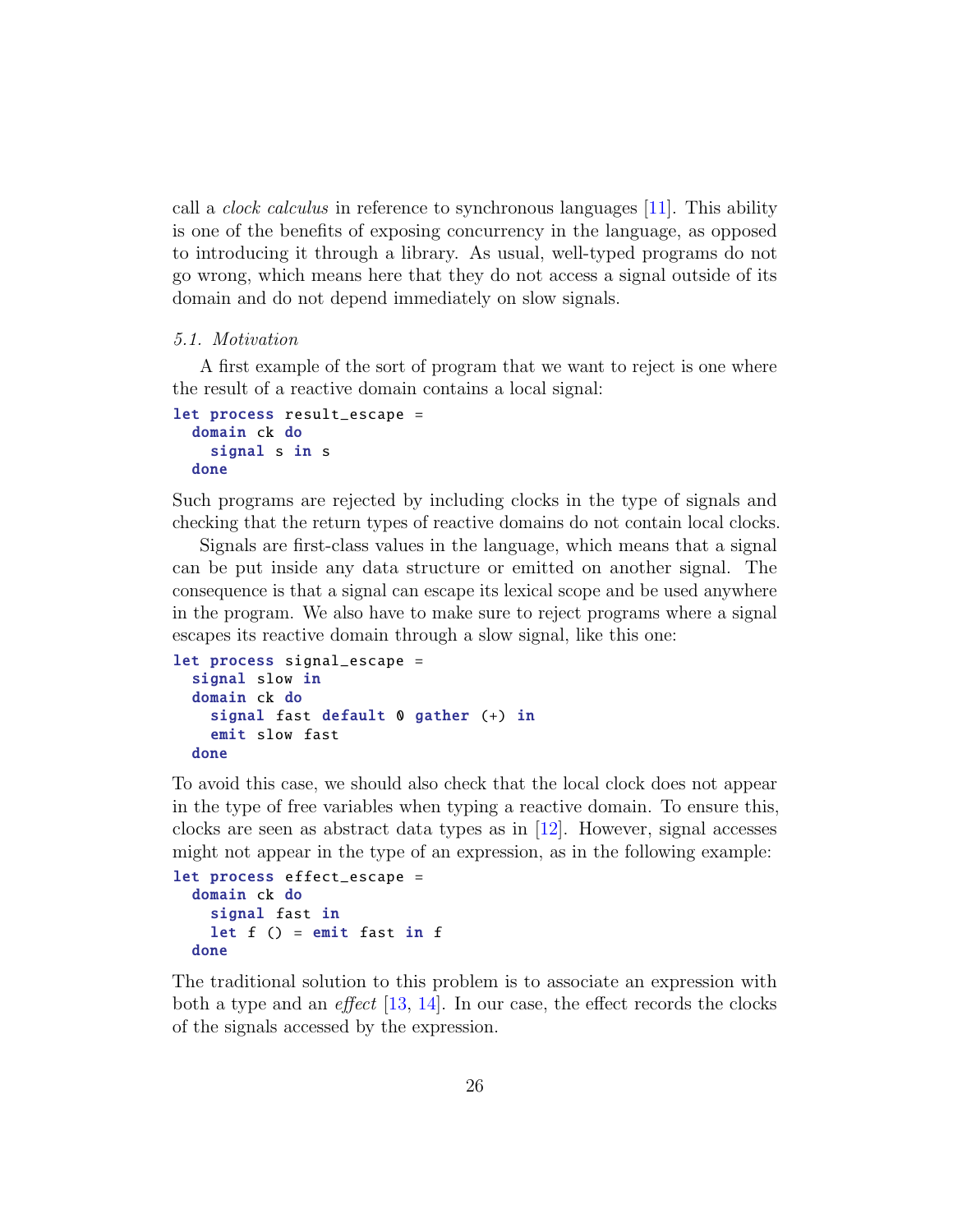#### 5.2. Notations

Types are defined by:

$$
ct ::= T | \alpha | \{ce\} | ct \times ct | (ct, ct) \text{ event} \{ce\} \qquad \text{(types)}
$$
\n
$$
| ct \xrightarrow{cf} ct | ct \text{ process} \{ce | cf\}
$$
\n
$$
ce ::= \gamma | ck \qquad \text{(clocks)}
$$
\n
$$
cf ::= \phi | \emptyset | \{ce\} | cf \cup cf \qquad \text{(effects)}
$$
\n
$$
cs ::= ct | \forall \alpha \cdot cs | \forall \gamma \cdot cs | \forall \phi \cdot cs \qquad \text{(type schemes)}
$$
\n
$$
\Gamma ::= [x_1 \mapsto cs_1; \dots; x_p \mapsto cs_p] \qquad \text{(environment)}
$$

A type is either a basic type T, a type variable  $\alpha$ , a singleton type  $\{ce\}$ corresponding to the clock ce, a product, a signal, a function or a process. The type  $(ct_1, ct_2)$  event $\{ce\}$  of a signal is defined by the type  $ct_1$  of values emitted, the type  $ct_2$  of the received value (and default value) and its clock  $ce$ . A clock is either a clock variable or a clock name. An effect cf is attached to functions and processes, and it is a set of clocks or effect variables  $\phi$ . Processes also have an activation clock, which can however be omitted if it does not appear in the return type or the effect of the process. Types schemes generalize over the three kinds of variables. Instantiation and generalization are defined classically by:

$$
cs[\alpha \leftarrow ct] \leq \forall \alpha \cdot cs \qquad cs[\gamma \leftarrow ce] \leq \forall \gamma \cdot cs \qquad cs[\phi \leftarrow cf] \leq \forall \phi \cdot cs
$$

$$
gen(ct, e, \Gamma) = ct
$$
 if e is expensive  

$$
gen(ct, e, \Gamma) = \forall \bar{\alpha} . \forall \bar{\gamma} . \forall \bar{\phi} . ct
$$
 otherwise, where  $\bar{\alpha} . \bar{\gamma} . \bar{\phi} = ftv(ct) \setminus ftv(\Gamma)$ 

where  $ftv(ct)$  returns the free type, clock and effect variables in the type  $ct$ . As signals are mutable structures, we need to distinguish *expansive* expressions  $[15]$  – for which types cannot be generalized.

5.3. Typing Rules

A typing judgment is given by:

$$
\Gamma, ce \vdash e : ct \mid cf
$$

meaning that under the environment  $\Gamma$  and local clock ce, the expression e has type ct and effect cf.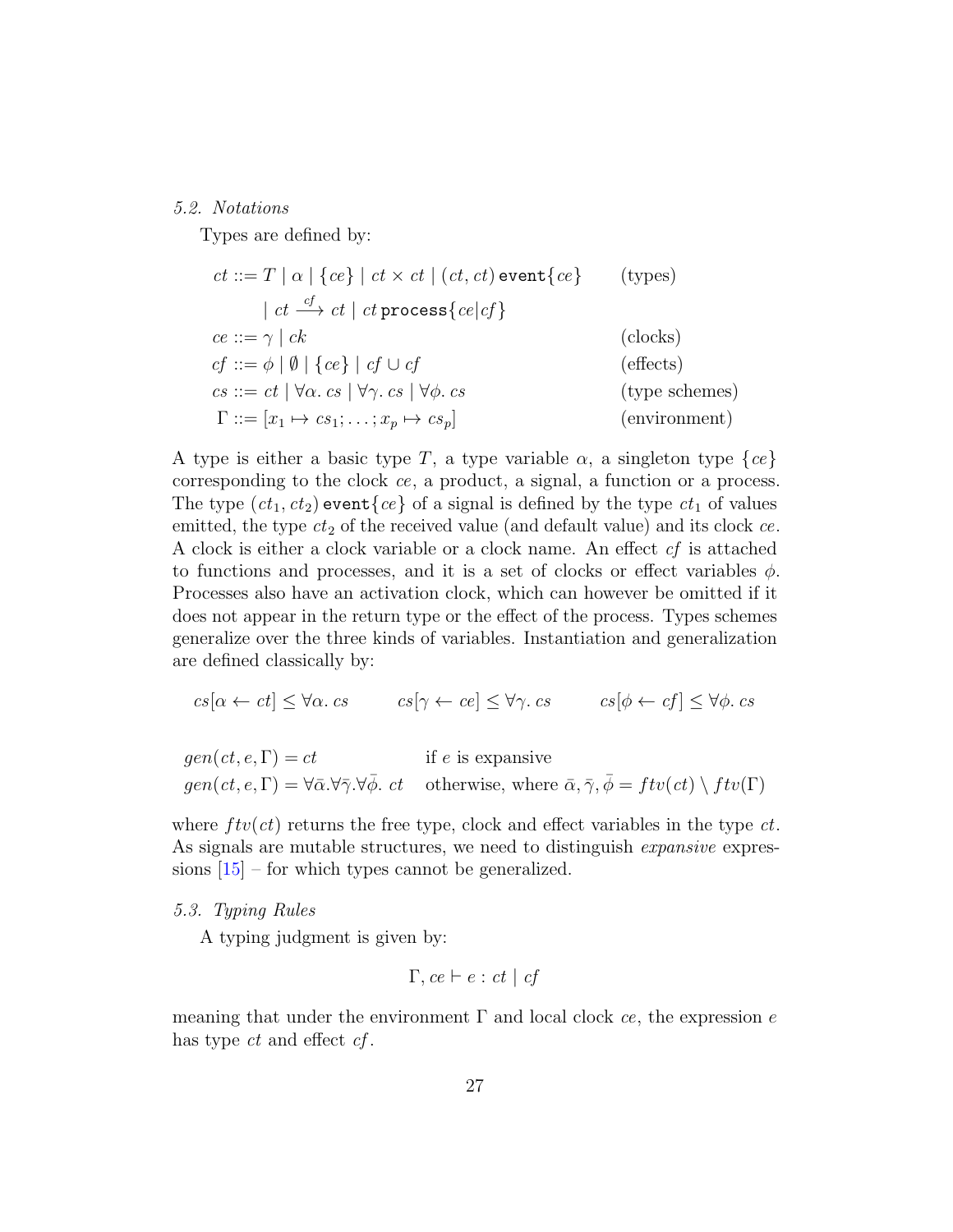The initial typing environment  $\Gamma_0$  contains the signatures of all primitives:

$$
\Gamma_0 \triangleq [global_c k : \{\top_{ck}\}; \text{ pause}, \text{quiet pause} : \forall \gamma. \{\gamma\} \xrightarrow{\{\gamma\}} \text{unit};
$$
\n
$$
\text{last} : \forall \alpha_1, \alpha_2, \gamma. (\alpha_1, \alpha_2) \text{ event}\{\gamma\} \xrightarrow{\{\gamma\}} \alpha_2;
$$
\n
$$
\text{emit} : \forall \alpha_1, \alpha_2, \gamma. (\alpha_1, \alpha_2) \text{ event}\{\gamma\} \xrightarrow{\emptyset} \alpha_1 \xrightarrow{\{\gamma\}} \text{unit};
$$
\n
$$
\text{true} : \text{bool}; \text{fst} : \forall \alpha_1, \alpha_2. \alpha_1 \times \alpha_2 \xrightarrow{\emptyset} \alpha_1; \dots]
$$

The typing rules are given in Figure [11:](#page-28-0)

- The rules of the functional kernel are the usual rules in a type-and-effect system. The PROCABS rule types the body of the process using its activation clock as the new local clock. Only a process on the local clock can be run (rule ProcApp). Often, this is done by instantiating a process whose activation clock is a clock variable.
- In order to forbid immediate dependencies on slow signals, the type system ensures that the clock of a signal is equal to the local clock (evident in the typing judgment as the ce next to the typing environment). See, for instance, the When rule.
- A design choice made in REACTIVEML is to separate ML expressions from reactive expressions. For instance, tuples can only contain ML expressions. It is enforced in [\[5\]](#page-42-0) by a separate syntactic analysis before typing. In the case of our extended type system, we enforce an even stronger separation, by forcing ML expressions to have no effect. This does not reduce expressivity since one can always use a let to isolate effectful expressions.
- The most important typing rule is DOMAIN. It checks that the local clock does not escape from its reactive domain. This is done by using a fresh variable for the clock type. The side condition prevents scope extrusion of this fresh name by checking that it does not appear free in the return type ct of the domain nor in the typing environment  $\Gamma$ . It is similar to the typing of let in  $[12]$  and let clock in Lucid SYNCHRONE [\[11\]](#page-42-6).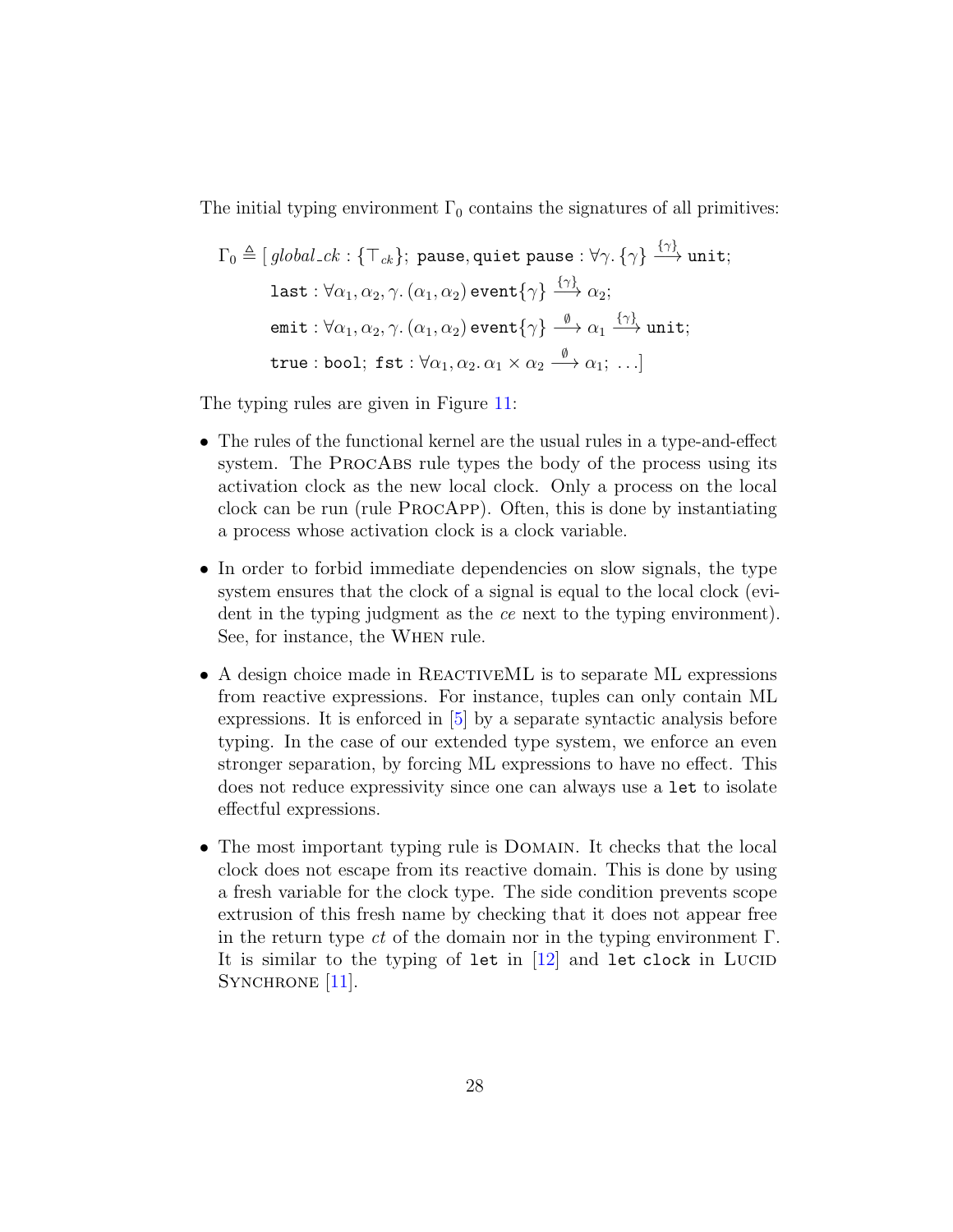$$
\frac{ct \le \Gamma(x)}{\Gamma, ce \vdash x : ct \mid \emptyset} \qquad \frac{ct \le \Gamma_0(c)}{\Gamma, ce \vdash c : ct \mid \emptyset} \qquad \frac{\Gamma, ce \vdash e_1 : ct_1 \mid \emptyset \qquad \Gamma, ce \vdash e_2 : ct_2 \mid \emptyset}{\Gamma, ce \vdash (e_1, e_2) : ct_1 \times ct_2 \mid \emptyset}
$$

 $\Gamma; x:ct, ce \vdash e:ct \mid cf$  $Γ, ce \vdash$  rec  $x = e : ct \mid cf$  $\Gamma; x : ct_1, ce \vdash e : ct_2 \mid cf$  $\Gamma, ce \vdash \lambda x.e : ct_1 \stackrel{cf}{\longrightarrow} ct_2 \mid \emptyset$  $\Gamma, ce \vdash e_1 : ct_2 \xrightarrow{cf} ct_1 \mid \emptyset$  $\Gamma, ce \vdash e_2 : ct_2 \mid \emptyset$  $\Gamma, ce \vdash e_1 \ e_2 : ct_1 \mid cf$ 

$$
\Gamma, ce \vdash e_1 : ct_1 \mid cf_1 \qquad \Gamma, ce \vdash e_2 : ct_2 \mid cf_2
$$
\n
$$
\Gamma; x_1 : gen(ct_1, e_1, \Gamma); x_2 : gen(ct_2, e_2, \Gamma), ce \vdash e : ct \mid cf
$$
\n
$$
\Gamma, ce \vdash \text{let } x_1 = e_1 \text{ and } x_2 = e_2 \text{ in } e : ct \mid cf_1 \cup cf_2 \cup cf
$$

ProcAbs  $\Gamma, ce' \vdash e : ct \mid cf$  $\overline{\Gamma, c e \vdash \texttt{process}\, e : c t \, \texttt{process}\{c e' | c f \} \mid \emptyset}$ ProcApp  $\Gamma, ce \vdash e_1:ct$  process $\{ce | cf\} \mid \emptyset$  $\Gamma, ce \vdash \texttt{run}\ e_1 : ct \mid cf$  $\Gamma, ce \vdash e_1 : ct_2 \mid \emptyset \qquad \Gamma, ce \vdash e_2 : ct_1 \longrightarrow ct_2 \longrightarrow ct_2 \mid \emptyset$  $\Gamma ; x:(ct_1,ct_2)$  event $\{ce\},ce\vdash e:ct\mid cf$  $\overline{\Gamma, ce \vdash \mathtt{signal}\; x \mathtt{default}\; e_1}$  gather  $e_2$  in  $e : ct \mid cf \cup \{ce\}$  $\Gamma, ce \vdash e_1: ct \mid cf_1 \qquad \Gamma, ce \vdash e: (ct_1, ct_2)$  event $\{ce'\}\mid \emptyset$  $\Gamma; x:(ct_1,ct_2)$  event $\{ce'\},ce\vdash e_2:ct\mid cf_2$  $Γ, ce \vdash$  do  $e_1$  until  $e(x) \rightarrow e_2 : ct \mid cf_1 \cup cf_2 \cup \{ce'\}$ **WHEN**  $\Gamma,$   $ce \vdash e_1 :$   $ct \mid cf_1$  $\Gamma, ce \vdash e_2 : (ct_1, ct_2)$  event $\{ce\} | \emptyset$  $\Gamma, ce \vdash$  do  $e_1$  when  $e_2 : ct \mid cf_1 \cup \{ce\}$ Domain  $\Gamma; x : \{\gamma\}, \gamma \vdash e : ct \mid cf$  $\Gamma, ce \vdash e_1 : \texttt{int} \mid \emptyset \qquad \gamma \notin ftv(\Gamma,ct)$  $\Gamma, ce \vdash \texttt{domain}\; x$  by  $e_1$  do  $e : ct \mid cf \setminus \{\gamma\}$ 

In  
\n
$$
\frac{\Gamma, ck' \vdash e : ct \mid cf}{\Gamma, ce \vdash e \text{ in } ck' : ct \mid cf \setminus \{ck'\}}
$$
\n
$$
\frac{\Gamma, ce \vdash \text{local\_ck} : \{ce\} \mid \emptyset}{\Gamma, ce \vdash \text{local\_ck} : \{ce\} \mid \emptyset}
$$

<span id="page-28-0"></span>Figure 11: Typing rules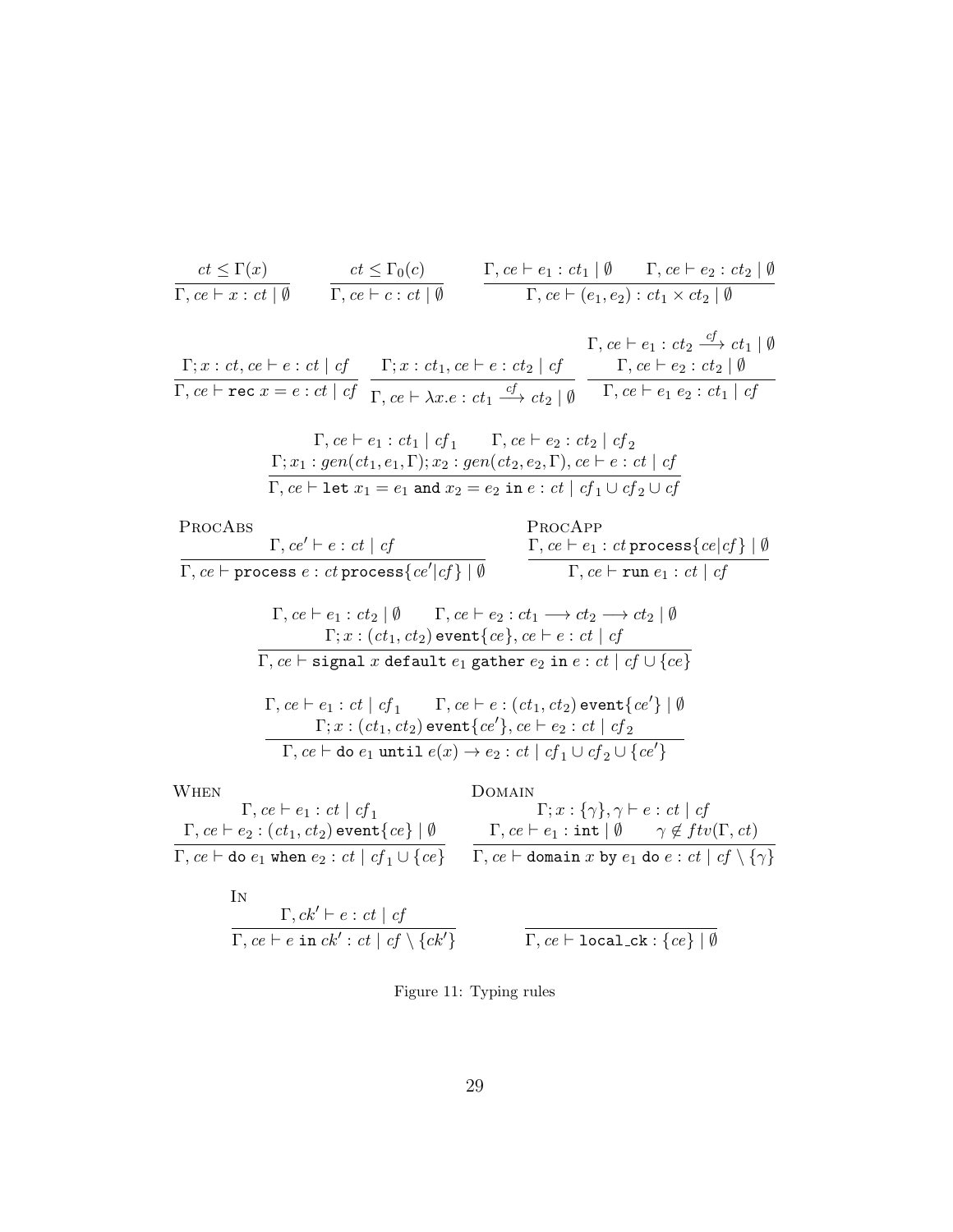#### 5.4. Examples

The result\_escape process is rejected by the type system because the fresh clock variable associated to ck appears in the result type of the reactive domain (denoting  $e \triangleq$  signal s in s):

$$
\frac{\Gamma_0; x : \{\gamma\}, \gamma \vdash e : (\alpha, \alpha \text{ list}) \text{ event}\{\gamma\} \mid \{\gamma\}}{\Gamma_0, ce \vdash \text{domain } x \text{ by } \infty \text{ do } e : (\alpha, \alpha \text{ list}) \text{ event}\{\gamma\} \mid \emptyset}
$$

In the case of the signal\_escape example, this variable appears in the type of the variable slow in the typing environment:

$$
slow:((\texttt{int},\texttt{int})\,\mathsf{event}\{\gamma\},(\texttt{int},\texttt{int})\,\mathsf{event}\{\gamma\})\,\mathsf{event}\{\top_{ck}\}
$$

Finally, this variable also appears in the return type for the effect\_escape process, in the effect of the function, as  $f : \text{unit} \xrightarrow{\{\gamma\}} \text{unit}$ .

#### <span id="page-29-0"></span>6. Proof of Soundness

In this section, we prove the soundness of our type system using standard syntactic soundness techniques [\[16\]](#page-42-11). Clocks and effects are treated similarly to [\[17\]](#page-43-0), where the proof is performed on a functional language with regions and references. As there are two reduction relations, we need to prove that an expression that cannot do any step reduction must be able to do an end-of-instant reduction. The novelty compared to the proof of soundness of REACTIVEML is that we prove that signals are never accessed unless their clocks are accessible.

As in [\[17\]](#page-43-0), we introduce two new typing environments in order to demonstrate the soundness of the type system: the *signal typing environment*, denoted  $\Sigma$ , and the *clock typing environment*, denoted H. Whereas the typing environment  $\Gamma$  maps variables x to types,  $\Sigma$  maps clock names to a partial map from signal names n to signal types  $(ct_1, ct_2)$  event  $\{ce\}$ . It is thus used to give the type of signal names, which appear during the rewriting of expressions. H maps clock names to the type of their parent clocks and represents the clock tree. We also denote  $Sig(\mathcal{S}) = \{n \in Dom(\mathcal{S}(ck)) \mid ck \in Dom(\mathcal{S})\}\$ the set of all signal names defined in a signal environment.

Clocking judgments are now  $\Gamma$ ,  $\Sigma$ ,  $H$ ,  $ce \vdash e : ct \mid cf$ . There are two new rules for typing signal names and clocks, which appear during reductions:

$$
\Gamma, \Sigma, H, ce \vdash ck : \{ck\} \mid \emptyset
$$
  $\Gamma, \Sigma, H, ce \vdash n^{ck} : \Sigma(n^{ck}) \mid \emptyset$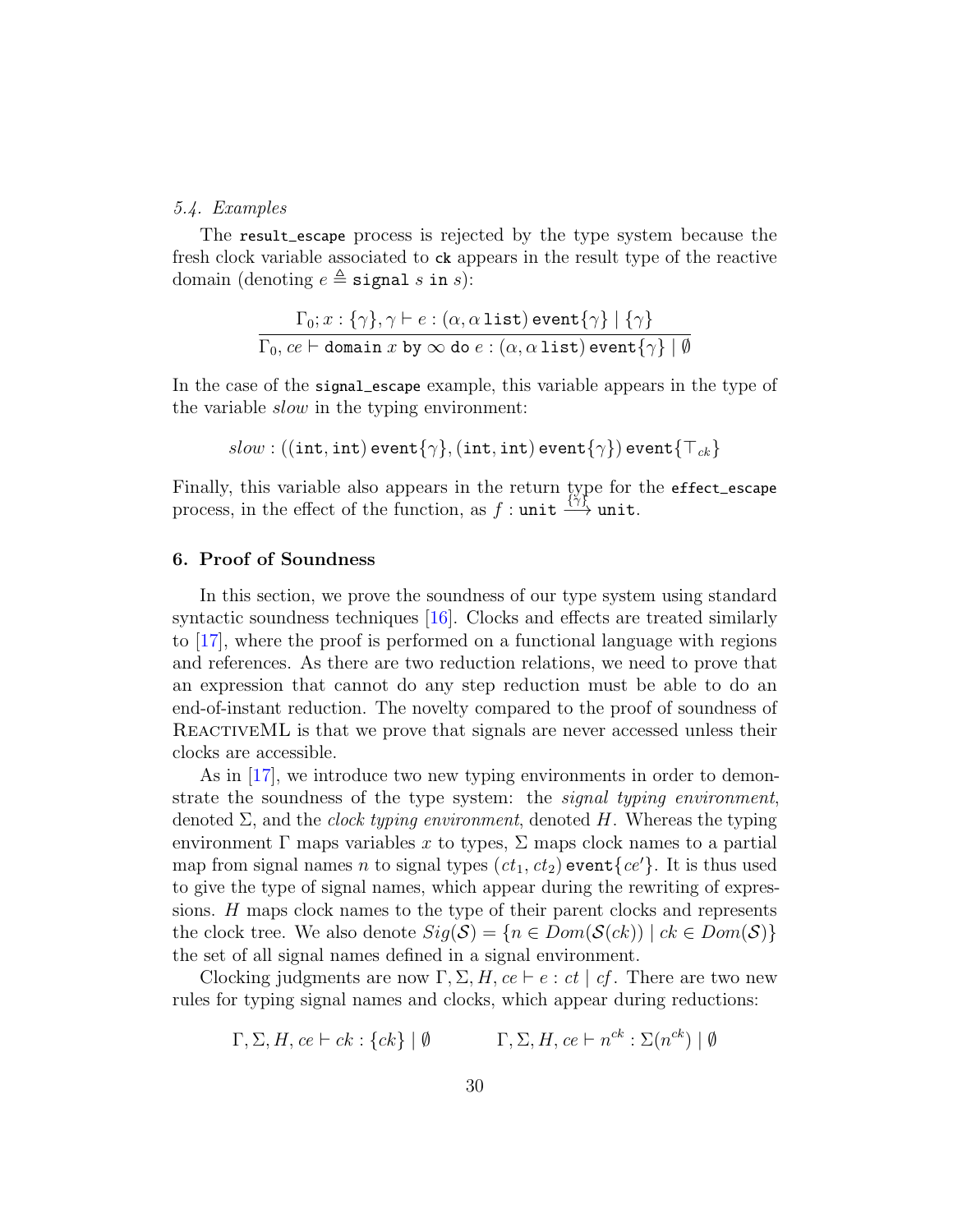There is a new side-condition in the IN rule:  $H(ck') = ce$ . It links the clock of the domain with the type of its parent clocks.

In  
\n
$$
\frac{\Gamma, ck' \vdash e : ct \mid cf \qquad H(ck') = ce}{\Gamma, ce \vdash e \text{ in } ck' : ct \mid cf \setminus \{ck'\}}
$$

Unlike the typing environment  $\Gamma$ ,  $\Sigma$  and H are not populated by the typing rules. They are left untouched by all typing rules and are only used to type clock names  $n^{ck}$  for  $\Sigma$  and to access the clock tree for H. These environments will be built during the proof of soundness, in particular for type preservation. For instance, the signal typing environment  $\Sigma$  is enlarged each time a new signal is created, which corresponds to the NewSig rule of the step reduction (see Figure [9\)](#page-21-0). The other crucial point is that in the DOMAIN rule, the side-condition that  $\gamma$  does not escape only applies to the typing environment  $\Gamma$ , not the signal typing environment  $\Sigma$ .

We can first show two simple lemmas:

<span id="page-30-1"></span>**Lemma 1.** If  $\Gamma$ ,  $\Sigma$ , H,  $ce \vdash v : ct \mid cf$ , then  $cf = \emptyset$ .

<span id="page-30-0"></span>**Lemma 2.** If  $\Gamma$ ,  $\Sigma$ ,  $H$ ,  $ce \vdash v : ct \mid \emptyset$ , then  $\Gamma$ ,  $\Sigma$ ,  $H$ ,  $ce' \vdash v : ct \mid \emptyset$  for any  $ce'$ .

Proof. The activation clock that appears in the typing rules is only used to type processes. So the only difficult case is if  $v =$  process  $e$ , but then we replace the activation clock by a fresh clock variable to type e, so the activation clock does not matter.  $\Box$ 

We now link signal environments with the signal typing environments that describe them, and similarly for clock environments:

**Definition 1.** We say that a signal environment S is well-typed in the signal typing environment  $\Sigma$ , denoted  $\Sigma \vdash S$  if all the names in S appear in  $\Sigma$ , that is, if  $n^{ck} \in Dom(S) \Rightarrow n^{ck} \in Dom(\Sigma)$ , and for all  $n \in Sig(S)$ , there exists  $ct_1, ct_2$  and  $ce'$  such that:

$$
\Sigma(n^{ck}) = (ct_1, ct_2) \text{ event } \{ck\}
$$
  
\n
$$
\Gamma_0, \Sigma,[], \top_{ck} \vdash \mathcal{S}^d(n^{ck}) : ct_2 \mid \emptyset
$$
  
\n
$$
\Gamma_0, \Sigma,[], \top_{ck} \vdash \mathcal{S}^g(n^{ck}) : ct_1 \xrightarrow{\emptyset} ct_2 \xrightarrow{\emptyset} ct_2 \mid \emptyset
$$
  
\n
$$
\Gamma_0, \Sigma,[], \top_{ck} \vdash \mathcal{S}^m(n^{ck}) : ct_1 \text{ multiset } | \emptyset
$$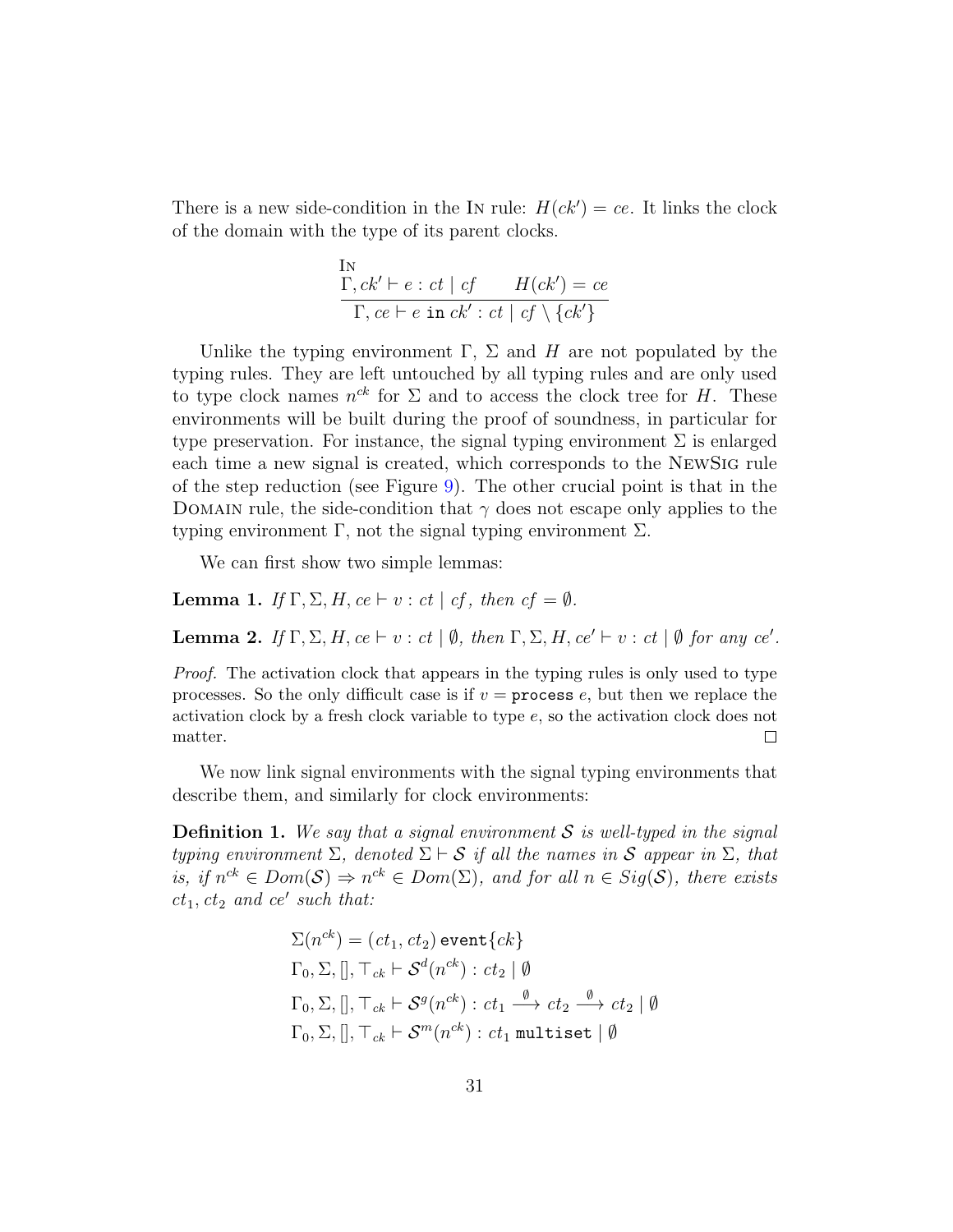We do not put the clock in  $\Sigma \vdash S$  as the signal environment only contains values, for which Lemma [2](#page-30-0) shows that the activation clock does not matter.

**Definition 2.** We say that a clock environment  $\mathcal{H}$  is well-typed in the clock typing environment H, denoted  $H \vdash \mathcal{H}$ , if they have the same domain and:

$$
\forall ck \in Dom(\mathcal{H}).\Gamma_0,[],[], \gamma \vdash \mathcal{H}^{ck}(ck) : H(ck) | \emptyset
$$

We can now define the typing judgment of a configuration  $e/\mathcal{H}, \mathcal{S}$ :

$$
\Gamma_0, \Sigma, H, ce \vdash e : ct \mid cf \qquad \Sigma \vdash \mathcal{S} \qquad H \vdash \mathcal{H}
$$
  
Dom(H) = Dom(\Sigma) \qquad ce \preceq\_{\mathcal{H}} cf  
\n\sum, H, ce \vdash e/\mathcal{H}, \mathcal{S} : ct \mid cf

A configuration is well-typed if the expression is well-typed, the signal and clock environments are well-typed and the effect of the expression is included in the set of accessible clocks, which are the clocks slower than the local clock ce.

The following lemmas are common in soundness proofs and can be proved using usual techniques [\[16\]](#page-42-11):

<span id="page-31-1"></span>Lemma 3. If  $\Gamma, \Sigma, H, ce \vdash e : ct \mid cf \text{ and } \Gamma \subseteq \Gamma' \text{ and } \Sigma \subseteq \Sigma' \text{ and } H \subseteq H',$ then  $\Gamma', \Sigma', H', ce \vdash e : ct \mid cf.$ 

<span id="page-31-2"></span>**Lemma 4** (Value substitution). If  $\Gamma; x : \forall \bar{\alpha} . \forall \bar{\gamma} . \forall \bar{\phi} . ct', \Sigma, H, ce \vdash e : ct \mid ct$ and  $\Gamma$ ,  $\Sigma$ ,  $H$ ,  $ce \vdash v : ct' \mid \emptyset$  then  $\Gamma$ ,  $\Sigma$ ,  $H$ ,  $ce \vdash e[x \leftarrow v] : ct \mid cf$ .

<span id="page-31-0"></span>**Lemma 5** (Clock substitution). Let  $\theta$  be a substitution that maps a clock variable to a clock name (i.e.  $\theta = {\gamma \leftarrow ck'}$ ). If  $\Sigma, H, ce \vdash e/\mathcal{H}, \mathcal{S}: ct \mid cf$ , then  $\Sigma, H, \theta(ce) \vdash e/\mathcal{H}, \mathcal{S} : \theta(ct) \mid \theta(cf)$ .

Proof. By induction on the typing rules, we can prove that  $\theta(\Sigma), \theta(H), \theta(e) \vdash \theta(e)/\theta(\mathcal{H}), \theta(\mathcal{S}) : \theta(ct) \mid \theta(cf)$ . e, S and H do not contain any clock variables by definition, so they are left untouched. As  $\Sigma \vdash S$ , so does  $\Sigma$  (similarly for *H*). (similarly for  $H$ ).

Before proving typing preservation for the step reduction, we first need to prove that the end-of-instant relation preserves typing, as it is used by the LocalEoi rule.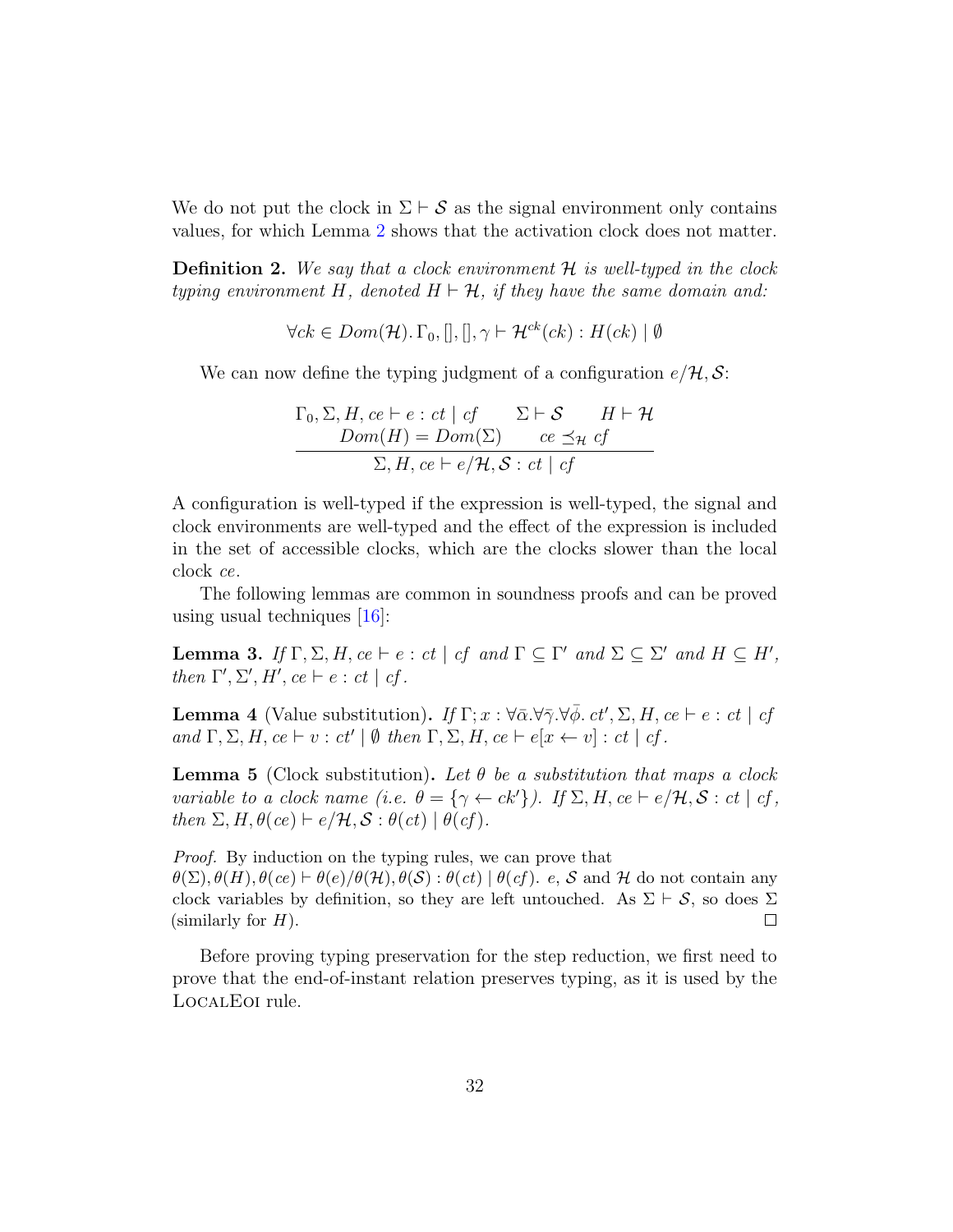<span id="page-32-0"></span>**Property 1** (Typing preservation for  $\stackrel{C}{\longrightarrow}_{\text{eoi}}$ ). If  $\Sigma$ , H, ck  $\vdash e/\mathcal{H}, \mathcal{S}: ct \mid ct$ and  $e/\mathcal{H}, \mathcal{S} \stackrel{C}{\longrightarrow}_{\text{eoi}} e'/\mathcal{H}', \mathcal{S}'$  with  $ck \in C$ , then there exists  $\Sigma', H'$  and  $cf'$  such that:

$$
\Sigma', H', ck \vdash e'/\mathcal{H}', \mathcal{S}' : ct \mid cf'
$$

 $\Box$ 

Proof. By induction on the typing derivation.

<span id="page-32-1"></span>**Property 2** (Typing preservation for  $\xrightarrow{ck}$ ). If  $\Sigma$ , H,  $ck \vdash e/\mathcal{H}, \mathcal{S} : ct \mid ct$ and  $e/\mathcal{H}, \mathcal{S} \stackrel{ck}{\longrightarrow} e'/\mathcal{H}', \mathcal{S}'$ , then there exists  $\Sigma', H'$  and cf' such that:

$$
\Sigma', H', ck \vdash e' / \mathcal{H'}, \mathcal{S'} : ct \mid cf'
$$

Proof. By induction on the typing derivation of e.

- Case domain x by v do  $e_1$ : Then  $e' = e[x \leftarrow ck']$  in  $ck'$  and  $S' = S[ck' \mapsto []]$ , where  $ck' \notin Dom(\mathcal{H})$ . From DOMAIN, we deduce that  $\Gamma_0, \Sigma, H, \gamma \vdash e_1 : ct \mid cf_1$ with  $\gamma \notin fcv(ct)$  and  $cf = cf_1 \setminus {\gamma}$  where  $fcv(ct)$  is the set of free clock variables in ct. Let's denote  $\theta = {\gamma \leftarrow ck'}$ . By applying Lemma [5,](#page-31-0) we get  $\Gamma_0, \Sigma, H, \theta(\gamma) \vdash e_1 : \theta(ct) \mid \theta(cf_1)$ . Then, we have  $\theta(ct) = ct$  as  $\gamma \notin fcv(ct)$ . If we denote  $H' = H[ck' \mapsto ck]$  and  $\Sigma' = \Sigma[ck' \mapsto []]$ , then as  $\mathcal{H}'(ck') = ck$ and  $H' \vdash \mathcal{H}'$ , we have  $H'(ck') = \{ck\}$ . We can replace  $\Sigma$  with  $\Sigma'$  and  $H$ with  $H'$  in the previous typing judgment using Lemma [3.](#page-31-1) By applying In, we then get that  $\Gamma_0, \Sigma', H', ck \vdash e' : ct \mid cf'$ , where  $cf' = cf[\gamma \leftarrow ck'] = cf$ .
- Case v in ck': Then  $e' = v$ ,  $S' = S$  and  $\mathcal{H}' = \mathcal{H}$ . From In, we get that  $\Gamma_0, \Sigma, H, ck' \vdash v : ct \mid cf_1 \text{ with } cf = cf_1 \setminus \{ck'\} \text{ and } ck' \notin fcv(ct).$  From Lemma [1,](#page-30-1) we know that  $cf_1 = cf = \emptyset$ . We can apply Lemma [2](#page-30-0) to get  $\Gamma_0$ ,  $\Sigma$ ,  $H$ ,  $ck \vdash v : ct \mid \emptyset$  and the other conditions are immediate.
- **Case**  $e_1$  in  $ck'$  (**Step):** Then we have  $e_1/\mathcal{H}, \mathcal{S} \xrightarrow{ck'} e'_1/\mathcal{H}', \mathcal{S}'$ . From In, we deduce that  $\Gamma_0, \Sigma, H, ck' \vdash e_1 : ct \mid cf_1 \text{ with } cf = cf_1 \setminus \{ck'\}.$  As  $H(ck') = \{ck\}$ and  $H \vdash \mathcal{H}$ , we can deduce that  $\Gamma_0$ ,  $[]$ ,  $[]$ ,  $\gamma \vdash \mathcal{H}^{ck}(ck') : \{ck\} \mid \emptyset$ , which means that  $\mathcal{H}^{ck}(ck') = ck$ , i.e.  $ck' \preceq_{\mathcal{H}} ck$ . As we also have  $ck \preceq_{\mathcal{H}} cf$  from the typing rule, it follows that  $ck' \preceq_{\mathcal{H}} cf_1$ . By induction, we have that  $\Gamma_0, \Sigma', H', ck' \vdash e'_1 : ct \mid cf'_1 \text{ with } ck' \preceq_{\mathcal{H}'} cf'_1.$  We can then apply the IN rule to get the desired result.
- **Case**  $e_1$  $e_1$  in  $ck'$  (LocalEoi): We just have to apply Property 1 that shows that the end-of-instant reduction preserves typing.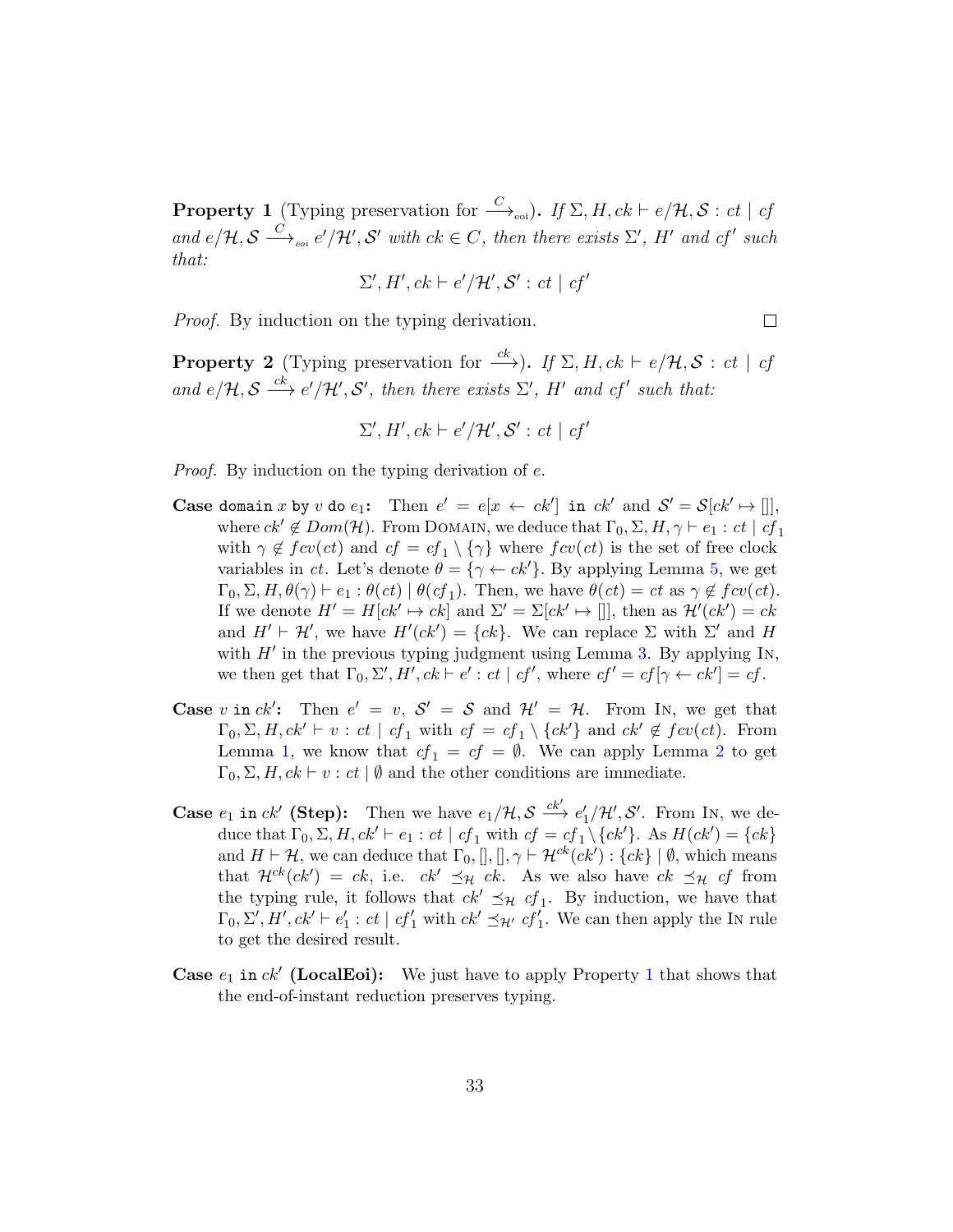- Case signal x default  $v_1$  gather  $v_2$  in  $e_1$ : Then  $\mathcal{S}' = \mathcal{S}(ck)[n \mapsto (v_1, v_2, \emptyset)]$ and  $e' = e[x \leftarrow n^{ck}]$ . We get  $\Gamma_0; x : (ct_1, ct_2)$  event  $\{ck\}, \Sigma, H, ck \vdash e_1 : ct \mid cf_1$ from the typing rule, where  $cf = cf_1 \cup \{ck\}.$ Let's denote  $\Sigma' = \Sigma[n \leftarrow (ct_1, ct_2)$  event $\{ck\}$ . By applying Lemma [3](#page-31-1) and [4,](#page-31-2) we get  $\Gamma_0, \Sigma', H, ck \vdash e_1[x \leftarrow n^{ck}] : ct \mid cf_1$  and we easily prove that  $\Sigma' \vdash \mathcal{S}'$ .
- **Case emit**  $n^{ck'} v$ : We have  $e' = ()$  and  $S' = S + [v/n]$ . We can easily prove that  $\Gamma_0, \Sigma, H, ck \vdash () : \text{unit} \mid \emptyset \text{ and that } \Sigma \vdash \mathcal{S}' \text{ as } \Gamma_0, \Sigma, H, \gamma \vdash v : ct_1 \mid \emptyset \text{ where }$  $\Sigma(ck')(n) = (ct_1, ct_2)$  event $\{ck'\}.$

 $\Box$ 

**Definition 3.** We say that  $e/\mathcal{H}, \mathcal{S}$  is an end-of-instant configuration for ck if there exists e', H' and S' such that  $e/\mathcal{H}, \mathcal{S} \stackrel{\{ck\}}{\longrightarrow}_{\scriptscriptstyle eoi} e'/\mathcal{H}', \mathcal{S}'.$ 

For the proof of the *progress* property, we use the well-formation rules defined in Section [4.2.](#page-17-1) Stuck instantaneous expressions are values, whereas stuck non-instantaneous expressions are end-of-instant expressions.

<span id="page-33-0"></span>**Property 3** (Progress for instantaneous expressions). If e is instantaneous (i.e.  $0 \vdash e$ ) and  $\Sigma, H, ck \vdash e/\mathcal{H}, \mathcal{S} : ct \mid cf$ , then either:

- $\bullet$  e is a value
- There exists e', H' and S' such that  $e/\mathcal{H}, \mathcal{S} \stackrel{ck}{\longrightarrow} e'/\mathcal{H}', \mathcal{S}'$

**Property 4** (Progress for  $\xrightarrow{ck}$ ). If  $\Sigma$ , H,  $ck \vdash e/\mathcal{H}, \mathcal{S} : ct \mid cf$ , then either:

- $\bullet$  e is a value
- $e/H$ , S is an end-of-instant configuration for ck
- There exists  $e', S'$  such that  $e/\mathcal{H}, S \stackrel{ck}{\longrightarrow} e'/\mathcal{H}', S'$

Proof. By induction on the structure of e.

Case domain x by v do  $e_1$ : Then  $e' = e_1[x \leftarrow ck']$  in  $ck'.$ 

**Case**  $e_1$  in  $ck'$ : We can show that  $\Sigma, H, ck' \vdash e_1/\mathcal{H}, \mathcal{S}$ :  $ct \mid cf_1$  like in the proof of Property [2.](#page-32-1) By induction, either there exists  $e'_1$ ,  $\mathcal{H}'$  and  $\mathcal{S}'$  such that  $e_1/\mathcal{H}, \mathcal{S} \stackrel{ck'}{\longrightarrow} e'_1/\mathcal{H}', \mathcal{S}'$ , in which case we can apply STEP, or  $e_1$  is an end-of-instant expression for  $ck'$  and then: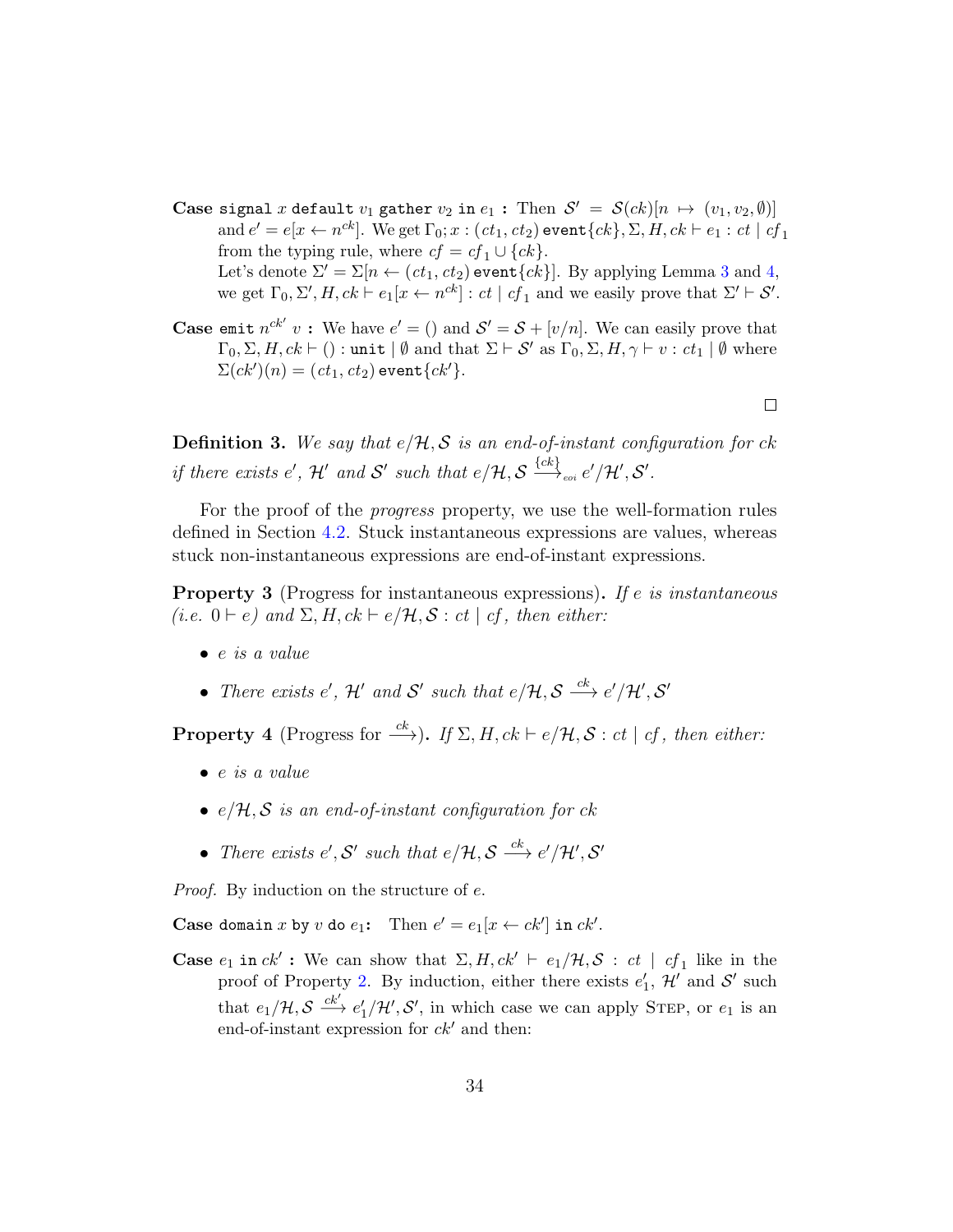- Either we can apply LOCALEOI to do a step reduction on  $ck$
- Otherwise,  $e_1$  in  $ck'$  is an end-of-instant expression for  $ck$  as the PARENTEOI rule necessarily applies.
- **Case emit**  $e_1 e_2$ : From the well-formation rules, we know that  $e_1$  and  $e_2$  are instantaneous expressions, so we can apply Property [3.](#page-33-0) If  $e_1$  or  $e_2$  is not a value, then we can reduce by using the context rule. Otherwise, we have  $e_1 = n^{ck'}$  and  $e_2 = v$ . From the typing rule, we get that  $ck' \in cf$ , so  $ck \preceq_{\mathcal{H}} ck'$  as  $ck \preceq_{\mathcal{H}} cf$ . We can thus reduce  $e$  to  $e' = ()$ . The proof is similar for all actions on signals.

 $\Box$ 

**Property 5** (Soundness of the type system for  $\xrightarrow{ck}$ ). If  $\Sigma$ , H,  $ck \vdash e/\mathcal{H}, \mathcal{S}$ :  $ct \, | \, cf, \, then \, either:$ 

- There exists e',  $\mathcal{H}'$  and  $\mathcal{S}'$  such that  $e/\mathcal{H}, \mathcal{S} \stackrel{ck}{\longrightarrow}$ \*  $e'/\mathcal{H}', S'$  and  $e'$  is an end-of-instant expression for  $ck$  (i.e. there exists  $e''$  such that  $e^{\prime}/\mathcal{H}^{\prime}, \mathcal{S}^{\prime} \stackrel{\{\mathit{ck}\}}{\longrightarrow}_{\scriptscriptstyle eoi} e^{\prime\prime}/\mathcal{H}^{\prime\prime}, \mathcal{S}^{\prime\prime})$
- For each  $e'/\mathcal{H}, \mathcal{S}$  such that  $e/\mathcal{H}, \mathcal{S} \stackrel{ck}{\longrightarrow}$  $^*$  e'/H', S', there exists e"/H", S" such that  $e'/\mathcal{H}', \mathcal{S}' \stackrel{ck}{\longrightarrow} e''/\mathcal{H}'', \mathcal{S}''$ .

The initial clock typing environment is  $H_0 = []$ . We easily check that  $H_0 \vdash \mathcal{H}_0.$ 

Theorem 6.1 (Soundness of the type system). If  $[ \cdot, H_0, \top_{ck} \vdash p/\mathcal{H}_0, \mathcal{S}_0 : ct \mid cf, then \text{ either } :$ 

- There exists  $v, \mathcal{H}, \mathcal{S}$  such that  $\tilde{p}/\mathcal{H}_0, \mathcal{S}_0 \Rightarrow^* v/\mathcal{H}, \mathcal{S}.$
- For each p', H', S' such that  $\tilde{p}/\mathcal{H}_0$ ,  $\mathcal{S}_0 \Rightarrow^* p'/\mathcal{H}'$ , S', there exists  $p''$ ,  $\mathcal{H}''$ ,  $\mathcal{S}''$ such that  $p'/\mathcal{H}', \mathcal{S}' \Rightarrow p''/\mathcal{H}'', \mathcal{S}''$ .

#### <span id="page-34-0"></span>7. Implementation

In this section, we give an overview of the implementation of REAC-TIVEML  $[6]$  and its extension with reactive domains  $[18]$ .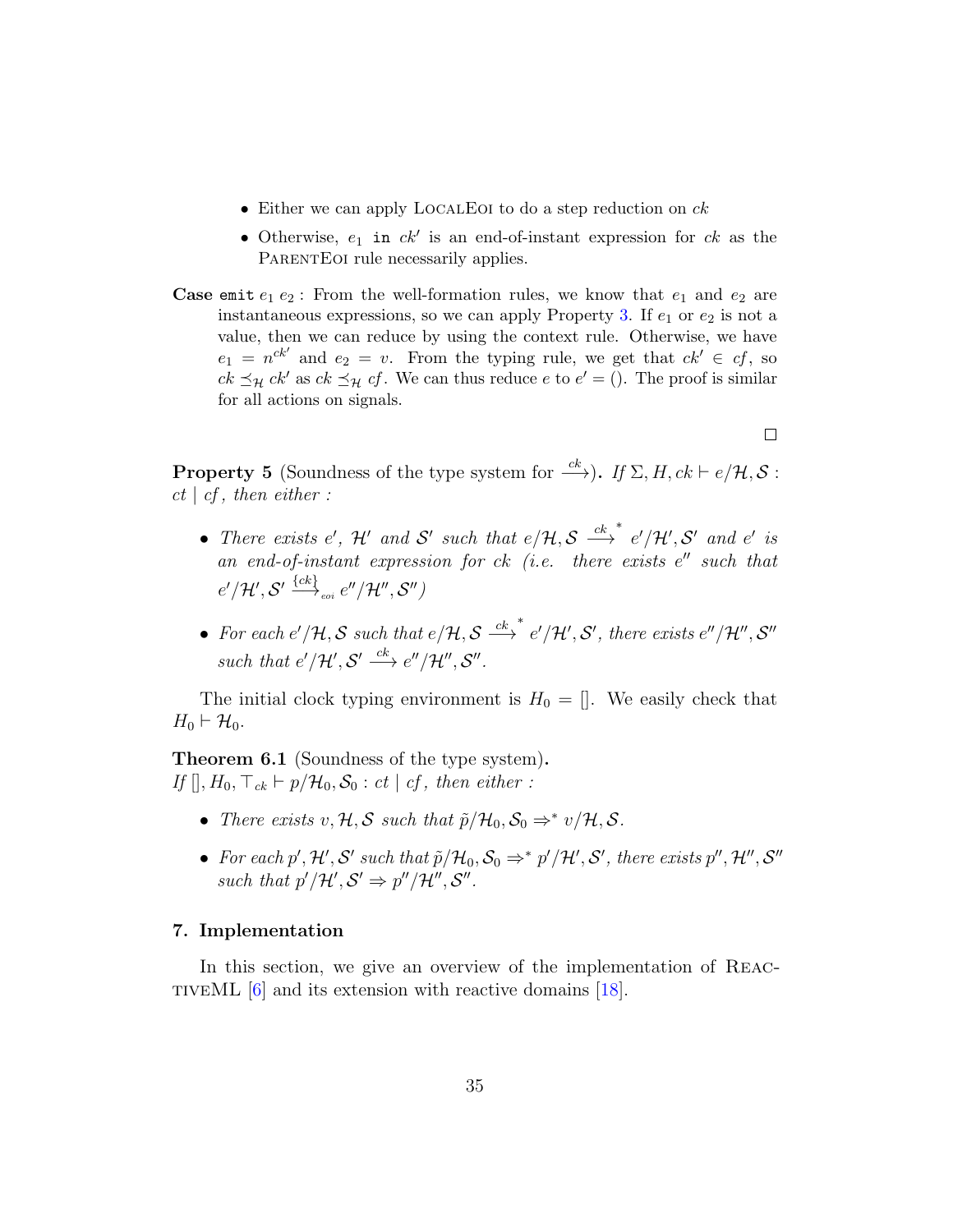#### 7.1. Overview of ReactiveML implementation

After typing, the REACTIVEML compiler generates sequential OCAML code. The main transformation is a partial CPS (Continuation Passing Style) transformation: at each point where a process can block, for instance when calling pause or awaiting for the emission of a signal, the compiler creates a continuation with the rest of the process. Instantaneous functions are left untouched for better performance. The generated code is linked to an OCaml library providing the REACTIVEML runtime, containing mainly the execution engine that schedules the processes.

This execution engine is a task scheduler that uses cooperative scheduling. It means that, at the end of each instant, a process must cooperate with the scheduler to let other processes execute. The list  $\mathcal C$  contains continuations that have to be executed in the current instant, where the scheduler picks tasks to execute. Some combinators, like the parallel composition, add processes to the list. A second list denoted next contains processes that should be executed in the next instant. This is where the pause operator puts its continuation. The execution of one instant of a program follows the algorithm below:

- 1. We execute one instant of the program. For that, we execute all the processes in the list  $\mathcal C$  until it is empty. This corresponds to the step reduction of Figure [9.](#page-21-0)
- 2. We execute the end of instant (rules of Figure [10\)](#page-23-0). We wake up all the processes awaiting the value of a signal and then transfer the processes from the list next into  $\mathcal C$  to prepare the execution of the next instant.

Apart from this simple algorithm, the execution engine of REACTIVEML has two other important features:

- For an efficient execution, it is important to not busy wait for signals. It means that a process awaiting a signal should only be awaken when the signal is present. In order to achieve that, we associate to each signal a list of the processes awaiting its emission. These continuations are only awaken when the signal is emitted.
- The most complex part of the execution engine is the handling of preemption (do/until) and suspension (do/when). By using a list of continuations, we lose the structure of the program. We need another control structure to deal with the fact that processes may not be active at all instants. This data structure is called control tree, as it is a n-ary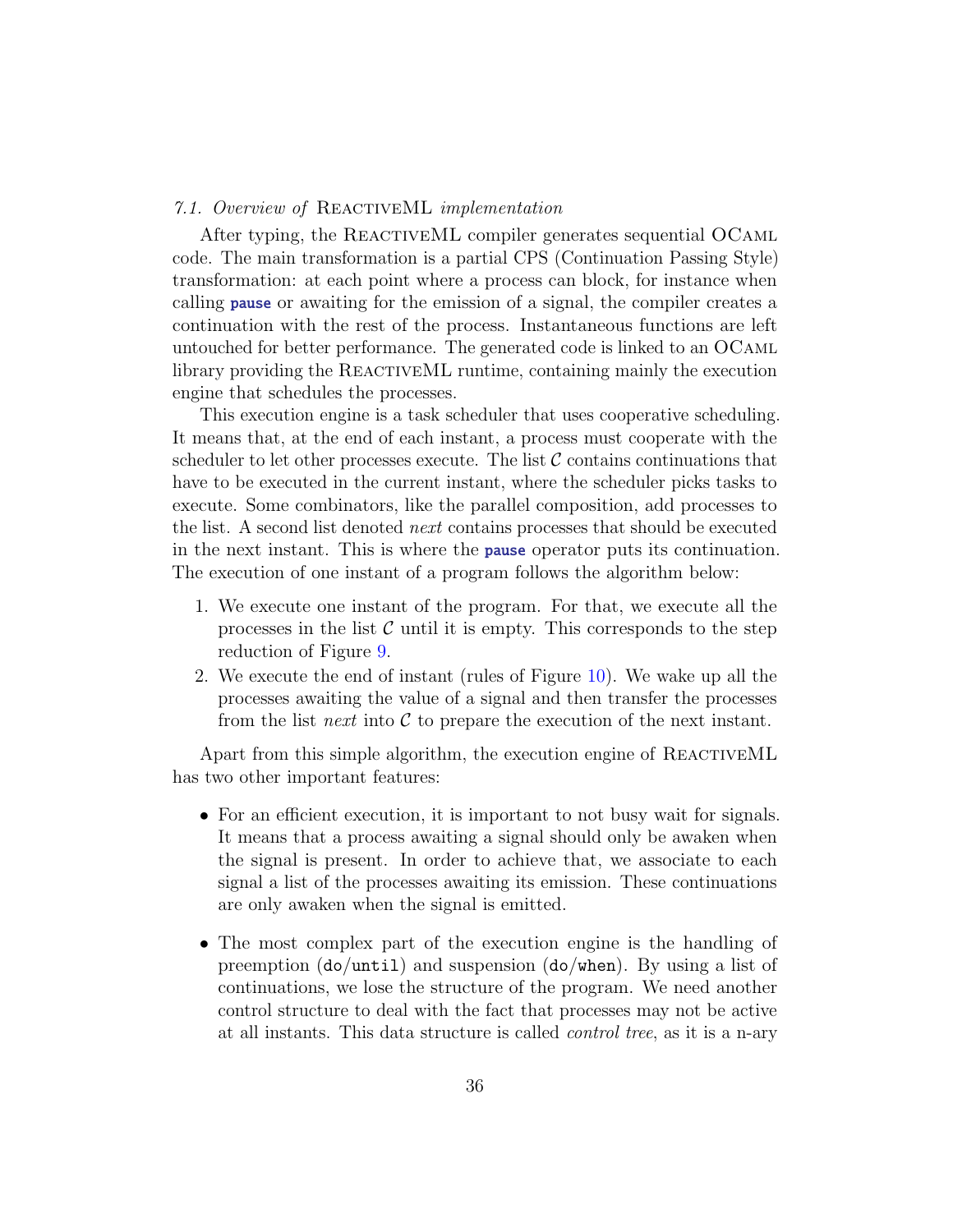tree corresponding to the nesting of preemptions and suspensions in the program. Each do/until and do/when construct in the program is associated to a node in the tree and contains a list next of processes that should be executed at the next instant where this execution context is active. The root of the tree is associated with processes that are launched outside of any control structure and are active each instant. It contains the main next list that we have mentioned earlier. During the end of instant, we only transfer processes from the next list of nodes that will be active during the next step. In the case of a suspension, we will only do that when the suspension signal is emitted.

Here is an example of a program and the associated control tree:

| let process control_tree s p1 p2 = | Top                       |
|------------------------------------|---------------------------|
| emit s; pause; run p1              | $next = [p1]$             |
| do<br>pause; run p2<br>when s done | when $s$<br>$next = [p2]$ |

At the end of the first instant, the *next* list of the root of the tree contains p1, whereas the one associated with the suspension contains p2. We then transfer  $p1$  into C so that it is executed at the next instant, but we wait for the next emission of s before transferring p2.

#### 7.2. Implementation of reactive domains

A reactive domain is an instance of an execution engine. In order to be able to create several reactive domains and nest them, it is necessary to create a data structure holding the state of the engine. It contains the list  $\mathcal C$ of continuations to be executed in the current instant, the list of functions awaiting the end of instant, the root of the control tree and the counter of the number of instants executed during the current instant of the parent domain. The continuations implementing the different constructs of the language are then parametrized by the reactive domain they are running in.

The execution of a reactive domain follows the following algorithm, which is very similar to the operational semantics of Section [4:](#page-15-0)

- We execute one instant of the domain by launching all continuations in the list  $\mathcal C$  until it is empty.
- We execute the end of the instant of the domain, by waking up processes that await the value of a signal on the local clock.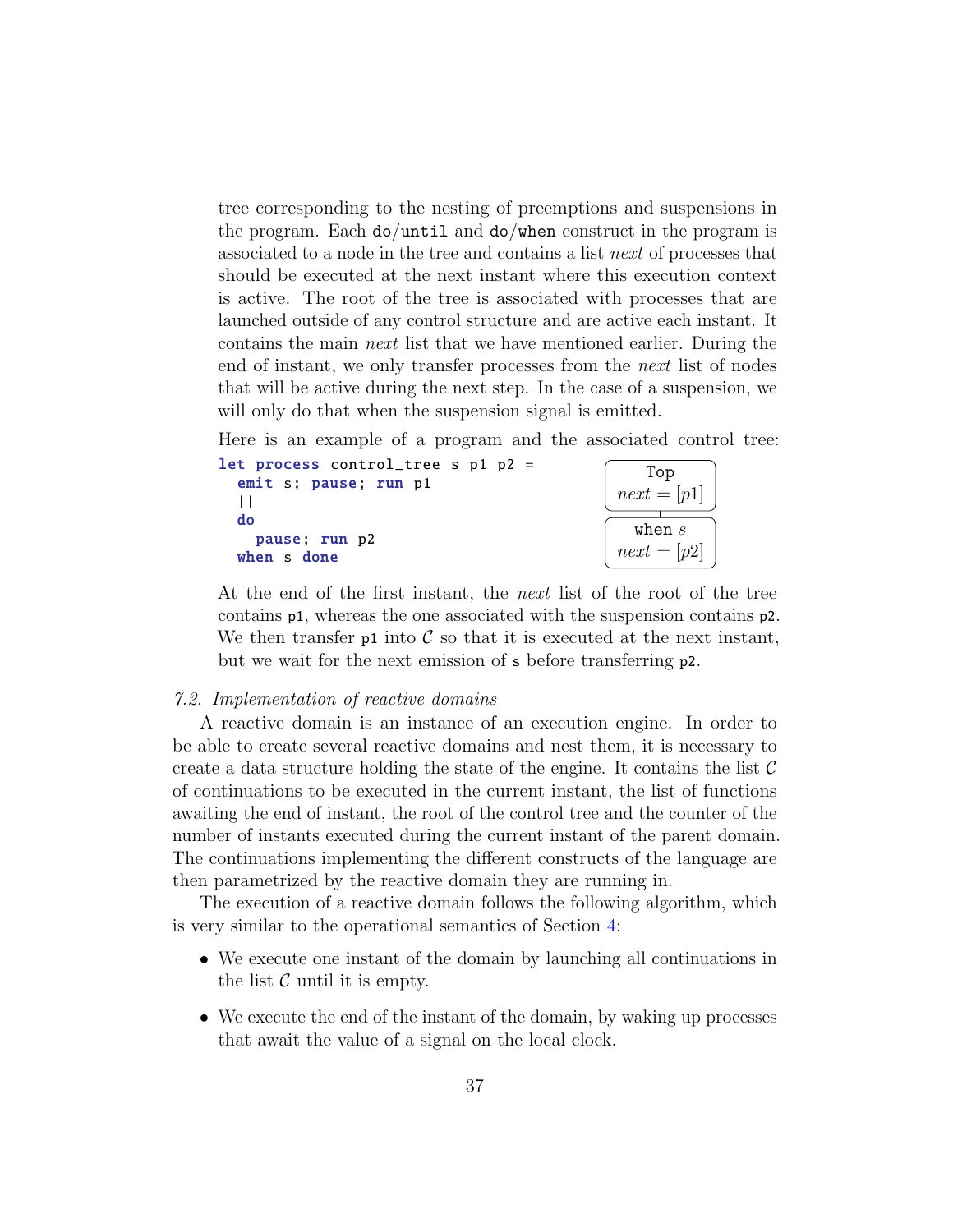- The reactive domain then has to decide whether to execute another local instant or not, which corresponds to the  $\vdash_{\text{next}}$  predicate defined in Figure [8.](#page-20-0) In the implementation, it amounts to checking whether there exists a process in the next list of an active control tree node. In that case, it means that there is a process that wants to be executed at the next local instant. If all the next list are empty or the instant counter of the domain has reached its maximum value, then the domain awaits the next instant of its parent domain.
- We then prepare the execution of the next instant by transferring processes from the *next* lists into the  $\mathcal C$  list. If the reactive domain awaits its parent domain of clock ck, it is important to do this last step after the end of instant of the parent domain. Indeed, a process calling **pause** ck inside the local domain will be awaken during the end of the instant of the parent domain, but we have to make sure it is put in  $\mathcal C$  list of the local domain before starting its next local instant.

The implementation of the quiet pause operator is also simple. Just like in the operational semantics, it differs from the pause operator only with respect to the automatic waiting of reactive domains. The idea is to associate with each node of the control tree another list called next control. Processes that ask for another local instant, like pause, are put in the *next* list. On the other hand, processes that do not influence the automatic waiting, like quiet pause are put in the *next control* list. The reactive domain only checks next lists to decide whether to do another local instant or not. But processes in *next* and *next* control lists are transferred into the  $\mathcal{C}$  list when preparing the next instant.

#### <span id="page-37-0"></span>7.3. Reactive Domains and Parallelism

Apart from the gains in terms of expressivity and modularity, reactive domains are also useful for an efficient parallel execution of REACTIVEML programs. This is not by chance as parallelism was one of the motivations for developing reactive domains. Indeed, by creating local time scales, we can separate local synchronizations from global synchronizations. Furthermore, we have decided to forbid immediate dependencies on slower signals, as this violates the assumption that a signal has only one value per instant. This restriction has another benefit: during each instant of its parent reactive domain, a reactive domain can run independently of other processes and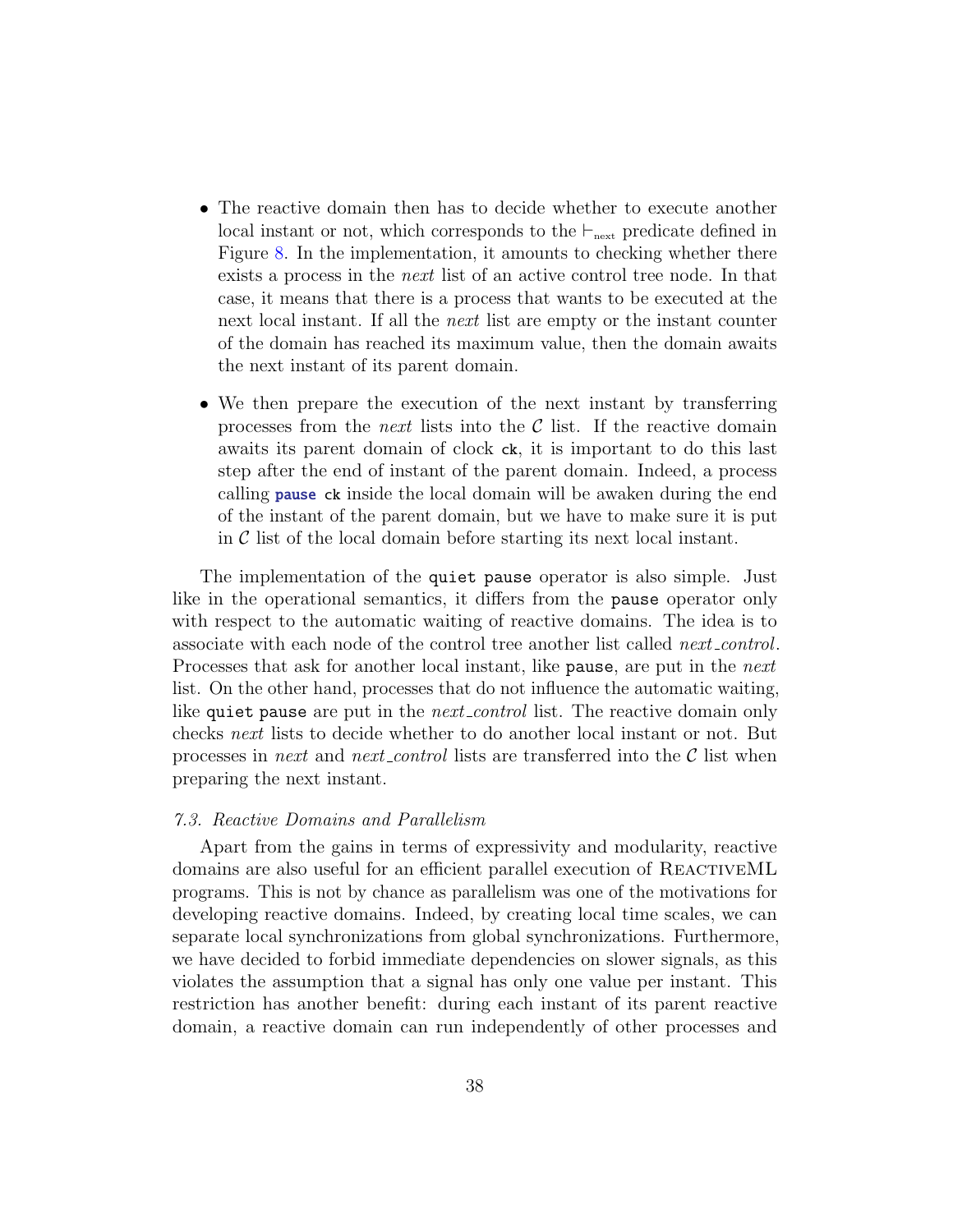reactive domains at the same level. In particular, it can be run in parallel inside another thread of execution and will only synchronize at the end of the instant of its parent reactive domain, when all local instants have been executed. A possible execution scheme is to execute each reactive domain sequentially, as usual, and to use work stealing [\[19\]](#page-43-2) to balance the load between the different threads. Furthermore, signals declared inside a reactive domain never escape, so they can remain local to the thread and do not require any mechanism, such as locks, to deal with concurrent accesses.

#### <span id="page-38-0"></span>8. Discussion

#### 8.1. Signals Clock

So far, all the signals we have used have been attached to the reactive domain at the point of definition. It is often desirable to be able to declare a signal attached to a slower clock than the local one. For example, consider this process that performs a blocking request:

```
let process send_query s =
  signal tmp in
  emit s tmp;
  await tmp(v) in v
```
The process sends the local signal tmp on the input signal s, and then awaits a reply on tmp. It is not possible to use this mechanism to communicate between two sibling reactive domains (e.g. two agents) as the signal tmp is attached to the reactive domain of the sender and cannot escape it. This can be solved by allowing a declaration of the clock of a signal:

```
signal tmp clock global_ck in ..
```
The semantics and type system are readily adapted to address this extension. The basic signal declaration can then be interpreted as a declaration on the local clock:

# signal s in  $e \triangleq$  signal s clock local ck in  $e$

#### 8.2. Limitations of the Type System

The type system as it was presented imposes restrictions when writing combinators, as in this example:

let process run\_domain q = domain ck do run q done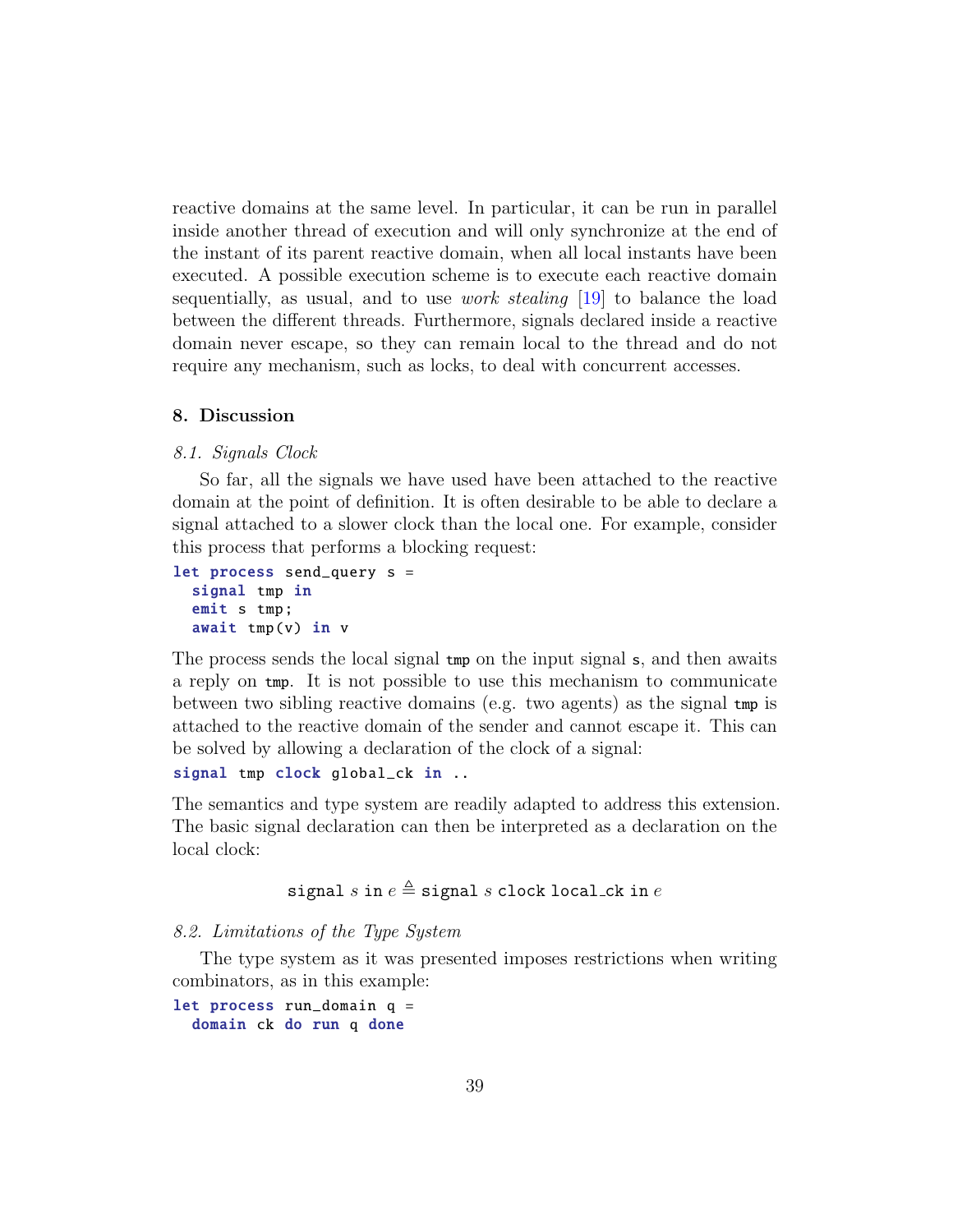This process is rejected because the activation clock of the process q is equal to the local clock ck at the point where it is run, and by consequence ck escapes the scope of its domain.

The source of the problem is that, in ML, the type of a function argument is monomorphic: it is a type  $ct$ , not a type scheme  $cs$ . In particular, the activation clock of the process q cannot be universally quantified, as it is for most processes declared at toplevel. Many solutions to add higher-rank polymorphism to ML exist in the literature (see [\[20,](#page-43-3) [21\]](#page-43-4) for instance). Most of them require some form of typing annotations from the programmer.

Another important limitation of the type system is that functions or processes stored together must have exactly the same effect. This restriction can be lifted using a simple form of subtyping restricted to effects, often called subeffecting [\[9\]](#page-42-4).

As our type system is standard, these two extensions can be realized by adapting existing solutions [\[18\]](#page-43-1).

#### <span id="page-39-0"></span>9. Related Work

Our work is related to the *clock refinement*  $[22, 23]$  $[22, 23]$  $[22, 23]$  introduced by Gemünde et al. in the synchronous language QUARTZ  $[24]$ . There, the main idea is also to introduce the ability to synchronize on faster local clocks. However, their semantics is based on a transition system that defines the values of all the variables of the program and checks that it does not introduces causality issues. The solution adopted in QUARTZ cannot be applied to REACTIVEML because the latter is dynamic: an arbitrary number of processes and signals can be created at runtime using recursion and they can be stored in datastructures and sent via signals (similarly to mobility in the  $\pi$ -calculus). In this context, it is impossible to determine the potential emitters of a signal and thus to decide signal absence, which is a requirement for the clock refinement described by Gemünde et al.

Furthermore, our work enables more possibilities for communication and synchronization between reactive domains. In particular, QUARTZ does not permit waiting for the emission of a signal within a domain: the delayed\_hello\_world example (page  $10$ ) could not be written in QUARTZ, and this is also true for the sensor node and n-body examples (Figures [4](#page-12-0) and [5\)](#page-13-0). This greatly reduces the expressivity of the language as this construct is used in almost all programs. In QUARTZ, the **await** expression can be encoded:

await  $e_1(x)$  in  $e_2 \triangleq$  do (loop (pause local\_ck)) until  $e_1(x) \rightarrow e_2$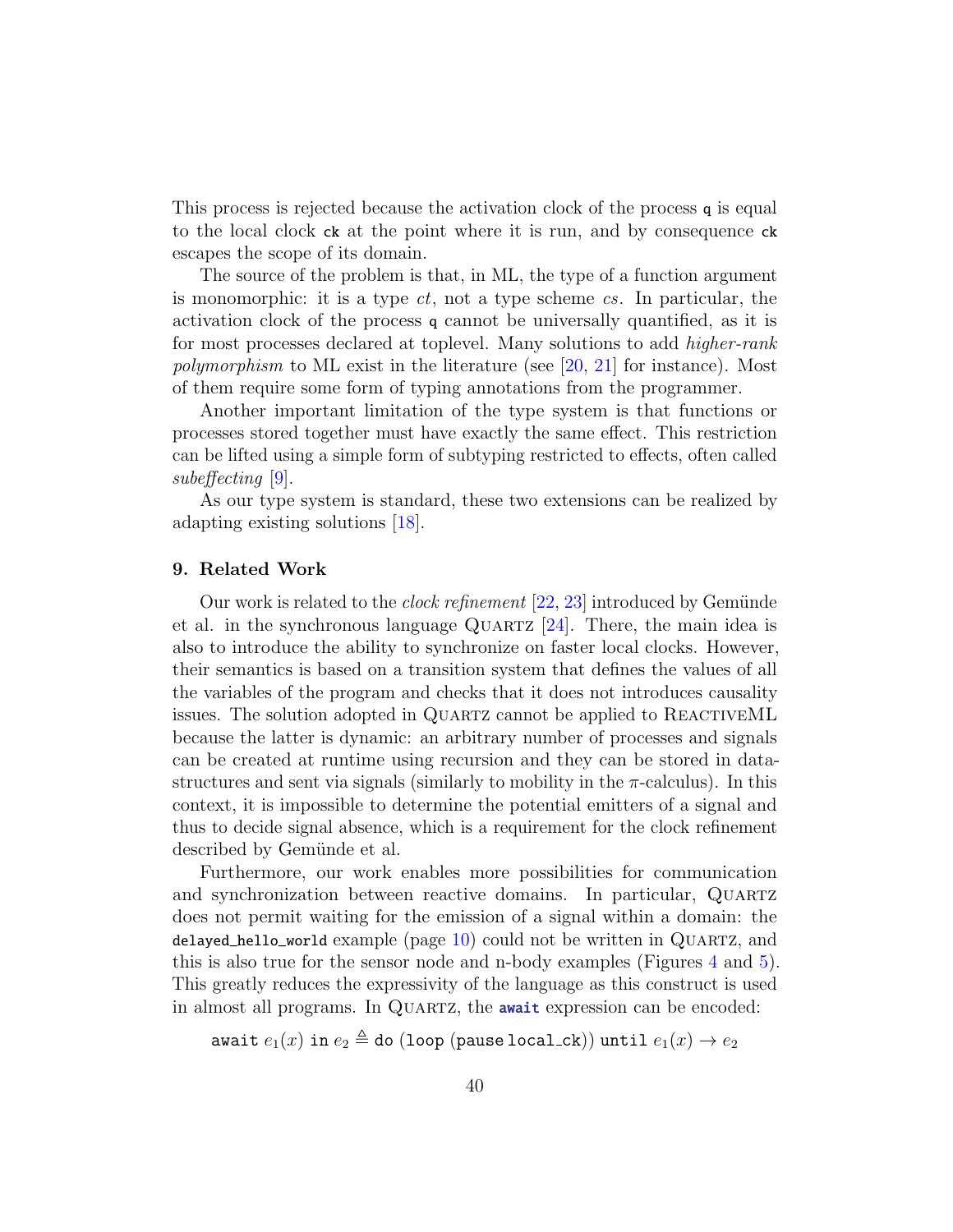whereas REACTIVEML uses a quiet pause instead of pause. The consequence is that a reactive domain in QUARTZ that uses an **await** is not reactive (it executes an infinite number of local steps). We solve this problem by treating each reactive domain as a separate entity that decides to wait the next instant when its body is blocked or after a certain number of local instants as explained in Section [3.3](#page-9-0) and formalized by the LocalEoi rule in Figure [9.](#page-21-0) Note that it is the automatic waiting of the reactive domain which is important and not the presence of the quiet pause expression: we could have defined directly the semantics of **await** as in  $[10]$ .

Finally, reactive domains can be created dynamically and nested arbitrarily. This is not the case in QUARTZ: the clock tree must be known at compile time.

Other related works include SUGARCUBES [\[25\]](#page-43-8), which shares the same concurrency model as ReactiveML but uses Java as the base language. SUGARCUBES allows the creation of *reactive machines*, the equivalent of our reactive domains, anywhere in the program, but does not offer any ways to communicate and synchronize between machines. It is the responsibility of the programmer to manually schedule the machines, by calling a react method as many times as necessary.

In other synchronous languages, time refinement is achieved using *over*sampling, as in LUSTRE  $[4]$  or SIGNAL (see example 4 of  $[26]$ ). However, oversampling is less modular than reactive domains: it makes a subprogram go faster by slowing down everybody else. The parallel composition of processes that oversample is problematic, especially if each has a different number of internal steps, as in Figure [3b.](#page-11-1) In LUSTRE, such programs are rejected by the clock calculus. In SIGNAL, one can specify such behaviors but the compiler is not able to generate sequential code (see the FWS example in  $[27]$ ). Furthermore, oversampling cannot turn a process taking n instants into an instantaneous one. It can only reduce the delay to one instant. The levelorder\_inst example shows that this is possible with reactive domains.

The discussion on the correctness of the immediate\_dep\_wrong process in Section [3.2](#page-7-0) is reminiscent of the causality problems of ESTEREL  $[2]$ . Indeed, this process is logically correct, as we can give one and only one status to the signal s. But it is not constructively correct as the effect, that is the reaction to the presence of s, happens before the cause, that is the emission of s. We have decided here to follow the same approach as REACTIVEC and restrict the expressivity of the language so that causality problem are eliminated by construction. In the case of ReactiveC and ReactiveML, it means that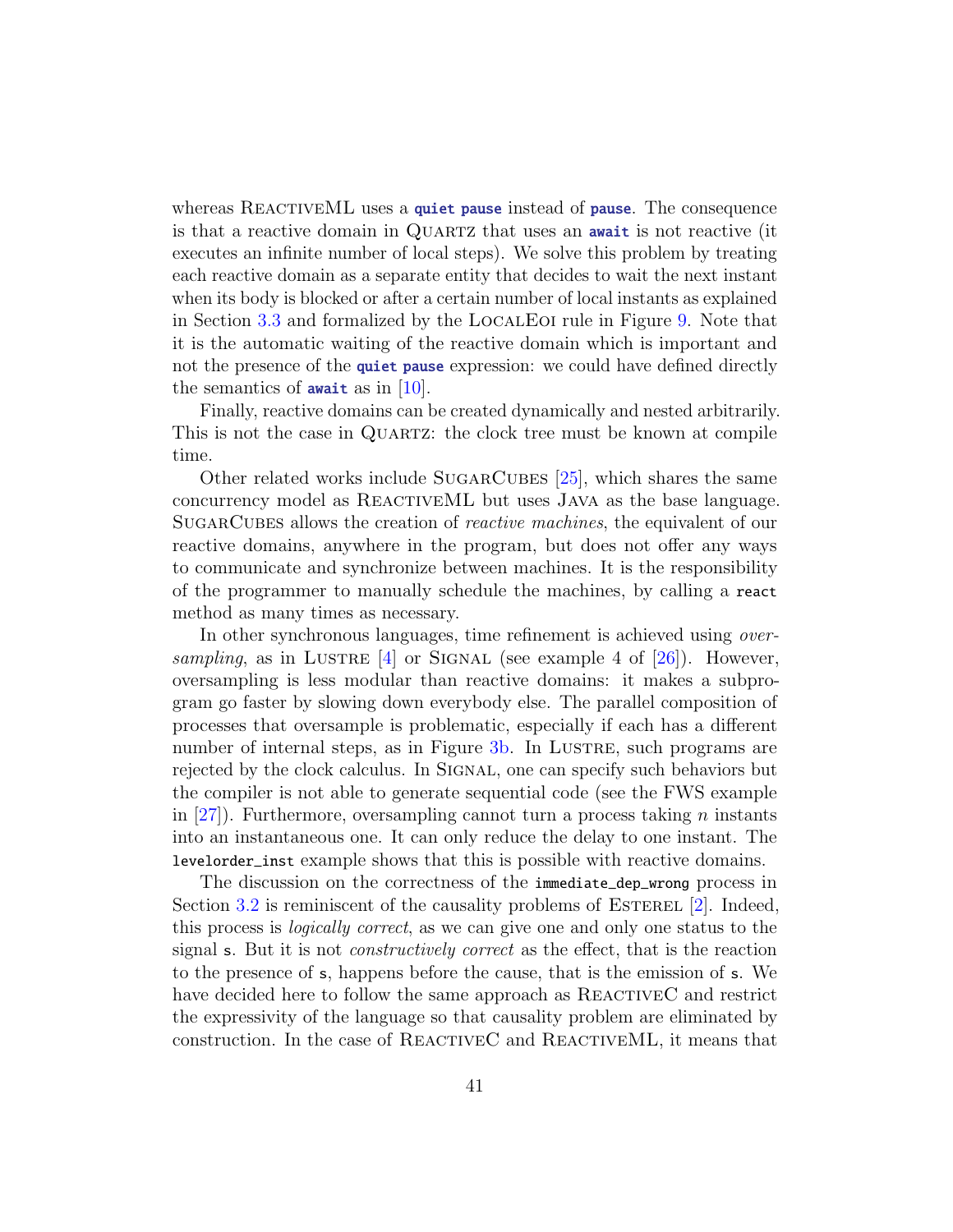one can react to the absence of a signal only at the next instant. In our case, it means forbidding immediate dependencies on slow signals.

# 10. Conclusion

We have presented an extension to the synchronous model of concurrency, called reactive domains, and applied it to the REACTIVEML language. It allows the creation of local notions of instant, thereby improving the modularity of the language and facilitating refinement. We have extended the semantics of the language to include this feature and formalized a type system that prevents the unsound use of signals.

The most important future work is to evaluate the usefulness of reactive domains on bigger programs, including the existing sensor network simulations [\[3\]](#page-41-2). We are also currently developing a parallel runtime for our extension using system processes communicating via message passing, based on the ideas presented in Section [7.3.](#page-37-0)

#### Acknowledgments

We would like to thank Abdoulaye Gamatié for fruitful discussions on the subject and Timothy Bourke and Guillaume Baudart for their detailed review. Thanks to the PPDP 2013 and SCP reviewers for their useful comments and suggestions.

#### References

- <span id="page-41-0"></span>[1] A. Benveniste, P. Caspi, S. A. Edwards, N. Halbwachs, P. L. Guernic, R. D. Simone, The synchronous languages twelve years later, in: Proceedings of the IEEE, 2003, pp. 64–83.
- <span id="page-41-1"></span>[2] G. Berry, The constructive semantics of pure Esterel, 1996.
- <span id="page-41-2"></span>[3] L. Samper, F. Maraninchi, L. Mounier, L. Mandel, GLONEMO: global and accurate formal models for the analysis of ad-hoc sensor networks, in: InterSense '06, 2006.
- <span id="page-41-3"></span>[4] J. Mikac, P. Caspi, Temporal refinement for Lustre, in: International Workshop on Synchronous Languages, Applications and Programs, 2005.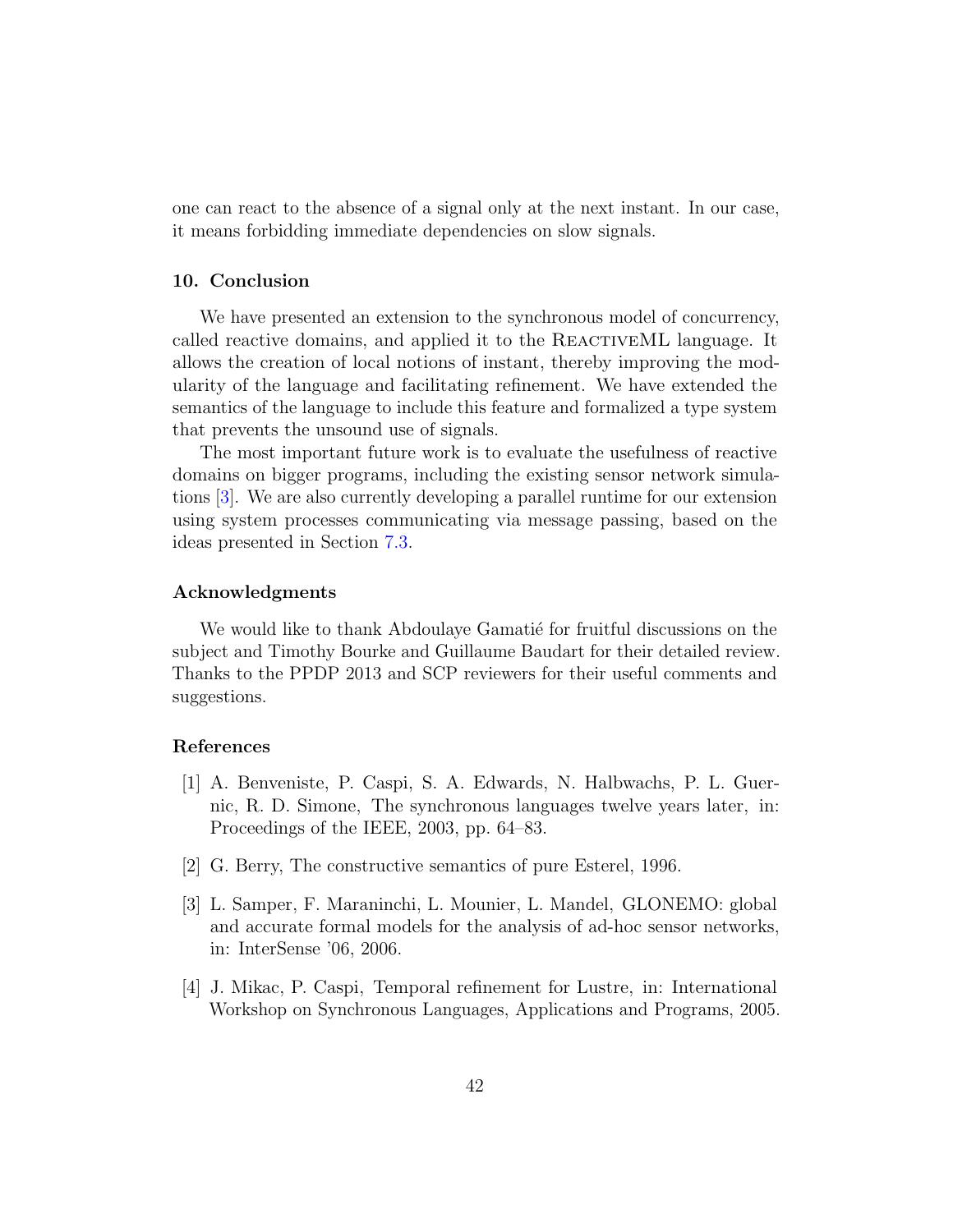- <span id="page-42-0"></span>[5] L. Mandel, M. Pouzet, ReactiveML: a reactive extension to ML, in: Proceedings of the 7th ACM SIGPLAN international conference on Principles and practice of declarative programming, 2005, pp. 82–93.
- <span id="page-42-1"></span>[6] L. Mandel, C. Pasteur, M. Pouzet, ReactiveML, ten years later, in: Proceedings of the 17th ACM SIGPLAN international conference on Principles and practice of declarative programming, 2015.
- <span id="page-42-2"></span>[7] F. Boussinot, Reactive C: an extension of C to program reactive systems, Software: Practice and Experience 21 (1991) 401–428.
- <span id="page-42-3"></span>[8] L. Mandel, C. Pasteur, Reactivity of cooperative systems, in: Proceedings of 21st International Static Analysis Symposium (SAS'14), 2014.
- <span id="page-42-4"></span>[9] H. Nilsson, A. Courtney, J. Peterson, Functional reactive programming, continued, in: Haskell '02, 2002, pp. 51–64.
- <span id="page-42-5"></span>[10] L. Mandel, C. Pasteur, M. Pouzet, Time refinement in a functional synchronous language, in: Proceedings of 15th ACM SIGPLAN International Symposium on Principles and Practice of Declarative Programming, Madrid, Spain, 2013.
- <span id="page-42-6"></span>[11] J. Colaço, M. Pouzet, Clocks as First Class Abstract Types, in: R. Alur, I. Lee (Eds.), Embedded Software, volume 2855 of Lecture Notes in Computer Science, Springer Berlin / Heidelberg, 2003, pp. 134–155.
- <span id="page-42-7"></span>[12] K. Laufer, M. Odersky, An extension of ML with first-class abstract types, in: ACM SIGPLAN Workshop on ML and its Applications, 1992, pp. 78–91.
- <span id="page-42-8"></span>[13] J. M. Lucassen, D. K. Gifford, Polymorphic effect systems, in: Proceedings of the 15th ACM SIGPLAN-SIGACT symposium on Principles of programming languages, POPL '88, 1988, pp. 47–57.
- <span id="page-42-9"></span>[14] J.-P. Talpin, P. Jouvelot, The type and effect discipline, in: IEEE Symposium on Logic in Computer Science, 1992, pp. 162 –173.
- <span id="page-42-10"></span>[15] M. Tofte, Type inference for polymorphic references, Information and computation 89 (1990) 1–34.
- <span id="page-42-11"></span>[16] B. Pierce, Types and programming languages, The MIT Press, 2002.